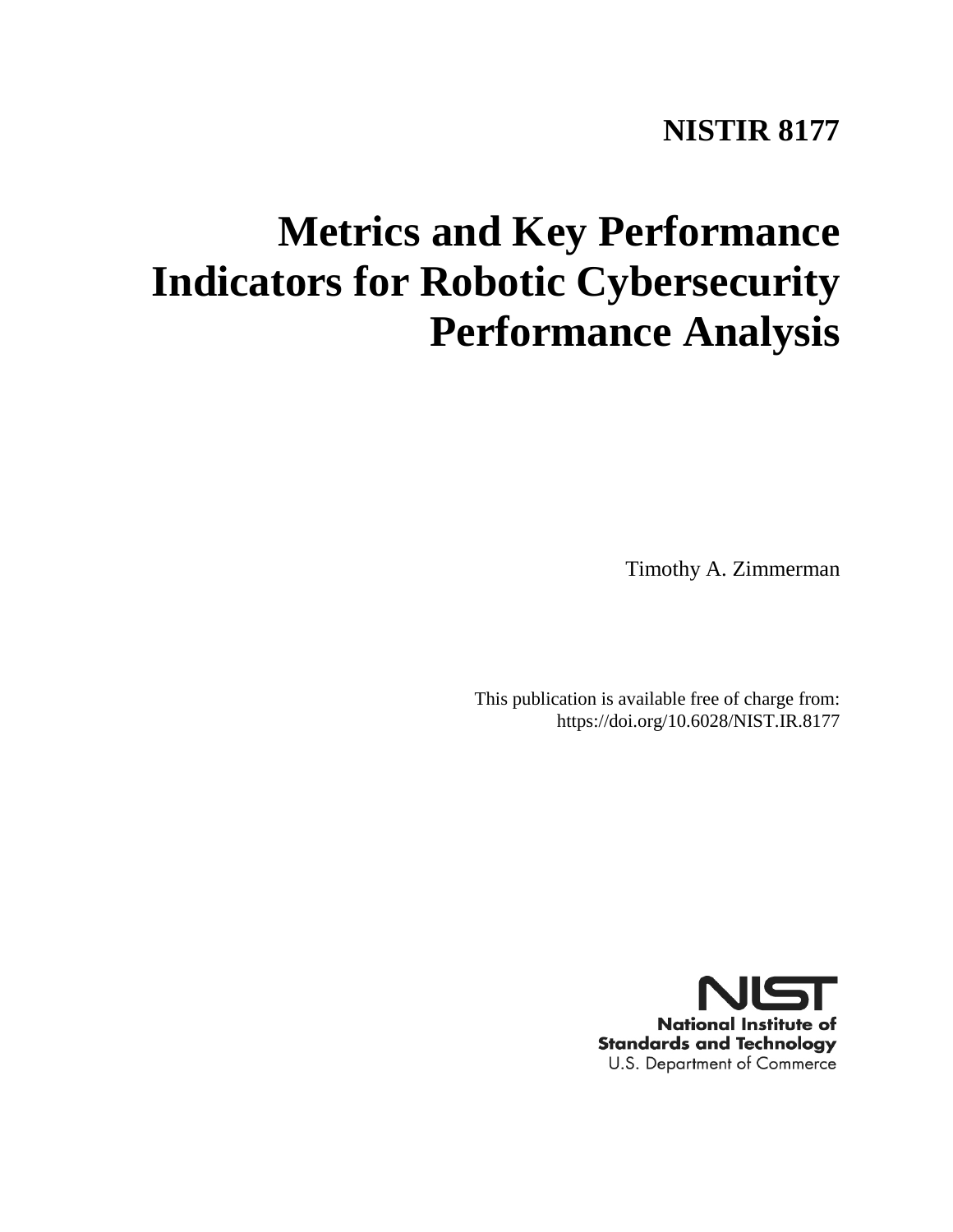# **NISTIR 8177**

# **Metrics and Key Performance Indicators for Robotic Cybersecurity Performance Analysis**

Timothy A. Zimmerman *Intelligent Systems Division Engineering Laboratory*

This publication is available free of charge from: https://doi.org/10.6028/NIST.IR.8177

> March 2017 INCLUDES UPDATES AS OF May 21, 2019



U.S. Department of Commerce *Wilbur L. Ross, Jr., Secretary*

National Institute of Standards and Technology *Kent Rochford, Acting NIST Director and Under Secretary of Commerce for Standards and Technology*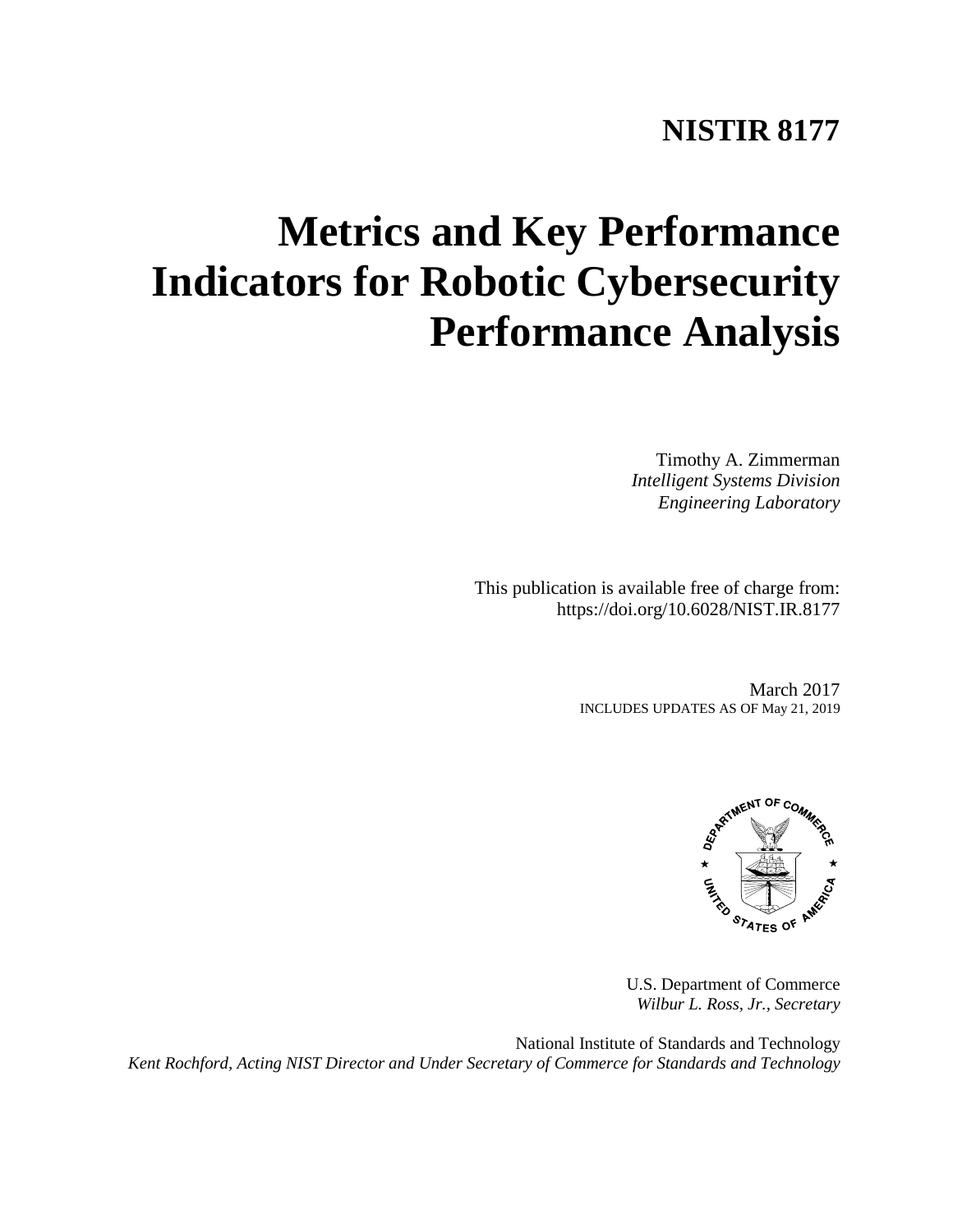## <span id="page-2-0"></span>CONTENTS

| 2.3 |
|-----|
|     |
|     |
|     |
|     |
|     |
|     |
|     |
| 4.3 |
|     |
|     |
|     |
| 6   |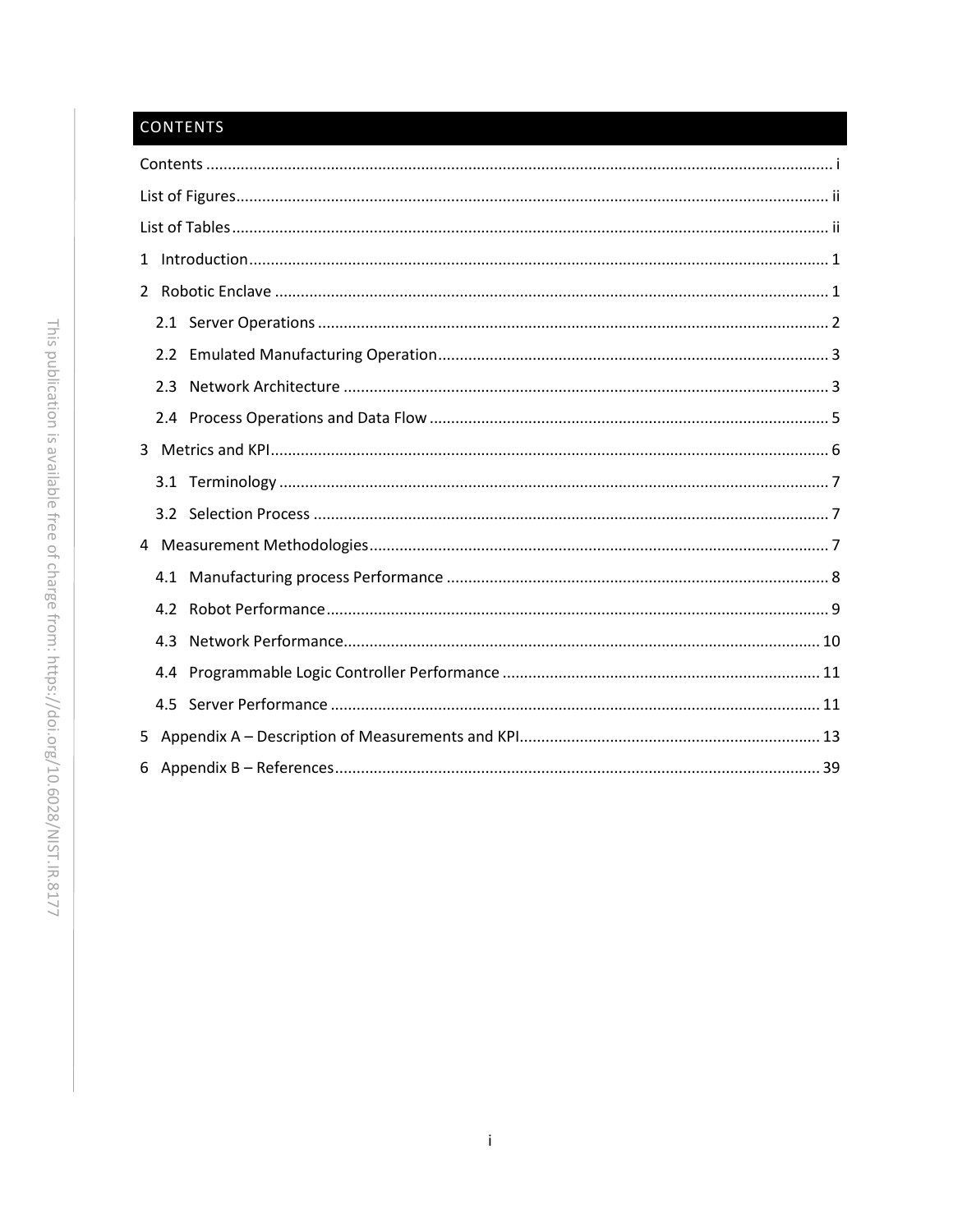### <span id="page-3-0"></span>LIST OF FIGURES

### <span id="page-3-1"></span>LIST OF TABLES

#### **Disclaimer**

Certain commercial entities, equipment, or materials may be identified in this document in order to describe an experimental procedure or concept adequately. Such identification is not intended to imply recommendation or endorsement by NIST, nor is it intended to imply that the entities, materials, or equipment are necessarily the best available for the purpose.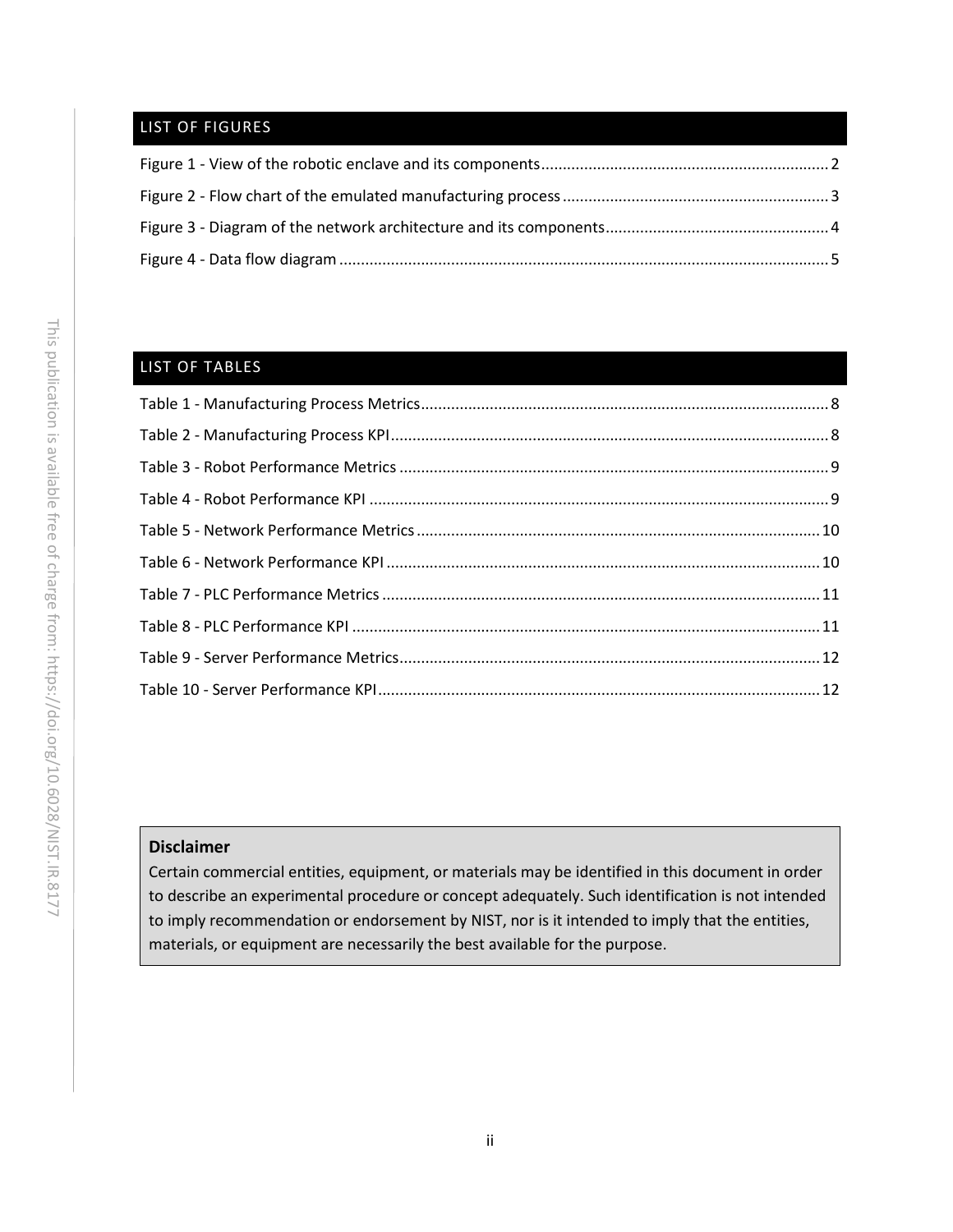## ERRATA

This table contains changes that have been incorporated into NISTIR 8177. Errata updates can include corrections, clarifications, or other minor changes in the publication that are either *editorial* or *substantive* in nature.

| <b>Date</b>                                                                                                                  | <b>Type</b> | Change                                                                                                                     | Page |
|------------------------------------------------------------------------------------------------------------------------------|-------------|----------------------------------------------------------------------------------------------------------------------------|------|
| 04-24-2019                                                                                                                   | Editorial   | General formatting.                                                                                                        | All  |
| 04-24-2019                                                                                                                   | Substantive | Updated description for KPI 4.1 (Actuation Latency) in Table 4.                                                            | 9    |
| 04-24-2019                                                                                                                   | Substantive | Added new KPI 4.6 (Job Execution Time) in Table 4.                                                                         | 9    |
| 04-24-2019                                                                                                                   | Substantive | Incorporated the original notes for Throughput Rate (KPI 2.3) into<br>the general formulas and fixed a mathematical error. | 15   |
| 04-24-2019                                                                                                                   | Substantive | Fixed variable terms for KPI 3.2 (Joint Setpoint).                                                                         | 18   |
| Updated the description, formula, and notes for KPI 4.1<br>04-24-2019<br>Substantive<br>(Actuation Latency).                 |             | 19                                                                                                                         |      |
| Updated the formula and notes for KPI 4.2 (Pose Travel Time).<br>04-24-2019<br>Substantive                                   |             | 20                                                                                                                         |      |
| Restructured formula layout for KPI 4.3 (Position Accuracy).<br>04-24-2019<br>Editorial                                      |             | 20                                                                                                                         |      |
| 04-24-2019<br>Substantive<br>Added new KPI 4.6 (Job Execution Time).                                                         |             | 22                                                                                                                         |      |
| Added bar accent to formula for KPI 6.6 to denote the calculation<br>Substantive<br>04-24-2019<br>produces an average value. |             | 26                                                                                                                         |      |
| 04-24-2019                                                                                                                   | Substantive | Added bar accent to formula for KPI 6.7 to denote the calculation<br>produces an average value.                            | 27   |
| 04-24-2019                                                                                                                   | Substantive | Fixed error in formula for KPI 8.2 (CPU Utilization Distribution).                                                         | 29   |
| Fixed formatting error, separating tables for KPI 8.2 and KPI 9.1.<br>04-24-2019<br>Editorial                                |             | 30                                                                                                                         |      |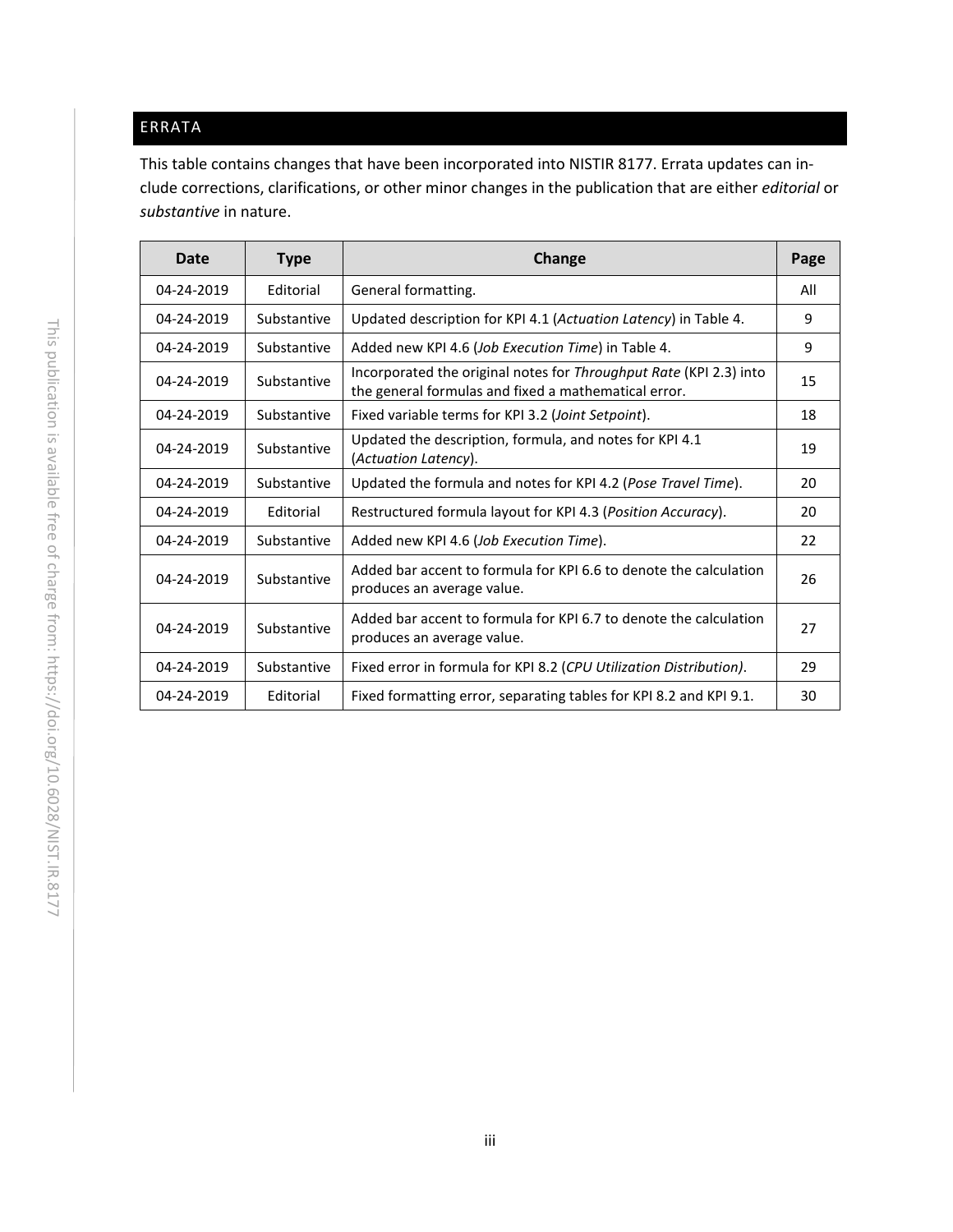#### <span id="page-5-0"></span>1 INTRODUCTION

The National Institute of Standards and Technology has constructed a testbed to measure the performance impact induced by cybersecurity technologies on Industrial Control Systems (ICS) [1]. The testbed allows researchers to emulate real-world industrial manufacturing processes and their control systems without the need to replicate an entire factory environment or its machinery.

The focus of this report is the Robotic Enclave of the testbed, which is comprised of two robotic arms that emulate a material handling application, known as "machine tending." Robotic machine tending uses robots to interact with the machinery, performing operations a human operator would normally perform (e.g., the loading and unloading of parts, opening and closing of machine doors, activating operator control panel buttons). In the enclave, parts are transported collaboratively through simulated sequential machining operations, known as "stations." The enclave was designed and constructed to be reconfigurable, allowing numerous types of operational methodologies, network topologies, and industrial networking protocols to be investigated.

The research performed on the enclave will explore the effects of implementing cybersecurity technologies, as defined by industry best-practices and standards, on the testbed operation and measure the performance impact. As later sections will elaborate, the impact will be measured simultaneously across many of the enclave subsystems during an experiment to provide a holistic understanding of the underlying effects of the defenses.

This report identifies the metrics, Key Performance Indicators (KPI), their derivations, and the measurement methodologies that will be employed during future enclave experiments.

#### <span id="page-5-1"></span>2 ROBOTIC ENCLAVE

The Robotic Enclave, shown in [Figure 1,](#page-6-1) is one of four enclaves within the Cybersecurity for Smart Manufacturing Systems (CSMS) testbed. It includes two robotic arms that emulate a machine tending application, where parts are loaded, unloaded, and transported between sequential machining operations in a simulated batch-production process.

The robots operate in concert according to a material handling procedure that changes dynamically based on feedback from the simulated machining operations. In addition to the two industrial robots, the enclave includes a supervisory programmable logic controller (PLC), a safety PLC, a human machine interface (HMI), a real-time vision tracking system, several servers for executing required computational resources and applications, and an engineering workstation.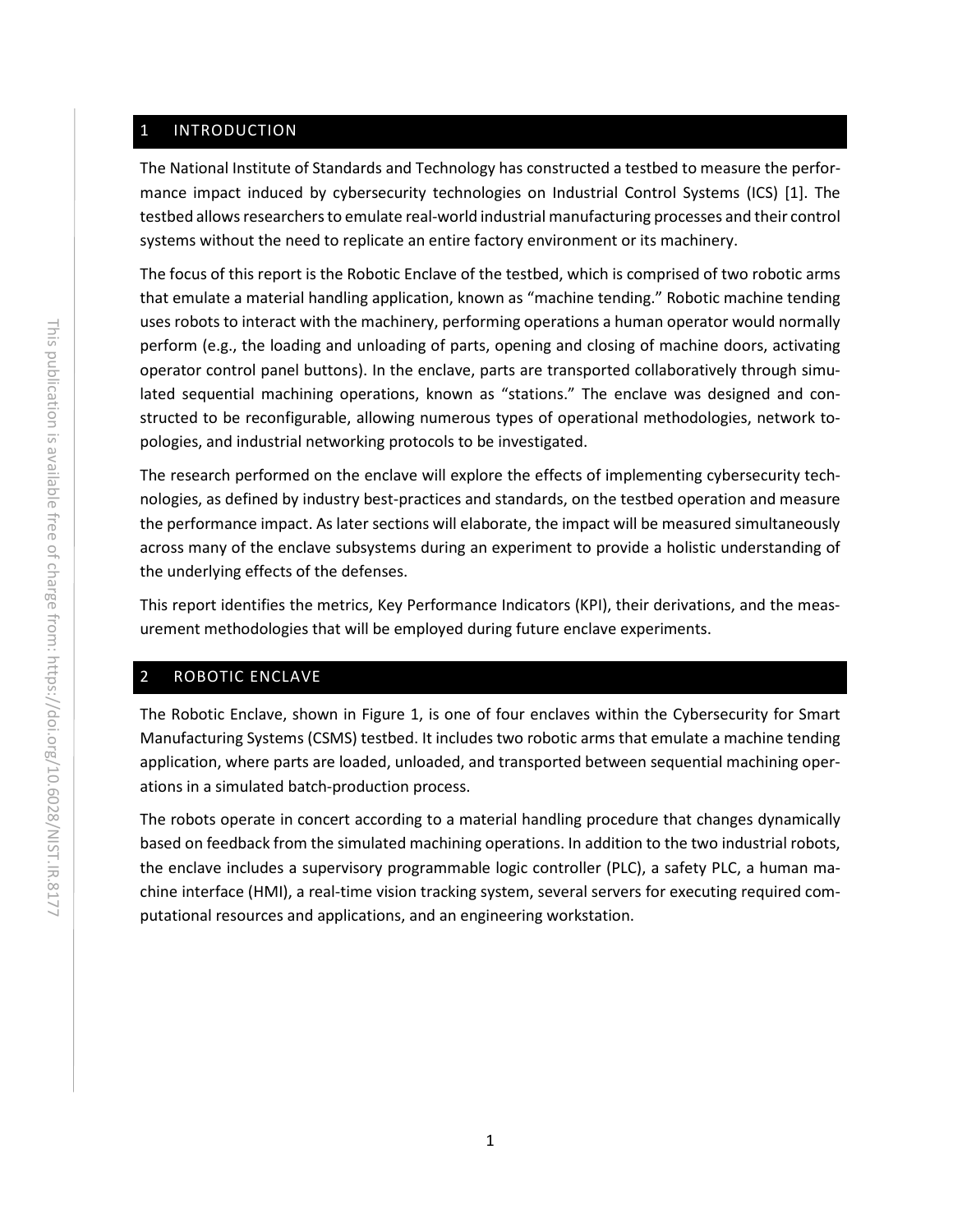<span id="page-6-1"></span>**Figure 1 - View of the robotic enclave and its components**



#### <span id="page-6-0"></span>2.1 SERVER OPERATIONS

The robot controllers can operate in one of two modes: deployed or virtualized. In the deployed mode, each robot is controlled on a dedicated Dell PowerEdge R420 server running the Robot Operating System (ROS) on top of Ubuntu Linux. In the virtualized mode, each robot is controlled by virtualized servers within a hypervisor running on a Dell PowerEdge 620 server. The deployed mode supports experiments with a pseudo-ideal configuration, and the virtualized mode supports experiments with a resource-restricted configuration, as well as the ability to maintain independent testing environments.

The pseudo-ideal configuration provides the robot controller software with computational resources well-beyond the minimum requirements for unimpeded operations. Operating in this manner is reserved for experiments that do not require server performance impacts to be measured (e.g., network-specific experiments). The resource-restricted configuration allows the researchers to restrict the available resources to the robot controller software and underlying operating system (e.g., memory allocation, available hard disk space, hard disk access rates, number of central processing unit (CPU) cores).

The hypervisor also allows software-based cybersecurity tools to be deployed within an isolated environment for testing and the ability to restore the enclave environment to a known-good state, reducing the chances of cross-contamination by residualsoftware modules or services remaining within a virtual machine post-experiment. Software-based cybersecurity tools are installed on virtual machines dedicated to specific experiments within the hypervisor, and archived. This allows any tool to be recalled for any experiment that requires its execution.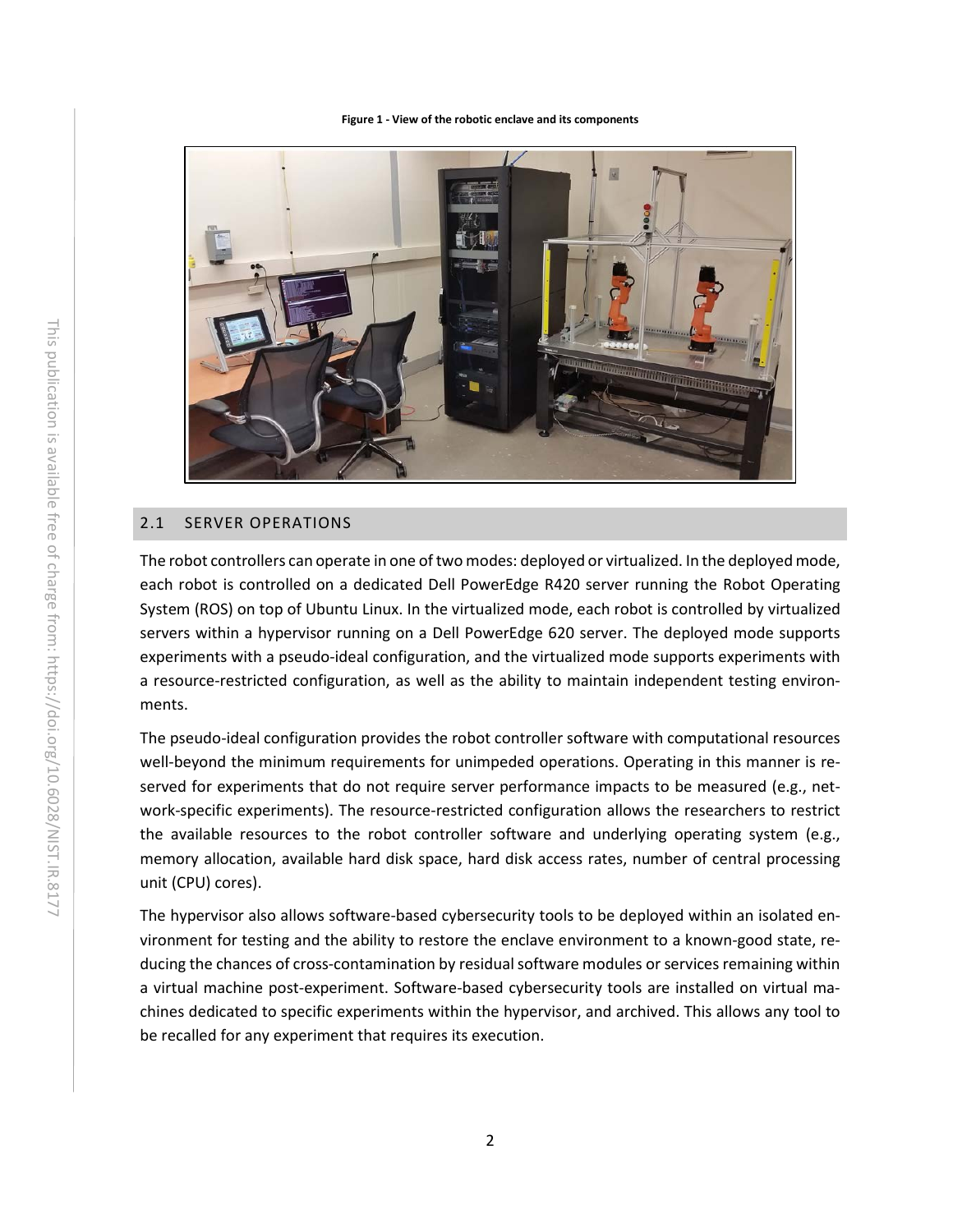#### <span id="page-7-0"></span>2.2 EMULATED MANUFACTURING OPERATION

The sequential machining operations emulated by the enclave are shown in [Figure 2.](#page-7-2) The robots work collaboratively to move the parts between the successive stations. Each station is physically constructed from an additive manufactured base with a concave recess to capture the parts, and an integrated proximity sensor. The parts transported between the stations are acetal resin spheres, 38 mm (1.5 inch) in diameter.



<span id="page-7-2"></span>

The machining operations of each station are emulated as configurable timers within the supervisory PLC (Beckhoff CX9020) with three operational states: "idle," "processing," and "ready for pickup." A station is in the "idle" state when no part is present, the "processing" state when a part is present and the timer has not reached its set duration, and the "ready for pickup" state when a part is present and the timer has reached its set duration. The status information for each machining station is made available to other network devices (e.g., robot controllers, HMI) via a Modbus TCP server on the PLC.

#### <span id="page-7-1"></span>2.3 NETWORK ARCHITECTURE

The enclave local area network (ICS LAN) is constructed as a flat architecture, as shown in [Figure 3.](#page-8-0) For the initial experimentation, the architecture will remain flat (as this is most prevalent in industry). However, the reconfigurable design of the enclave will enable the implementation of network segmentation and security perimeters during future experiments. The local network traffic ("ICS LAN") is managed by a Siemens RUGGEDCOM RX1510, and the high-level testbed traffic ("Testbed LAN") and its connection to the "Corporate Network" are managed by a Cisco ASA 5512-X.

The Testbed LAN has three machines: a probe server, source control management (SCM) server, and Network Time Protocol (NTP) and Precision Time Protocol (PTP) capable master clock. The probe server ("ORION") consumes and records network traffic from twelve independent network interfaces. The SCM server ("RIGEL") runs a GitLab server to track and maintain the code used on the enclave, primarily robot code, PLC code, and analysis tools. The NTP/PTP clock ("GEORGE") provides stable time to the enclave servers and systems to enable synchronized logging.

The ICS LAN has numerous machines that directly operate and support the operation of the enclave. The robot controller/driver servers ("MINTAKA", "SAIPH") execute the operational code and communicate directly with the robots to direct their actions. The supervisory PLC ("GIZMO") communicates the status of the machining stations and operator controls to the robot controllers, as well as part tracking for manufacturing performance measurements. The operator HMI also communicates with the PLC to display manufacturing process information and performance measurements to the operator. The engineering workstation ("POLARIS") hosts the programming environment and debugging tools used to modify the robot code, and give terminal-level access to other machines within the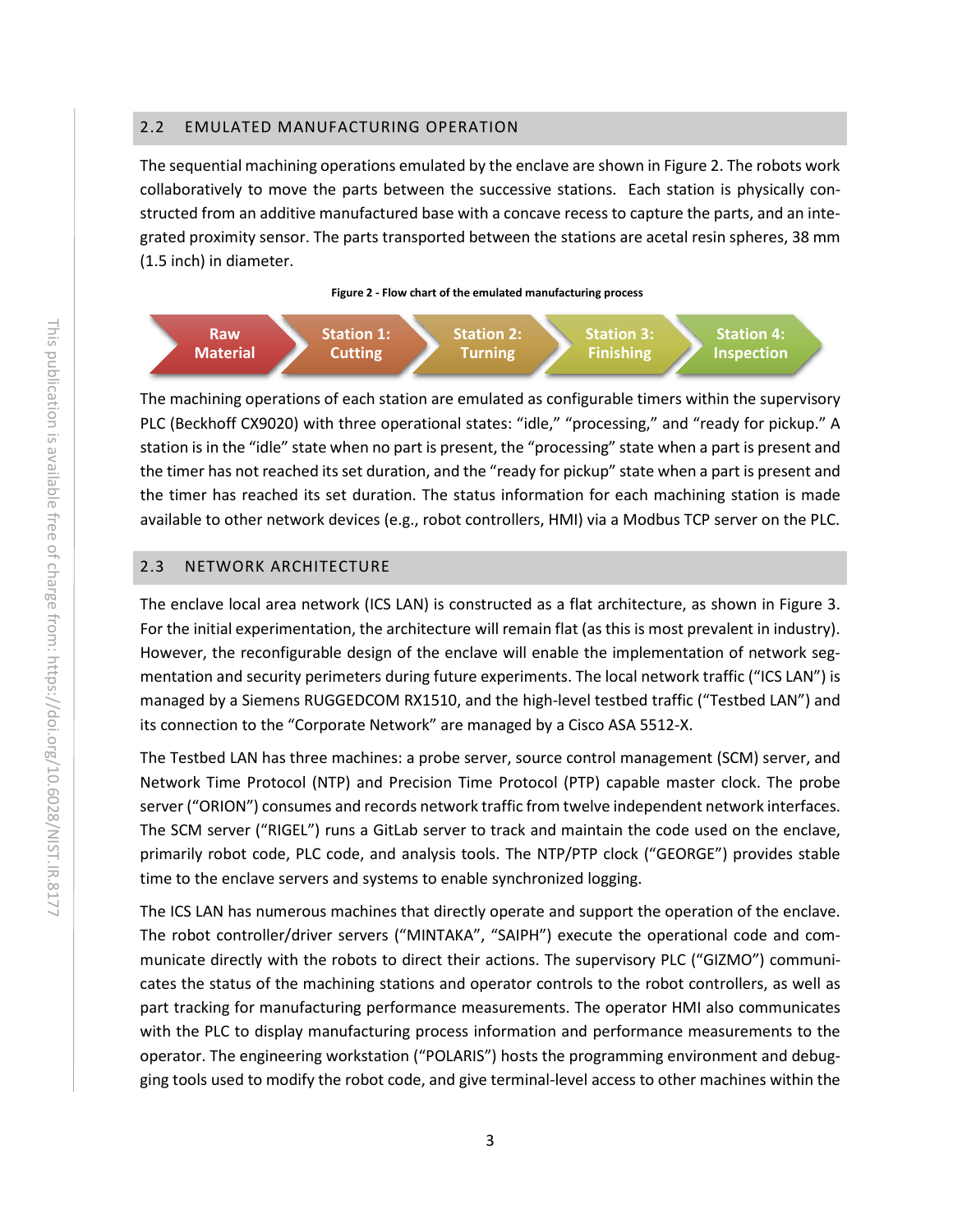enclave. The HyperV server ("MEISSA") provides server virtualization to the enclave, allowing researchers to create servers on-demand, as required by specific software tools or packages.

Network probes within the enclave intercept network traffic at key points and mirror the traffic to the measurement enclave via a patch panel. Within the measurement enclave, packets can be captured, manipulated, and logged using a collection of network testing hardware and software.

<span id="page-8-0"></span>

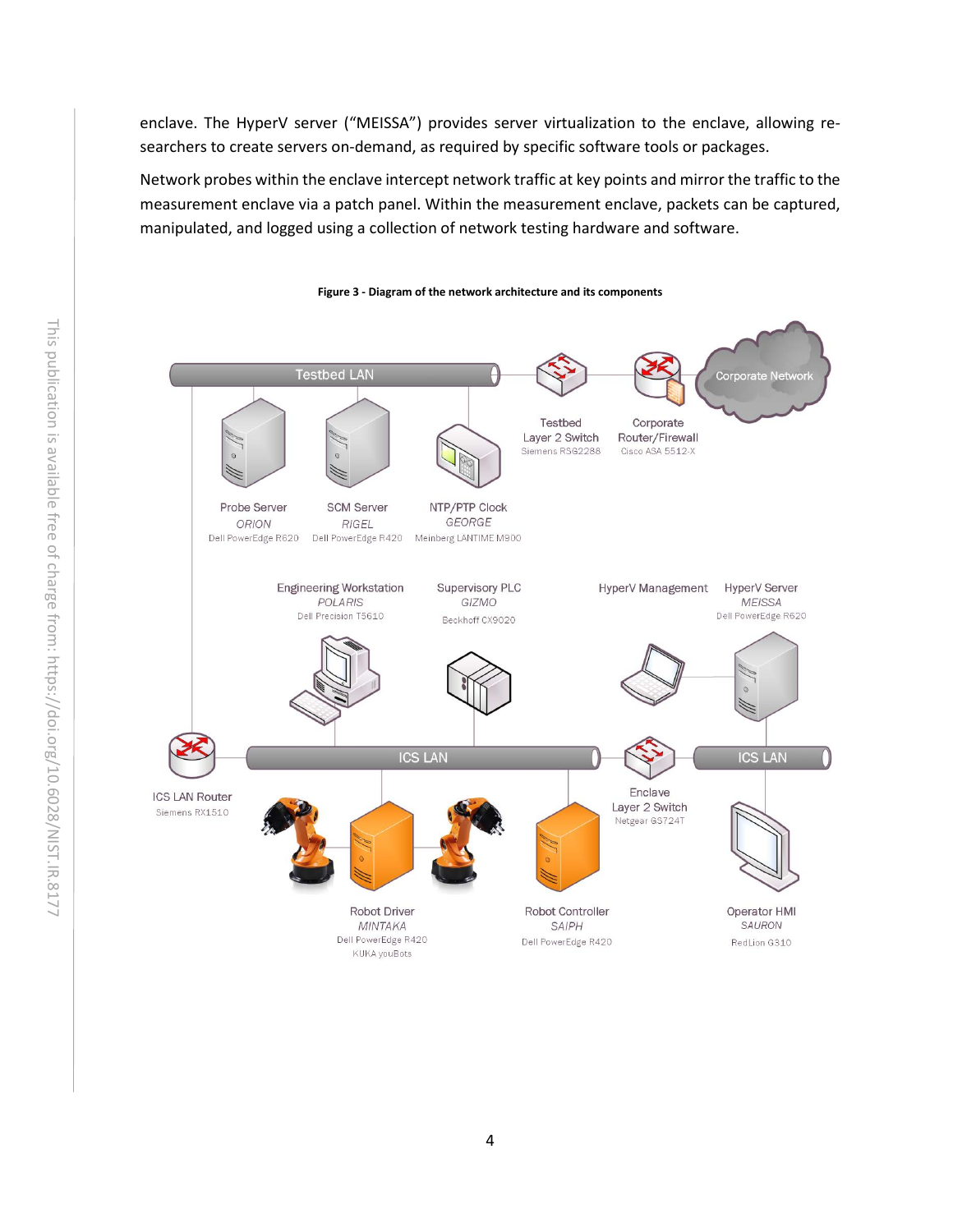#### <span id="page-9-0"></span>2.4 PROCESS OPERATIONS AND DATA FLOW

[Figure 4](#page-9-1) illustrates the data flow of the processes and components within the enclave. All operations are initiated by the PLC, which monitors the operator buttons, HMI, and safety systems. The robots will commence their material handling operations only when the PLC informs the robot controllers that it is safe to do so. This communication is enabled by a Modbus TCP server in the PLC, which the robot controllers can access directly via Modbus TCP polling. The Modbus server provides the controllers with the current operating state of the enclave, the status of each operator button and switch, and the status of each machining station.

<span id="page-9-1"></span>

While a robot is idle, the controller will continue polling the Modbus Service to obtain the operating status of each machining station. This status information is passed through decision logic within the robot controller to determine what actions the robot should perform, based on the given machining station states. Once the controller logic determines which action should be executed, the arm will move through a series of predetermined poses and actions to complete the intended operation.

The predetermined poses and actions are described in a Yet Another Markup Language (YAML) file, which defines each discrete joint position or action (e.g., open/close the jaw) the arm should sequentially execute to complete the movement. For example, if Station #1 reports a part is ready for pickup, Robot #1's controller will check to see if there is a part at Station #2. If Station #2 is empty, the robot controller will execute the required set of actions to move the part from Station #1 to Station #2. The controller will continue executing each discrete action within the set until it has completed. At this point, the controller will return the robot to its idle position and continue scanning the machining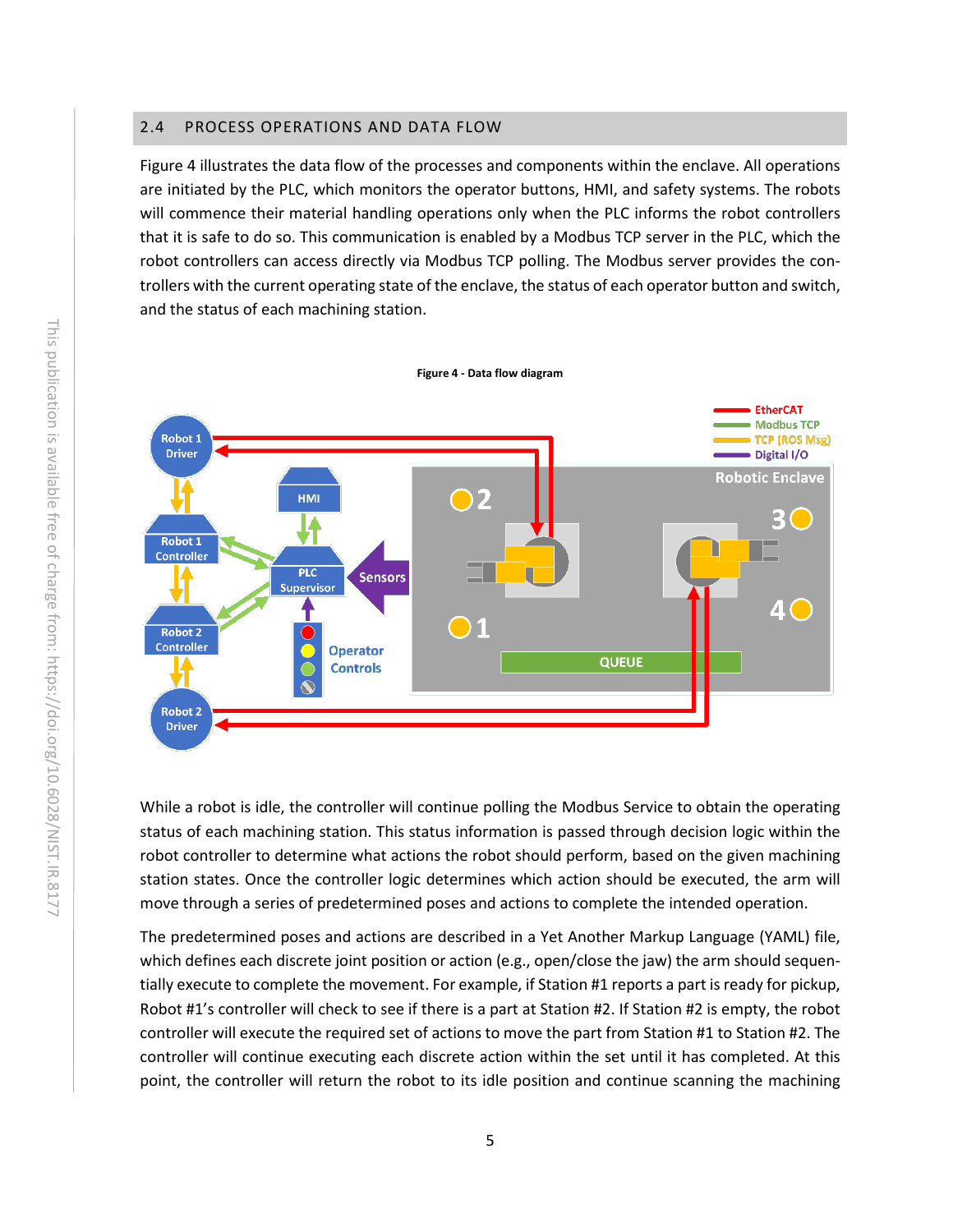stations until a new event triggers another movement to be performed (e.g., move a part from the raw material queue to the now empty Station #1).

Parts will continue moving through the machining stations as long as there is raw material on the queue, and the experiment termination triggers within the HMI are not achieved. Experiment termination triggers available can be either part-counter based, or timer-based. Once a trigger is activated, the enclave will enter the "stop" state and allow the robots to complete their current movements before ceasing all operations.

The control of each robot joint is performed with a cascaded control architecture. Closed-loop proportional-integral-derivative (PID) position control is performed by the motor controllers for each joint. The enclave also has the capability to control the robot joints in a velocity control mode, where the PID position control is performed by the robot controllers, and velocity updates are sent over the network.

Because of the reconfigurable nature of the enclave, the hosts of the robot controller processes are excluded from [Figure 4.](#page-9-1) However, in the deployed mode, the robot controller processes typically execute on SAIPH, with the driver processes executing on MINTAKA.

#### <span id="page-10-0"></span>3 METRICS AND KPI

The research and selection of enclave metrics and KPI were driven by the experimental goal: to capture empirical evidence of performance impacts induced by cybersecurity protections (e.g., hardware, software, implementation of industry best-practices). Measurements of the manufacturing operation are captured and compared to those captured during baseline experiments. Statistical analysis will provide a method of detecting deviations from the expected behavior of the manufacturing process, although it is not the focus of this report.

The deviation of a specific measurement from the baseline will not directly identify the underlying cause. To resolve this, measurements from the subsystems that support the manufacturing operation are also captured. Simultaneously measuring at the manufacturing-level and subsystem-level enables analysis of the performance impact to the manufacturing operation, as well as the underlying subsystems and their interactions. In the robotic enclave, the high-level system is the discrete manufacturing operation, and supporting the operation are the enclave subsystems (e.g., servers, PLC, HMI, network equipment).

For an example of the interactions between the manufacturing process and underlying subsystems, consider a hypothetical manufacturing operation where an operator must regularly inspect the output product and manipulate machine variables via an HMI to keep the parts free of defects. The proposed cybersecurity protection to be implemented is "requiring a password on the HMI to prevent unauthorized users from manipulating the machine variables." If the machine in question produces products at a rate of 10 parts per hour, and it takes the operator an extra 5 seconds to unlock the HMI, the performance impact to the manufacturing process will be negligible. However, if the machine operates at high-speeds, with production rates measured in parts per second, requiring the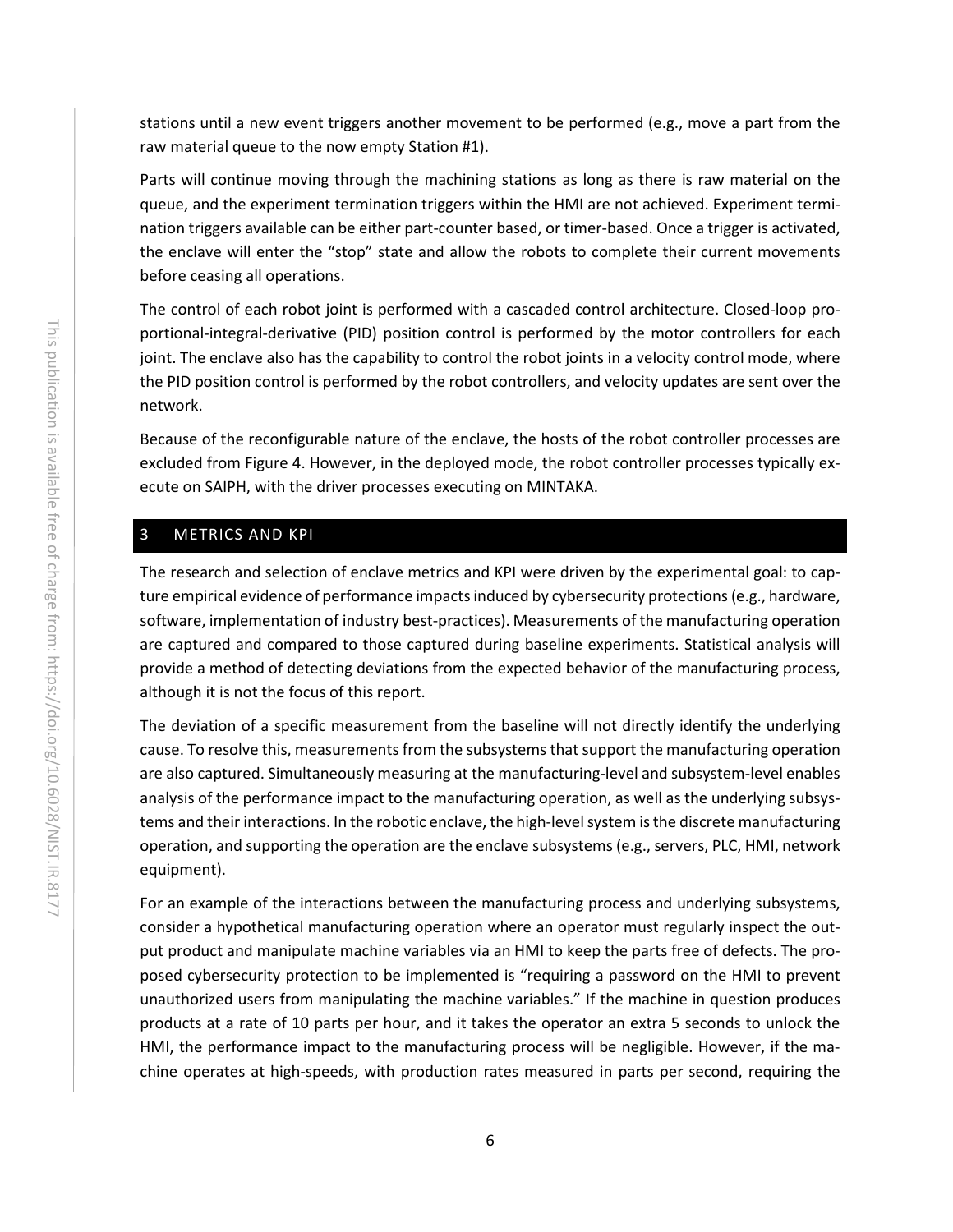operator to regularly spend an additional 5 seconds to unlock the HMI and adjust the machine variables will cause performance impacts to the output production rate.

#### <span id="page-11-0"></span>3.1 TERMINOLOGY

This report uses a naming convention that follows terminology to enable effective communications between researchers and industry, as proposed in [2]. More specifically, this report defines a metric as a "directly measurable property of a system," while a KPI is defined as a "computable performance assessment, as derived from a combination of metrics." Metrics are analogous to primitives, while KPIs are a form of post-analysis which utilize the primitives to compute an inference. For comparison, ISO 22400-1:2014 defines the measurements used in the calculation of KPIs as "elements."

Using the robotic enclave as an example, consider the following two metrics: the amount of time a single machining station is performing work on parts during a batch, and the total amount of time required to produce the batch. Both are directly measurable, and are considered metrics. However, effective communication of either metric proves problematic when comparing to systems with differing dynamics (i.e., an enclave with four machining stations compared to six machining stations). This is resolved by combining individual metrics within a computation to calculate a KPI. Continuing with the previous example, the machining station working time and total batch production time can be used to calculate the "Utilization Efficiency" of the station (see KPI 2.4 in Section [4.1\)](#page-12-0), which can be directly communicated and compared to other systems.

#### <span id="page-11-1"></span>3.2 SELECTION PROCESS

The manufacturing process and various subsystems operating within the enclave were examined to determine which metrics could be obtained. Literature related to the performance of manufacturing systems and other industry standards were then reviewed to determine which KPI could be used to best analyze the manufacturing process with the available metrics. The literature in [3], [4], [5], [6], and [7] proved most helpful by providing insight into some of the more elusive KPI for the testbed subsystems. KPIs that did not provide results related to the research goal were not considered.

#### <span id="page-11-2"></span>4 MEASUREMENT METHODOLOGIES

To detect and measure performance impacts to the manufacturing system, specific metrics from the manufacturing process, robots, local network, PLC, and servers are captured. These metrics are then used to calculate KPIs to provide quantifiable and communicable indicators, and detect any performance impacts. If any impacts are detected, more detailed analysis can be performed to assist with locating the source of the performance degradation.

The following sections describe the measurement methodology used for each process and subsystem, as well a summary of the metrics and KPIs. Detailed descriptions and formulas for each metric and KPI are located in Appendix A – [Description of Measurements and KPI.](#page-17-0)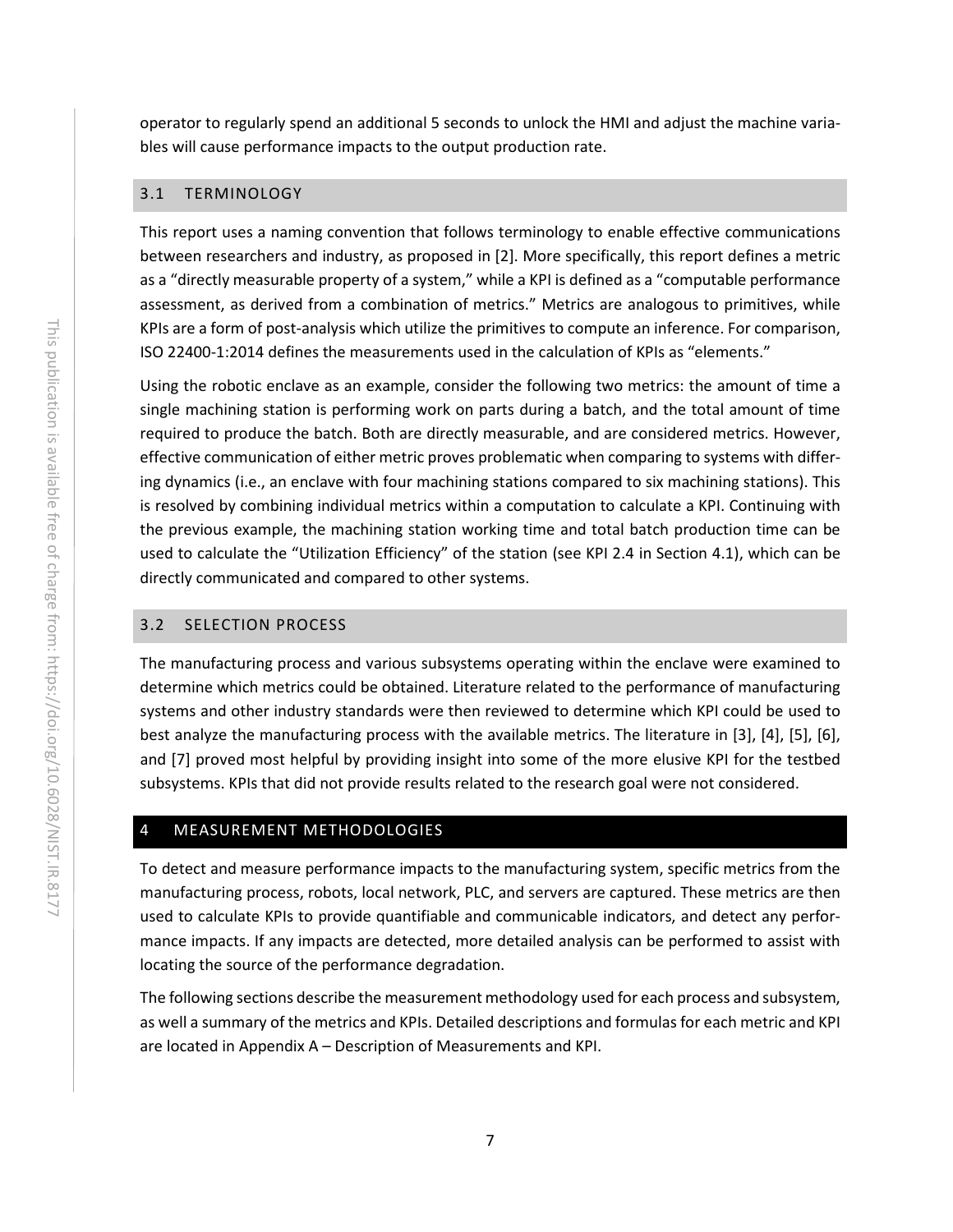#### <span id="page-12-0"></span>4.1 MANUFACTURING PROCESS PERFORMANCE

For each batch produced, the PLC captures all the metrics listed in [Table 1.](#page-12-1) Arrival and departure timestamps for each station are stored in a multidimensional array, and the station counters are implemented as primitive variables. When the production process is started, the PLC will log the start time obtained from the grandmaster NTP clock (labeled GEORGE in [Figure 3\)](#page-8-0). Once the experiment start time is logged, the PLC enables enclave operations: Modbus server registers are updated to inform all subsystems that operations are enabled, the counters begin incrementing, and the recording of each station event is enabled.

Counters and event trackers are updated on every cycle of the PLC task, which is 10 ms at the time of writing. When a part enters or exits a station, a timestamp of the event is stored in the part tracking array, relative to the start of the batch. The PLC also captures the total amount of time each station spends in any valid state. The three valid states for a machining station are: busy, waiting, and idle. The busy state represents the time a station is actively machining a part. After machining has completed, the station enters the waiting state, and waits for a robot to remove the part. Once the part is removed from the station, it enters the idle state until a new part is loaded. Batch production time and the total number of parts produced are also tracked, as they are required for some of the KPI calculations.

When the enclave completes its production cycle, all process data remains within the PLC until it is downloaded and purged by an operator via the HMI. The KPIs, listed in [Table 2,](#page-12-2) can be computed in real-time via the operator HMI, or offline after the experiment has been completed.

| <b>Metric</b>           | <b>Description</b>                                                              |
|-------------------------|---------------------------------------------------------------------------------|
| 1.1 Part Timestamps     | Timestamping of unique part events (e.g., arriving and de-<br>parting stations) |
| 1.2 Station Timers      | Accumulation of time a station is in any valid state                            |
| 1.3 Batch Timer         | Total amount of time required for the batch to be pro-<br>duced                 |
| 1.4 Batch Parts Counter | Number of parts produced in the batch                                           |

<span id="page-12-1"></span>**Table 1 - Manufacturing Process Metrics**

#### <span id="page-12-2"></span>**Table 2 - Manufacturing Process KPI**

| <b>Key Performance Indicator</b> | <b>Description</b>                                                                                       |
|----------------------------------|----------------------------------------------------------------------------------------------------------|
| 2.1 Part Production Time         | Amount of time required for a part to be produced                                                        |
| 2.2 Cycle Time                   | Amount of time between finished parts                                                                    |
| 2.3 Throughput Rate              | Number of parts produced over a specific amount of time                                                  |
| 2.4 Production Effectiveness     | Relationship between the planned production time to com-<br>plete a batch and the actual production time |
| 2.5 Station Allocation Ratio     | Ratio between the amount of time a station was busy and<br>the batch production time                     |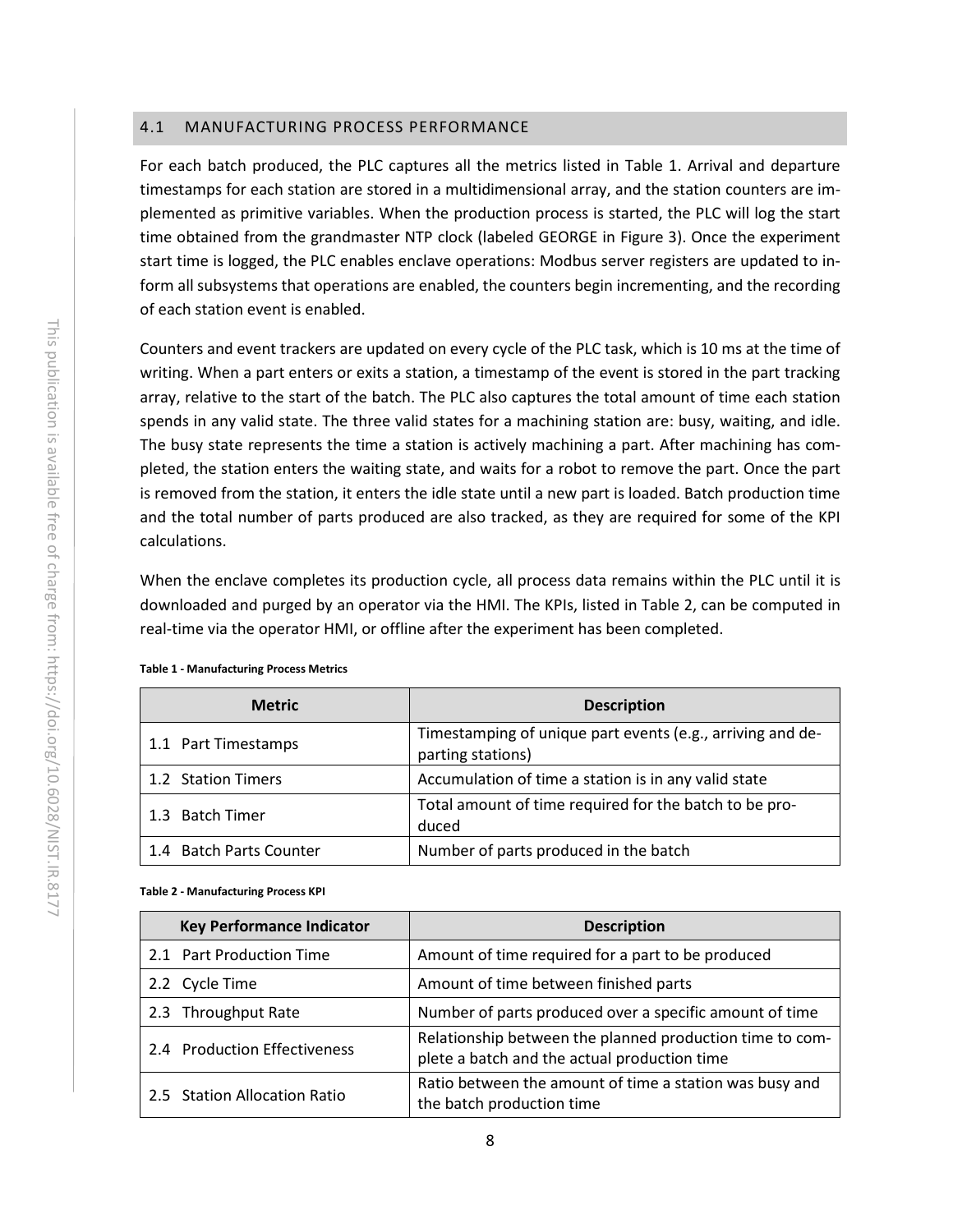|  | Ratio between the amount of time a station was producing                                     |
|--|----------------------------------------------------------------------------------------------|
|  | Station Utilization Efficiency $\vert$ and the amount of time the batch required to complete |

#### <span id="page-13-0"></span>4.2 ROBOT PERFORMANCE

Robot performance metrics can be obtained by capturing the command and control communications used by the robots. Since the communication protocol used by the robots (EtherCAT) leverages existing Ethernet hardware, the packets can be captured directly from the physical interface, or with an in-line tool. Each packet contains all of the metrics shown in [Table 3,](#page-13-1) and are transmitted at a rate of 700 Hz. This communication is the lowest-level that can be captured, as packets on this path go directly to each individual joint of the robots.

Because of the huge amount of data being transmitted during a batch, capturing data on this interface is time-limited, and is typically reserved for experiments where robot performance impact is anticipated because of interim results obtained from more readily available metrics and KPIs.

When a capture of this interface is performed, all of the network traffic is logged through a Wireshark or tcpdump capture. The EtherCAT protocol data is then extracted from the packets offline by a custom Python dissector script.

#### <span id="page-13-1"></span>**Table 3 - Robot Performance Metrics**

| <b>Metric</b>           | <b>Description</b>                                          |
|-------------------------|-------------------------------------------------------------|
| 3.1 Joint Position      | Position of each robot joint                                |
| 3.2 Joint Setpoint      | Control setpoint of each robot joint                        |
| 3.3 Joint Velocity      | Velocity of each robot joint                                |
| 3.4 Joint Current       | Electrical current of each robot joint                      |
| 3.5 Joint Control Flags | Flags describing the operational status of each robot joint |

#### <span id="page-13-2"></span>**Table 4 - Robot Performance KPI**

| <b>Key Performance Indicator</b> | <b>Description</b>                                                                                           |
|----------------------------------|--------------------------------------------------------------------------------------------------------------|
| 4.1 Actuation Latency            | Amount of time required for the robot arm to begin move-<br>ment after a new job is received                 |
| 4.2 Pose Travel Time             | Amount of time for the robot arm to move between two<br>poses                                                |
| 4.3 Position Accuracy            | Deviation between the commanded position and the<br>measured position                                        |
| 4.4 Position Repeatability       | Closeness of agreement between the measured position<br>after n repeat visits to the same commanded position |
| 4.5 Energy Consumption           | Estimation of the amount of power consumed by the robot<br>joint motors                                      |
| 4.6 Job Execution Time           | Amount of time required for a robot to complete a job                                                        |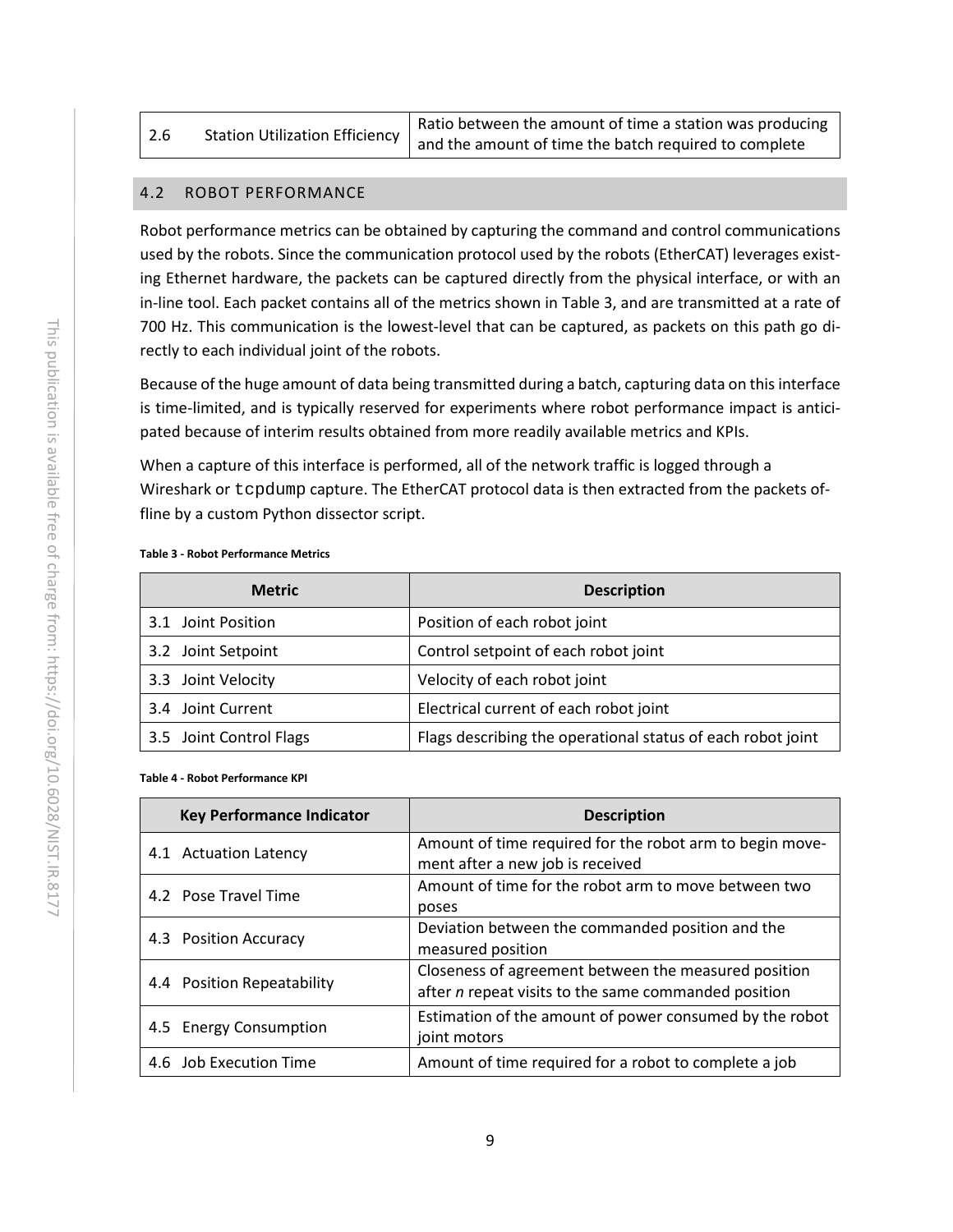#### <span id="page-14-0"></span>4.3 NETWORK PERFORMANCE

The network capture server within the measurement enclave is tasked with capturing all transmitted packets within the local network. Each packet is stored in its raw format, allowing numerous metrics to be obtained. Key nodes within the enclave have their Ethernet communications passed through an in-line Ethernet network tap (USRobotics USR4503). The packets are aggregated and mirrored to the measurement rack, where they are captured by a Dell PowerEdge R620 containing two Broadcom 5719 network interface cards, adding eight dedicated Ethernet packet capture interfaces.

A reconfigurable Python script and dissector were created to perform the capture and dissection processes. The script creates a dedicated tcpdump process for each Ethernet interface, as defined by the user in a configuration file, and stores captured packets in PCAP files. Dissection of ROS packets is performed using a Python script that contains the structures and signatures of known message types. The script can also automatically cease its measurements by listening for broadcast messages on the local network marking the end of an experiment.

|     | <b>Metric</b>            | <b>Description</b>                                    |
|-----|--------------------------|-------------------------------------------------------|
|     | 5.1 Packet Headers       | Header data of a captured packet                      |
|     | 5.2 Packet Data          | Application layer payload of a captured packet        |
|     | 5.3 Packet Protocol Type | Protocol type of a captured packet                    |
|     | 5.4 Packet Timestamp     | Timestamp of a captured packet                        |
|     | 5.5 Packet Size          | Size of a packet in bytes                             |
|     | 5.6 Packet Errors        | Number of packets transmitted or received with errors |
| 5.7 | <b>Dropped Packets</b>   | Number of packets dropped by the network              |
|     | 5.8 Packet Counter       | Number of packets transmitted and received            |

#### <span id="page-14-1"></span>**Table 5 - Network Performance Metrics**

<span id="page-14-2"></span>**Table 6 - Network Performance KPI**

|                        | <b>Key Performance Indicator</b> | <b>Description</b>                                                                                                               |
|------------------------|----------------------------------|----------------------------------------------------------------------------------------------------------------------------------|
| 6.1 Packet Path Delay  |                                  | Time delay along the path from transmitter to receiver                                                                           |
| 6.2                    | Inter-packet Delay               | Difference between the packet path delay of two packets                                                                          |
|                        | 6.3 TCP Packet Round Trip Time   | Amount of time for the source node of a packet to receive<br>the acknowledgement of receipt (ACK) from the destina-<br>tion node |
| 6.4                    | <b>Information Ratio</b>         | Ratio of the quantity of process information packets to all<br>packets                                                           |
| <b>Bit Rate</b><br>6.5 |                                  | Rate of bits transmitted or received over a specific<br>timespan                                                                 |
| 6.6 Packet Rate        |                                  | Rate of packets transmitted and received over a specific<br>amount of time                                                       |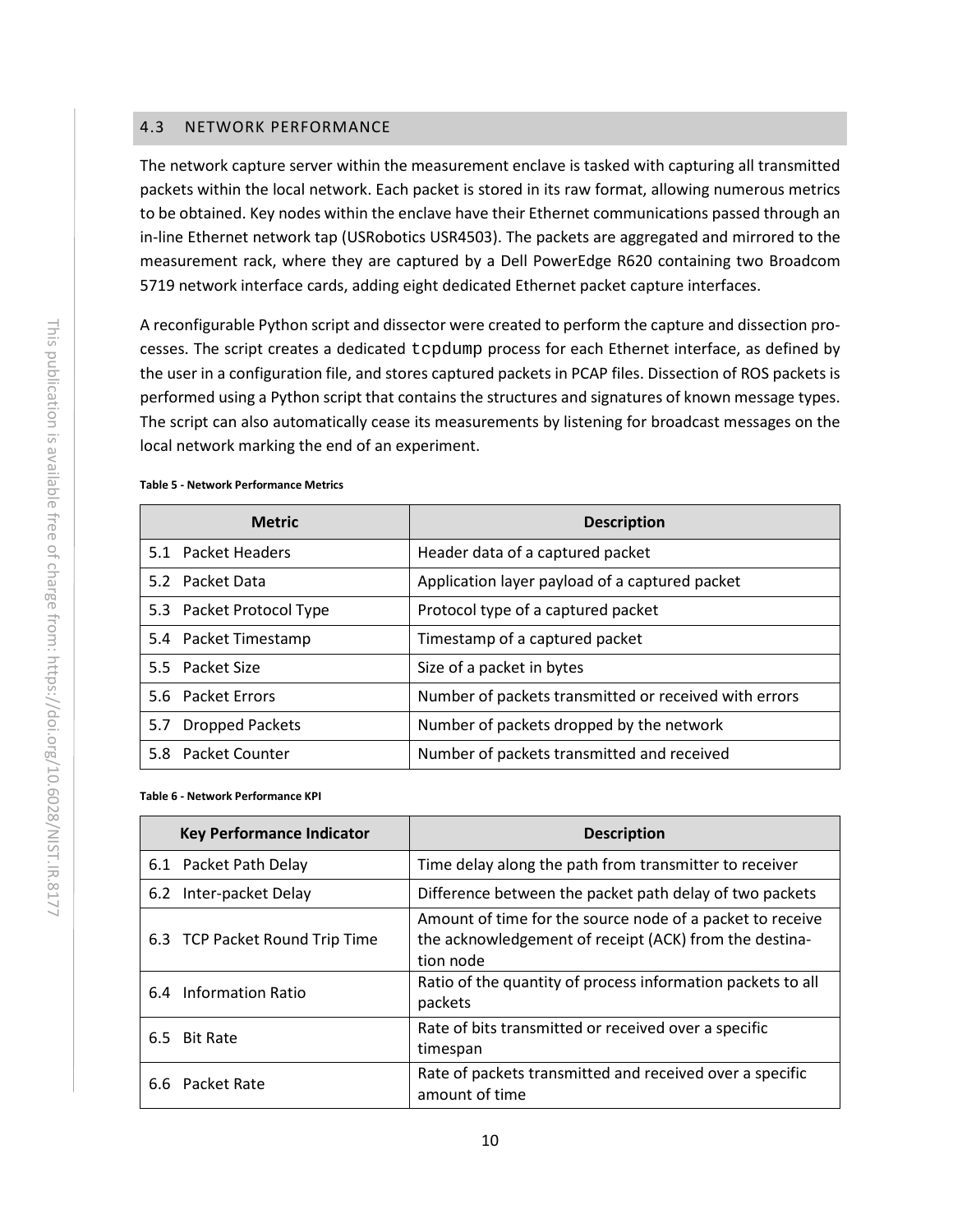| 6.7 Packet Error Rate           | Rate of packets transmitted or received with errors over a<br>specific amount of time |
|---------------------------------|---------------------------------------------------------------------------------------|
| 6.8 Proportion of Protocol Type | Numerical proportion of a unique packet protocol type ob-<br>served                   |

#### <span id="page-15-0"></span>4.4 PROGRAMMABLE LOGIC CONTROLLER PERFORMANCE

The PLC simulating the machining stations and communications with the robot controllers requires CPU resources to perform its required functions. Any performance impacts to the PLC operations will be evident through the recorded metrics described below in [Table 7.](#page-15-2) In contrast to the PLC's responsibilities described in Section [2.4,](#page-9-0) the KPIs in this section are related to the operational performance of the PLC itself, whereas the KPIs in Section [4.1](#page-12-0) are related to the operational performance of the manufacturing process.

The TwinCAT TC3 Engineering module (which executes on the PLC) includes two library functions for capturing the metrics listed in [Table 7:](#page-15-2) TC\_CpuUsage, and FB\_CxProfiler. The metrics from these two functions are recorded once every second while the experiment is running. All data is stored within the PLC until cleared by an operator via the HMI after the data has been downloaded.

#### <span id="page-15-2"></span>**Table 7 - PLC Performance Metrics**

| <b>Metric</b>                   | <b>Description</b>                                          |
|---------------------------------|-------------------------------------------------------------|
| 7.1 Task Execution Time         | Time required to complete the PLC task                      |
| 7.2 Minimum Task Execution Time | Minimum amount of time required to complete the PLC<br>task |
| 7.3 Maximum Task Execution Time | Maximum amount of time required to complete the PLC<br>task |
| 7.4 CPU Utilization             | Amount of PLC CPU usage                                     |
| 7.5 Maximum CPU Utilization     | Maximum amount of PLC CPU usage                             |

#### <span id="page-15-3"></span>**Table 8 - PLC Performance KPI**

| <b>Key Performance Indicator</b> |                         | <b>Description</b>                                     |
|----------------------------------|-------------------------|--------------------------------------------------------|
|                                  | 8.1 Task Execution Time | Mean and standard deviation of PLC task execution time |
|                                  | 8.2 CPU Utilization     | Mean and standard deviation of PLC CPU utilization     |

#### <span id="page-15-1"></span>4.5 SERVER PERFORMANCE

The servers within the enclave require computing resources (e.g., CPU time, memory usage, disk usage) to perform their tasks during an experiment (e.g., robot control). To capture the performance of these resources, a Python application was created to capture and log the required metrics. All of the metrics are logged in comma-separated values files at a specified rate, which is defined by the researcher through command line arguments (the default rate is one sample per second).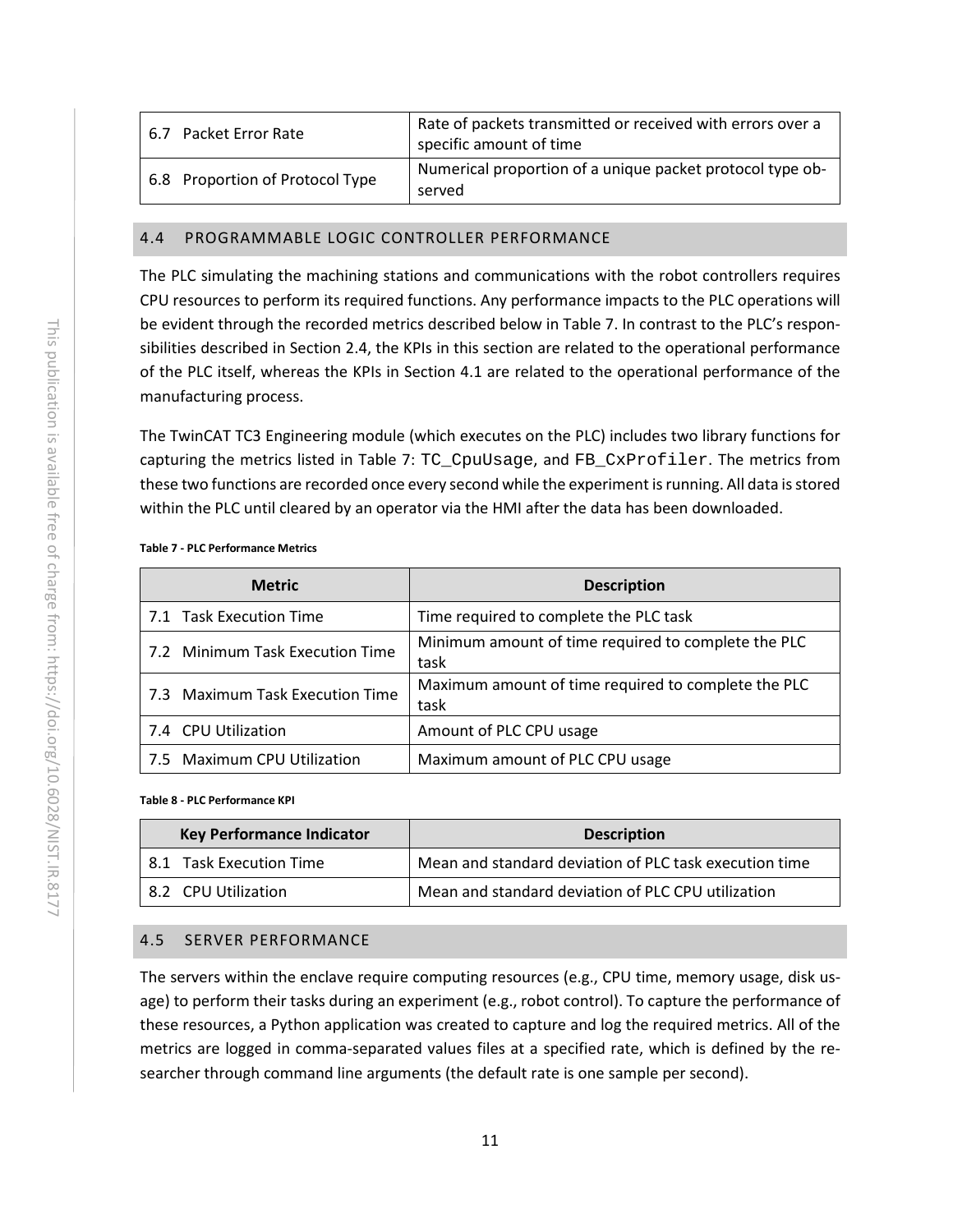To perform the capture, the researcher executes the script from the command line interface, along with required arguments, before the experiment is initiated. Once initiated, the script will continue capturing the metrics until it is stopped. The script can also automatically cease its measurements by listening for broadcast messages on the local network that indicate the end of an experiment.

Although there is a separate measurement system capturing the network traffic of the enclave, it is important to note the inclusion of server-based network measurements (Metrics 9.7-9.10). Some of the cybersecurity tools used during experiments block traffic from the wire, before a packet has the chance to reach a server. Measuring at the server allows a comparison of traffic flow on the network to what is actually consumed and generated by a specific server. However, one important difference between the network capture and server performance measurements is the latter does not include raw packet data; only simple flow counters.

|                                     | <b>Metric</b>                  | <b>Description</b>                                                                                |
|-------------------------------------|--------------------------------|---------------------------------------------------------------------------------------------------|
|                                     | 9.1 CPU Utilization Timers     | Amount of server CPU utilization                                                                  |
|                                     | 9.2 Available Memory           | Amount of server memory available by the server                                                   |
| 9.3                                 | <b>Total Memory</b>            | Total amount of memory installed in the server                                                    |
| 9.4                                 | Disk I/O Byte Counters         | Number of bytes read and written to the server hard<br>drive(s)                                   |
| 9.5                                 | Disk I/O Access Counters       | Number of discrete read and write operations to the server<br>hard drive(s) since the last sample |
| 9.6                                 | Disk I/O Time                  | Amount of time used to read and write to the server hard<br>drive(s) since the last sample        |
| <b>Network Byte Counters</b><br>9.7 |                                | Number of bytes transmitted and received by the server                                            |
| 9.8                                 | <b>Network Packet Counters</b> | Number of packets transmitted and received by the server                                          |
| 9.9                                 | Network Packet Errors          | Number of packets with errors transmitted and received by<br>the server                           |
| 9.10 Network Dropped Packets        |                                | Number of incoming or outgoing packets dropped by the<br>server                                   |

#### <span id="page-16-0"></span>**Table 9 - Server Performance Metrics**

#### <span id="page-16-1"></span>**Table 10 - Server Performance KPI**

| <b>Key Performance Indicator</b>  | <b>Description</b>                                                                       |
|-----------------------------------|------------------------------------------------------------------------------------------|
| 10.1 CPU Utilization              | Mean and standard deviation of server CPU utilization                                    |
| 10.2 Memory Utilization           | Mean and standard deviation of server memory utilization                                 |
| 10.3 Average Disk I/O             | Mean rate and standard deviation of data read and written<br>to the server hard drive(s) |
| 10.4 Network Throughput (Bits)    | Mean rate and standard deviation of bits transmitted and<br>received by the server       |
| 10.5 Network Throughput (Packets) | Mean rate and standard deviation of packets transmitted<br>and received by the server    |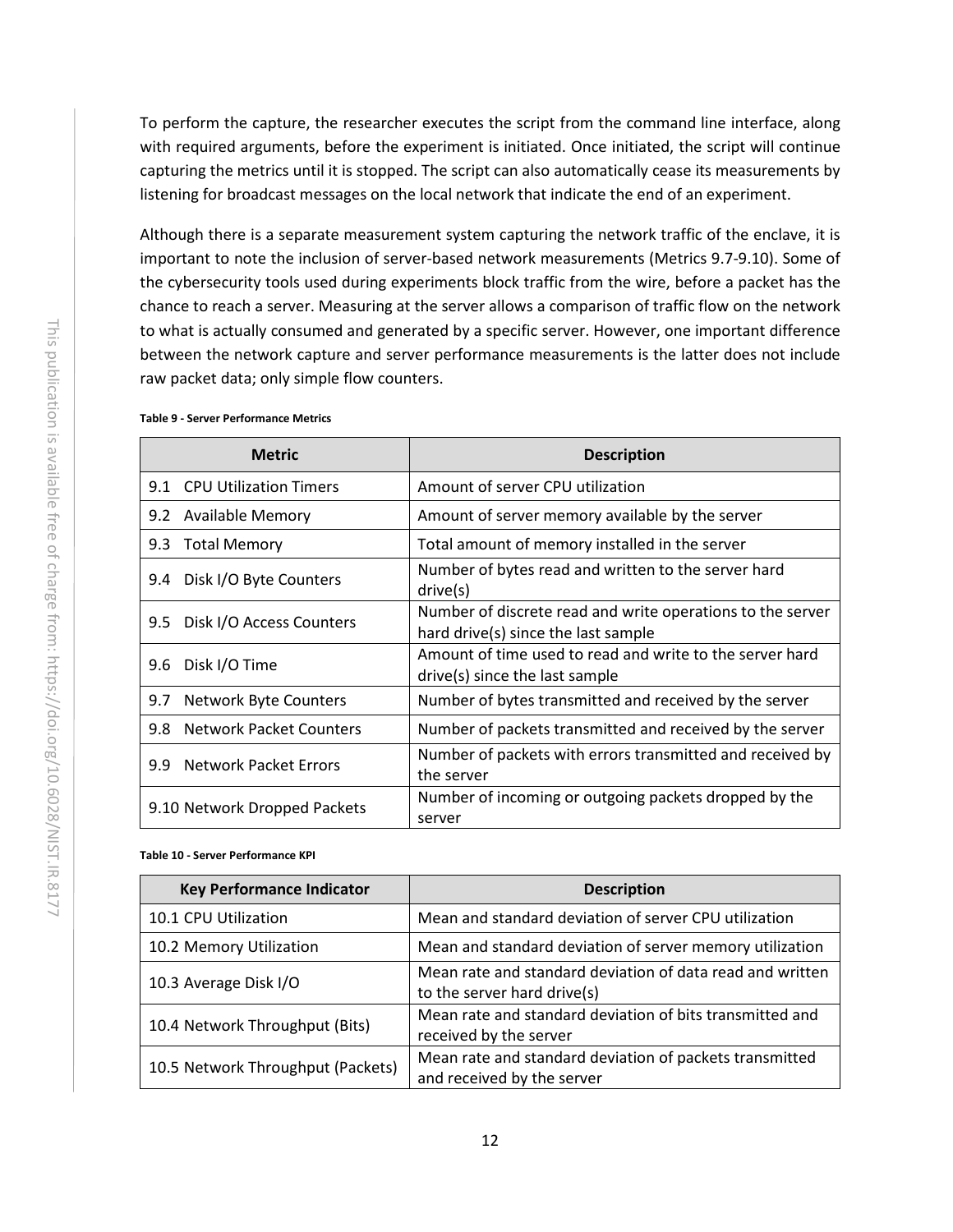## <span id="page-17-0"></span>5 APPENDIX A – DESCRIPTION OF MEASUREMENTS AND KPI

| ID                     | 1.1                                                                                                                                                                                                                                                       |
|------------------------|-----------------------------------------------------------------------------------------------------------------------------------------------------------------------------------------------------------------------------------------------------------|
| <b>Name</b>            | Part Timestamps $(p_{\scriptscriptstyle A}^{\scriptscriptstyle X,S},p_{\scriptscriptstyle D}^{\scriptscriptstyle X,S})$                                                                                                                                   |
| <b>Description</b>     | Timestamping of unique part events (e.g. arriving and departing stations)                                                                                                                                                                                 |
| <b>Unit of measure</b> | seconds                                                                                                                                                                                                                                                   |
| <b>Notes</b>           | Each part has an arrival and departure timestamp for each station, where<br>$p_{\lambda}^{\chi,S}$ = the arrival timestamp of part x as station S, and $p_{\rm D}^{\chi,S}$ is the departure<br>of timestamp of part $x$ as station $S$ .                 |
|                        | When a part arrives or departs a simulated machining station, the PLC will<br>log the time. The PLC tracks time as discrete 10 millisecond time steps from<br>the start of the production cycle. The timestamps are converted to seconds<br>for analysis. |

| ID                 | 1.2                                                                                                                                                                                                                                                                                                                     |  |
|--------------------|-------------------------------------------------------------------------------------------------------------------------------------------------------------------------------------------------------------------------------------------------------------------------------------------------------------------------|--|
| <b>Name</b>        | Station Timers $(s_P^S, s_F^S, s_I^S)$                                                                                                                                                                                                                                                                                  |  |
| <b>Description</b> | Accumulation of time a station is in any valid state                                                                                                                                                                                                                                                                    |  |
| Unit of measure    | seconds                                                                                                                                                                                                                                                                                                                 |  |
| <b>Notes</b>       | Simulated machining stations have three operating states:<br>Processing – station is loaded and the part is being processed<br>$\bullet$<br>Finished – station is loaded and waiting for the robot to remove the<br>$\bullet$<br>part<br>Idle – station is unloaded and waiting for a part to be delivered<br>$\bullet$ |  |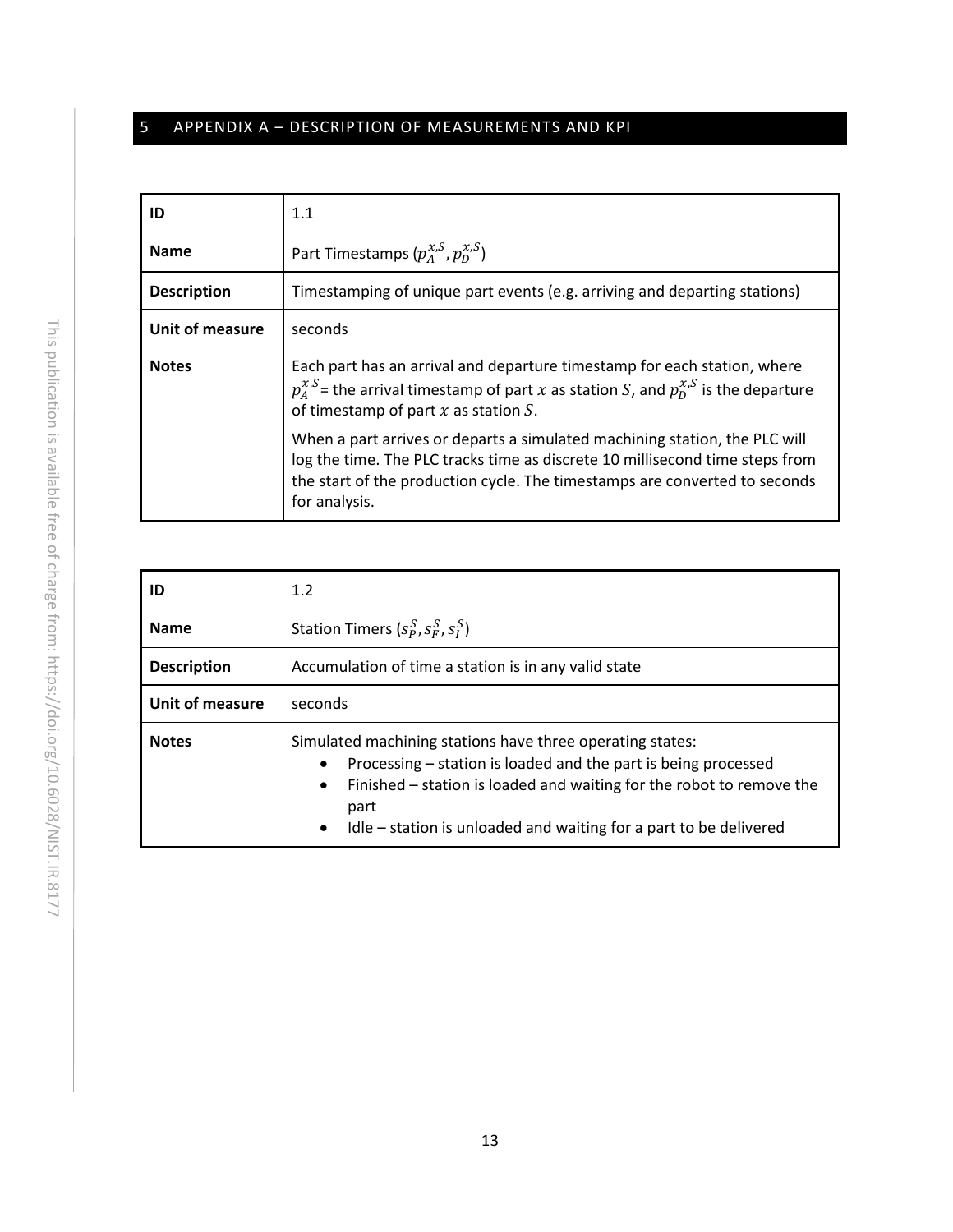| ID                 | 1.3                                                                                                                                                                     |
|--------------------|-------------------------------------------------------------------------------------------------------------------------------------------------------------------------|
| <b>Name</b>        | Batch Timer $(b_P)$                                                                                                                                                     |
| <b>Description</b> | Total amount of time required for the batch to be produced                                                                                                              |
| Unit of measure    | seconds                                                                                                                                                                 |
| <b>Notes</b>       | The timer is started after the operator puts the enclave into the operational<br>state, and is stopped when enclave operations end (automatic or operator<br>shutdown). |

| ID                 | 1.4                                   |
|--------------------|---------------------------------------|
| <b>Name</b>        | Batch Parts Counter $(bo)$            |
| <b>Description</b> | Number of parts produced in the batch |
| Unit of measure    | quantity                              |

| ID                 | 2.1                                                                                                                                                                                                                                                          |
|--------------------|--------------------------------------------------------------------------------------------------------------------------------------------------------------------------------------------------------------------------------------------------------------|
| <b>Name</b>        | Part Production Time $(E_P)$                                                                                                                                                                                                                                 |
| <b>Description</b> | Amount of time required for a part to be produced                                                                                                                                                                                                            |
| <b>Formula</b>     | $E_P^x = p_D^{x,S_n} - p_A^{x,S_0}$ ,<br>where $E_P^x$ = production time of part x; $p_n^{x,S_n}$ = departure timestamp of part x<br>at the last station, $s_n$ ; and $p_{\lambda}^{x,S_0}$ = arrival timestamp of part x at the first sta-<br>tion, $s_0$ . |
| Unit of measure    | seconds                                                                                                                                                                                                                                                      |
| <b>Notes</b>       | This metric is calculated by the PLC after the part has departed the final sta-<br>tion.                                                                                                                                                                     |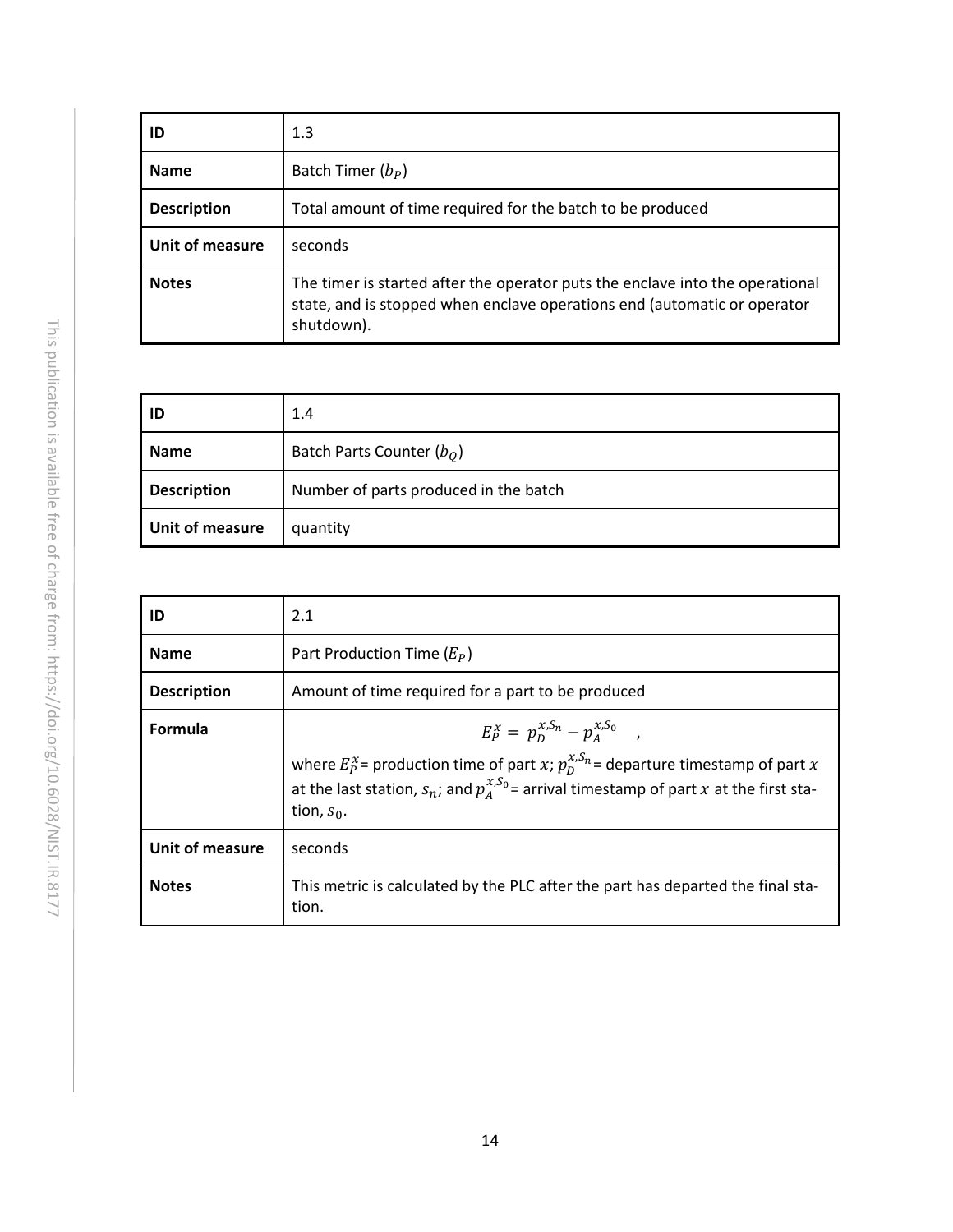| ID                 | 2.2                                                                                                                                                                                                                                                                 |
|--------------------|---------------------------------------------------------------------------------------------------------------------------------------------------------------------------------------------------------------------------------------------------------------------|
| <b>Name</b>        | Cycle Time $(E_C)$                                                                                                                                                                                                                                                  |
| <b>Description</b> | Amount of time between finished parts                                                                                                                                                                                                                               |
| Formula            | $E_C^{\chi} = p_D^{\chi, S_4} - p_D^{\chi - 1, S_4}$<br>where $E_C^x$ = cycle time of part x; $p_D^{x,S_4}$ = departure timestamp of part x at sta-<br>tion $s_4$ ; and $p_0^{x-1,S_4}$ = departure timestamp of the previous part, $x-1$ , at sta-<br>tion $S_4$ . |
| Unit of measure    | seconds                                                                                                                                                                                                                                                             |

| 2.3                                                                                                                                                                                                                                                                                                                                                                                                                                                                                                                          |
|------------------------------------------------------------------------------------------------------------------------------------------------------------------------------------------------------------------------------------------------------------------------------------------------------------------------------------------------------------------------------------------------------------------------------------------------------------------------------------------------------------------------------|
| Throughput Rate $(E_R)$                                                                                                                                                                                                                                                                                                                                                                                                                                                                                                      |
| Number of parts produced over a specific amount of time                                                                                                                                                                                                                                                                                                                                                                                                                                                                      |
| $E_R^T = \frac{\Delta b_Q^T}{t_1 - t_2}$ * 3600 seconds,<br>with<br>$T = t_0 \le t < t_i$ ,<br>where $E_R^T$ = throughput rate during timespan T; and $\Delta b_0^T$ = change in the<br>batch part counter during timespan $T$ . To calculate the throughput of the to-<br>tal batch, the formula can be rewritten as:<br>$E_R = \frac{b_Q}{b_R} * 3600$ seconds,<br>where $E_R$ = batch throughput rate; $b_0$ = quantity of parts produced in the<br>batch; and $b_p$ = total amount of time required to produce the batch |
| parts / hour                                                                                                                                                                                                                                                                                                                                                                                                                                                                                                                 |
|                                                                                                                                                                                                                                                                                                                                                                                                                                                                                                                              |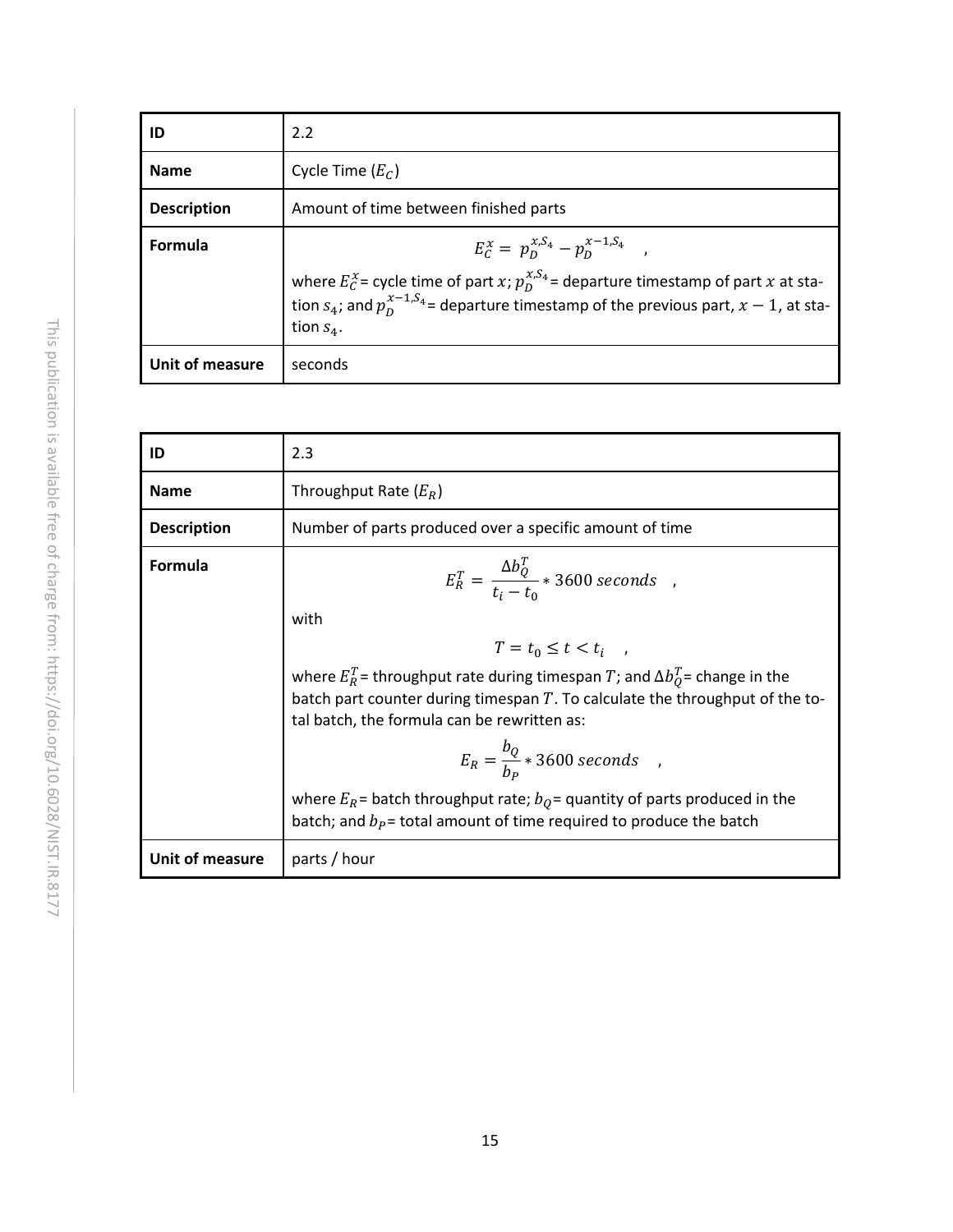| 2.4                                                                                                                                                                                                                                                                                                                                                                                                                                                                              |
|----------------------------------------------------------------------------------------------------------------------------------------------------------------------------------------------------------------------------------------------------------------------------------------------------------------------------------------------------------------------------------------------------------------------------------------------------------------------------------|
| Production Effectiveness ( $E_F$ )                                                                                                                                                                                                                                                                                                                                                                                                                                               |
| Relationship between the planned production time to complete a batch and<br>the actual production time                                                                                                                                                                                                                                                                                                                                                                           |
| $E_E = \frac{\widehat{E_C} * b_Q}{h_P} ,$                                                                                                                                                                                                                                                                                                                                                                                                                                        |
| where $\widehat{E_P}$ = estimated cycle time between finished parts; $b_O$ = the total num-<br>ber of parts produced in the batch; and $bP$ = total amount of time required to<br>produce the batch.                                                                                                                                                                                                                                                                             |
| %                                                                                                                                                                                                                                                                                                                                                                                                                                                                                |
| For the purpose of this experiment, the estimated part production time $(E_P)$<br>is calculated by finding the mean cycle time between parts from the baseline<br>experiments $(E_{Ph})$ :<br>$\widehat{E_C} = \overline{E_{Pb}} = \frac{1}{b_{Ob}} \sum_{P}^{Qb} E_{Cb}^x$<br>where $b_{Qb}$ = number of parts produced during the baseline experiments, and<br>$E_{\textit{Cb}}^x$ = cycle time between parts required to produce part x during the base-<br>line experiments. |
|                                                                                                                                                                                                                                                                                                                                                                                                                                                                                  |

| ID                 | 2.5                                                                                                                                                                                                             |
|--------------------|-----------------------------------------------------------------------------------------------------------------------------------------------------------------------------------------------------------------|
| <b>Name</b>        | Station Allocation Ratio $(E_A)$                                                                                                                                                                                |
| <b>Description</b> | Ratio between the amount of time a station was busy and the batch produc-<br>tion time                                                                                                                          |
| Formula            | $E_A^S = \frac{S_P^S + S_F^S}{h_P}$ ,<br>where $E_A^S$ = allocation ratio of station S; $s_p^S + s_F^S$ = amount of time station S<br>was busy; and $b_P$ = total amount of time required to produce the batch. |
| Unit of measure    | %                                                                                                                                                                                                               |
| <b>Notes</b>       | A "busy" station is defined as any station that is not in the "idle" state.                                                                                                                                     |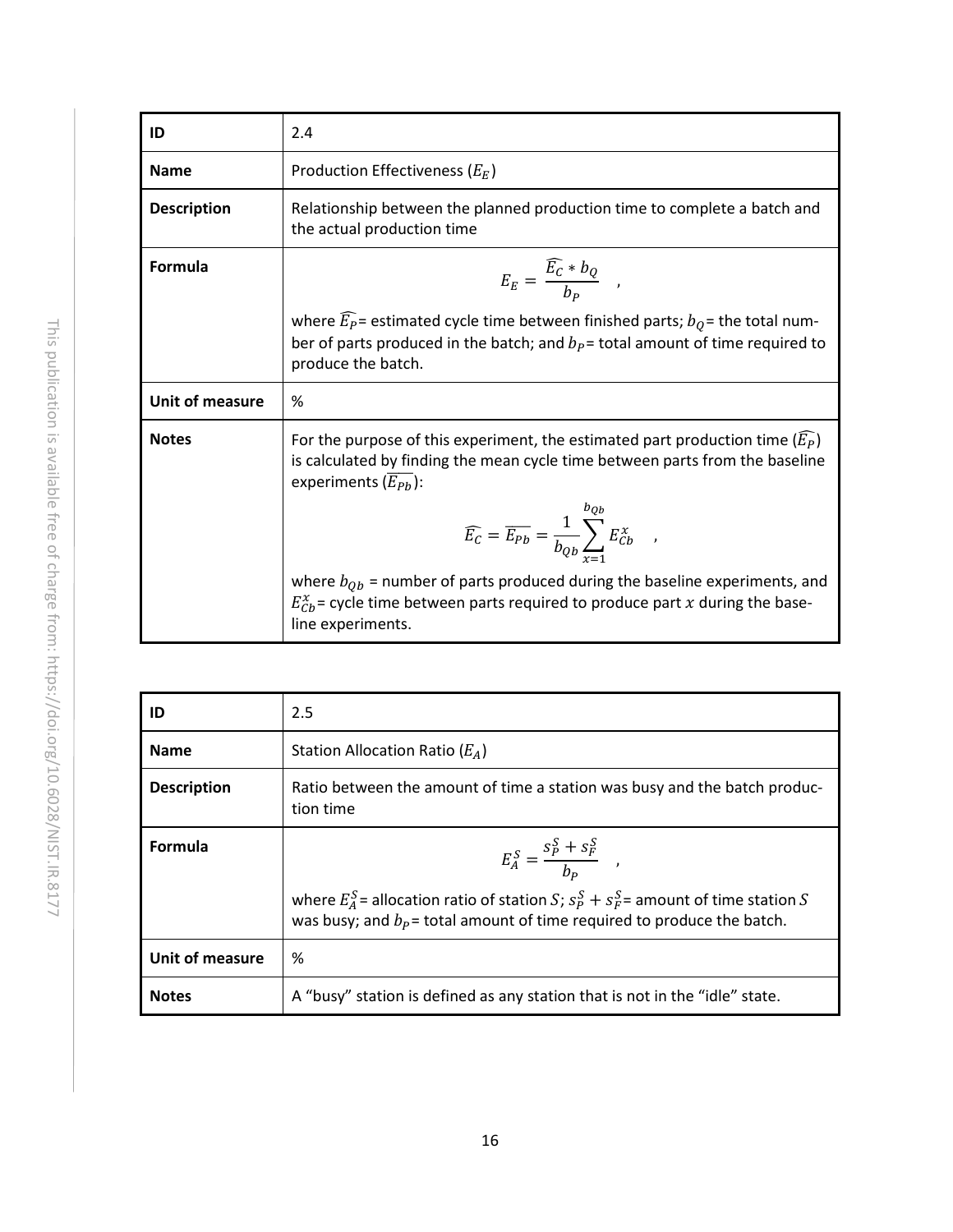| ID                 | 2.6                                                                                                                                                                                                                                 |
|--------------------|-------------------------------------------------------------------------------------------------------------------------------------------------------------------------------------------------------------------------------------|
| <b>Name</b>        | Station Utilization Efficiency $(E_{II})$                                                                                                                                                                                           |
| <b>Description</b> | Ratio between the amount of time a station was producing and the amount<br>of time the batch required to complete                                                                                                                   |
| Formula            | $E_U^S = \frac{S_P^S}{b_P}$<br>where $E_{II}^{S}$ utilization efficiency of station S; $S_{P}^{S}$ = amount of time station S<br>was in the "processing" state; and $bP$ = total amount of time required to pro-<br>duce the batch. |
| Unit of measure    | %                                                                                                                                                                                                                                   |

| ID                 | 3.1                                                                                                                                                                                                             |                              |                                                                                                                                                                                        |          |          |         |
|--------------------|-----------------------------------------------------------------------------------------------------------------------------------------------------------------------------------------------------------------|------------------------------|----------------------------------------------------------------------------------------------------------------------------------------------------------------------------------------|----------|----------|---------|
| <b>Name</b>        | Joint Position $(j_{\theta P})$                                                                                                                                                                                 |                              |                                                                                                                                                                                        |          |          |         |
| <b>Description</b> |                                                                                                                                                                                                                 | Position of each robot joint |                                                                                                                                                                                        |          |          |         |
| Unit of measure    | radians                                                                                                                                                                                                         |                              |                                                                                                                                                                                        |          |          |         |
| Range              |                                                                                                                                                                                                                 | Joint 1                      | Joint 2                                                                                                                                                                                | Joint 3  | Joint 4  | Joint 5 |
|                    | <b>Minimum</b>                                                                                                                                                                                                  | $\Omega$                     | 0                                                                                                                                                                                      | $\Omega$ | $\Omega$ | 0       |
|                    | <b>Maximum</b>                                                                                                                                                                                                  | 5.90                         | 2.70                                                                                                                                                                                   | 5.16     | 3.60     | 5.87    |
| <b>Notes</b>       | Joint encoder values are measured relative to the home pose values. The for-<br>mula used to convert the robot encoder values to radians is:<br>$j_{\theta}^h = \frac{ \eta_m^h }{\eta_n} * \lambda^h * 2\pi ,$ |                              |                                                                                                                                                                                        |          |          |         |
|                    |                                                                                                                                                                                                                 |                              | where $j_{\theta}^h$ = angle in radians of joint h; $\eta_m^h$ = encoder value of joint h; $\eta_p$ = rated<br>encoder pulses per revolution; and $\lambda^h$ = gear ratio of joint h. |          |          |         |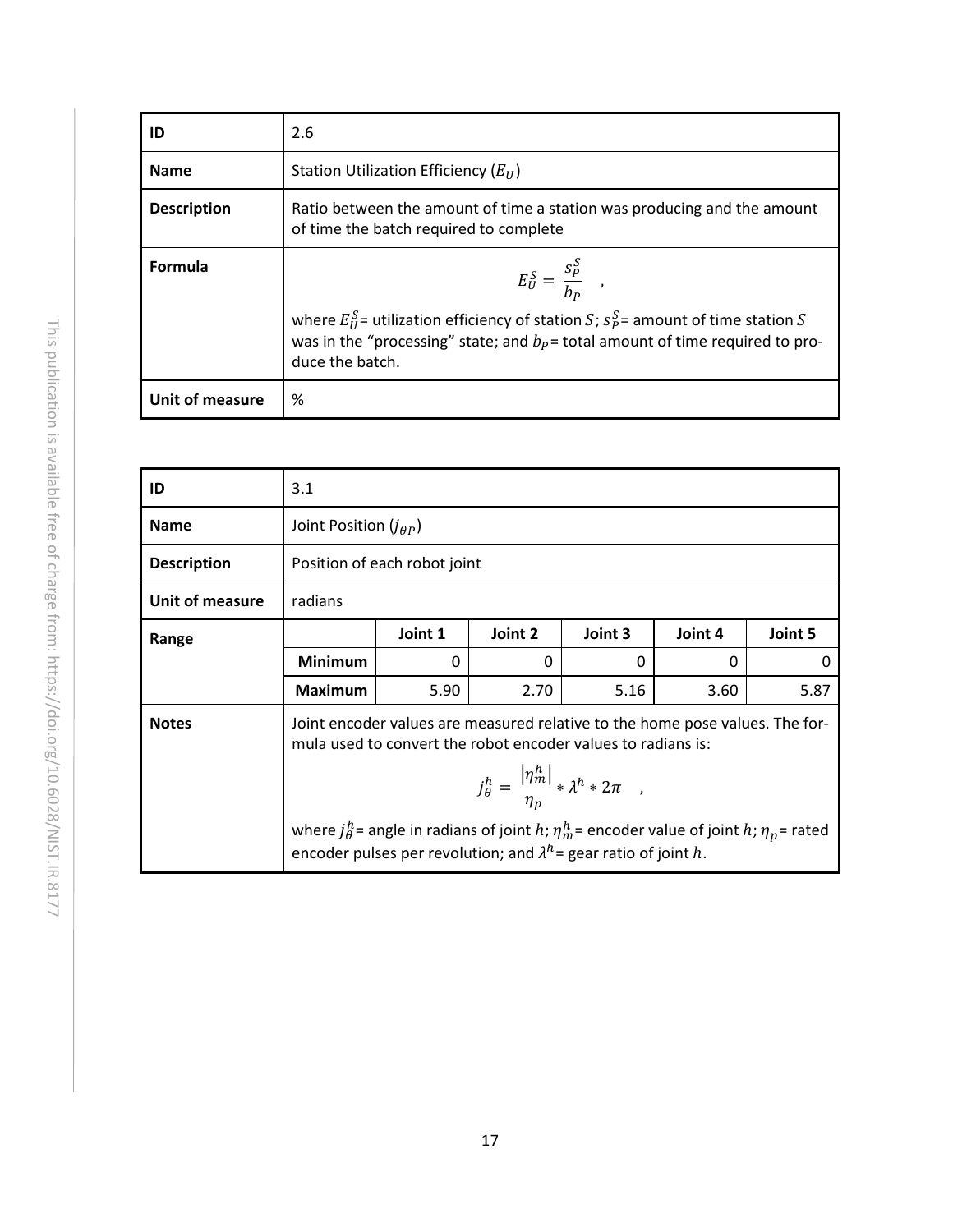| ID                 | 3.2            |                                                                                                                                                                                        |  |  |
|--------------------|----------------|----------------------------------------------------------------------------------------------------------------------------------------------------------------------------------------|--|--|
| <b>Name</b>        |                | Joint Setpoint $(i_S)$                                                                                                                                                                 |  |  |
| <b>Description</b> |                | Control setpoint of each robot joint                                                                                                                                                   |  |  |
| Unit of measure    | radians        |                                                                                                                                                                                        |  |  |
| Range              | <b>Minimum</b> | 0                                                                                                                                                                                      |  |  |
|                    | <b>Maximum</b> | 5.90                                                                                                                                                                                   |  |  |
| <b>Notes</b>       |                | Joint encoder values are measured relative to the home pose values. The for-<br>mula used to convert the robot encoder values to radians is:                                           |  |  |
|                    |                | $j_{\theta}^h = \frac{ \eta_m^h }{n_n} * \lambda^h * 2\pi ,$                                                                                                                           |  |  |
|                    |                | where $j_{\theta}^h$ = angle in radians of joint h; $\eta_m^h$ = encoder value of joint h; $\eta_p$ = rated<br>encoder pulses per revolution; and $\lambda^h$ = gear ratio of joint h. |  |  |

| ID                 | 3.3                                                                                                                                                                                                                                                                                                                              |
|--------------------|----------------------------------------------------------------------------------------------------------------------------------------------------------------------------------------------------------------------------------------------------------------------------------------------------------------------------------|
| <b>Name</b>        | Joint Velocity $(j_{\hat{\theta}})$                                                                                                                                                                                                                                                                                              |
| <b>Description</b> | Velocity of each robot joint                                                                                                                                                                                                                                                                                                     |
| Unit of measure    | radians per second                                                                                                                                                                                                                                                                                                               |
| <b>Notes</b>       | The formula used to convert the robot velocity data to radians per second is:<br>$j_{\dot{\theta}}^h = \frac{\omega^n}{60} * \lambda^h * 2\pi ,$<br>where $j_{\theta}^h$ = velocity of joint h; $\omega^h$ = revolutions per minute of the motor at<br>joint h; and $\lambda^h$ = the gear ratio of the transmission of joint h. |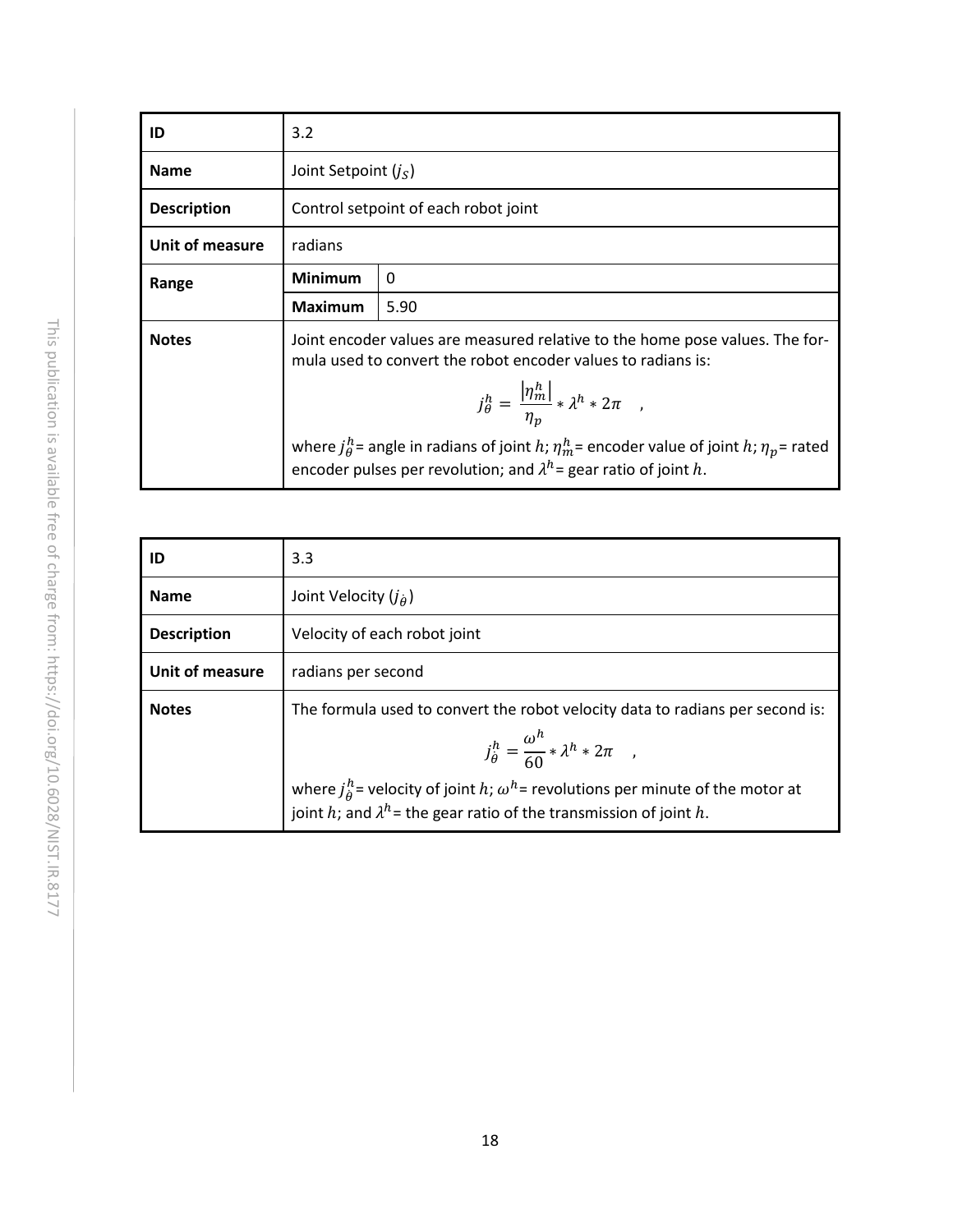| ID                 | 3.4                                                                          |
|--------------------|------------------------------------------------------------------------------|
| <b>Name</b>        | Joint Current $(j_I)$                                                        |
| <b>Description</b> | Electrical current of each robot joint                                       |
| Unit of measure    | amperes                                                                      |
| <b>Notes</b>       | Electrical current measurements are received from the robot in milliamperes. |

| ID                 | 3.5                                                                                                                                                                                                                                             |
|--------------------|-------------------------------------------------------------------------------------------------------------------------------------------------------------------------------------------------------------------------------------------------|
| <b>Name</b>        | Joint Control Flags $(j_F)$                                                                                                                                                                                                                     |
| <b>Description</b> | Flags describing the operational status of each robot joint                                                                                                                                                                                     |
| <b>Notes</b>       | Flags are included for each joint, and include: communication timeout, initial-<br>ization complete, position reached, joint controller mode, sensor error, mo-<br>tor halted, over-temperature, over-voltage, under-voltage, and over-current. |

| ID                 | 4.1                                                                                                                                                                                                                                     |
|--------------------|-----------------------------------------------------------------------------------------------------------------------------------------------------------------------------------------------------------------------------------------|
| <b>Name</b>        | Actuation Latency $(R_L)$                                                                                                                                                                                                               |
| <b>Description</b> | Amount of time required for the robot arm to begin movement after a new<br>job is received                                                                                                                                              |
| Formula            | $R_1^J = r_a^{P_0^J} - r_m^J$ .<br>where $R_L^J$ = the actuation latency for job <i>J</i> ; $r_a^{P_J^J}$ = timestamp of actuation initi-<br>ation at pose $P_0$ of job <i>J</i> ; and $r_m^J$ = timestamp of receipt of job <i>J</i> . |
| Unit of measure    | seconds                                                                                                                                                                                                                                 |
| <b>Notes</b>       | The timestamp of actuation initiation, $r_a$ , is found by identifying when joint 4<br>has rotated greater than or equal to $\pm 0.001$ radians from pose $P_0$ .                                                                       |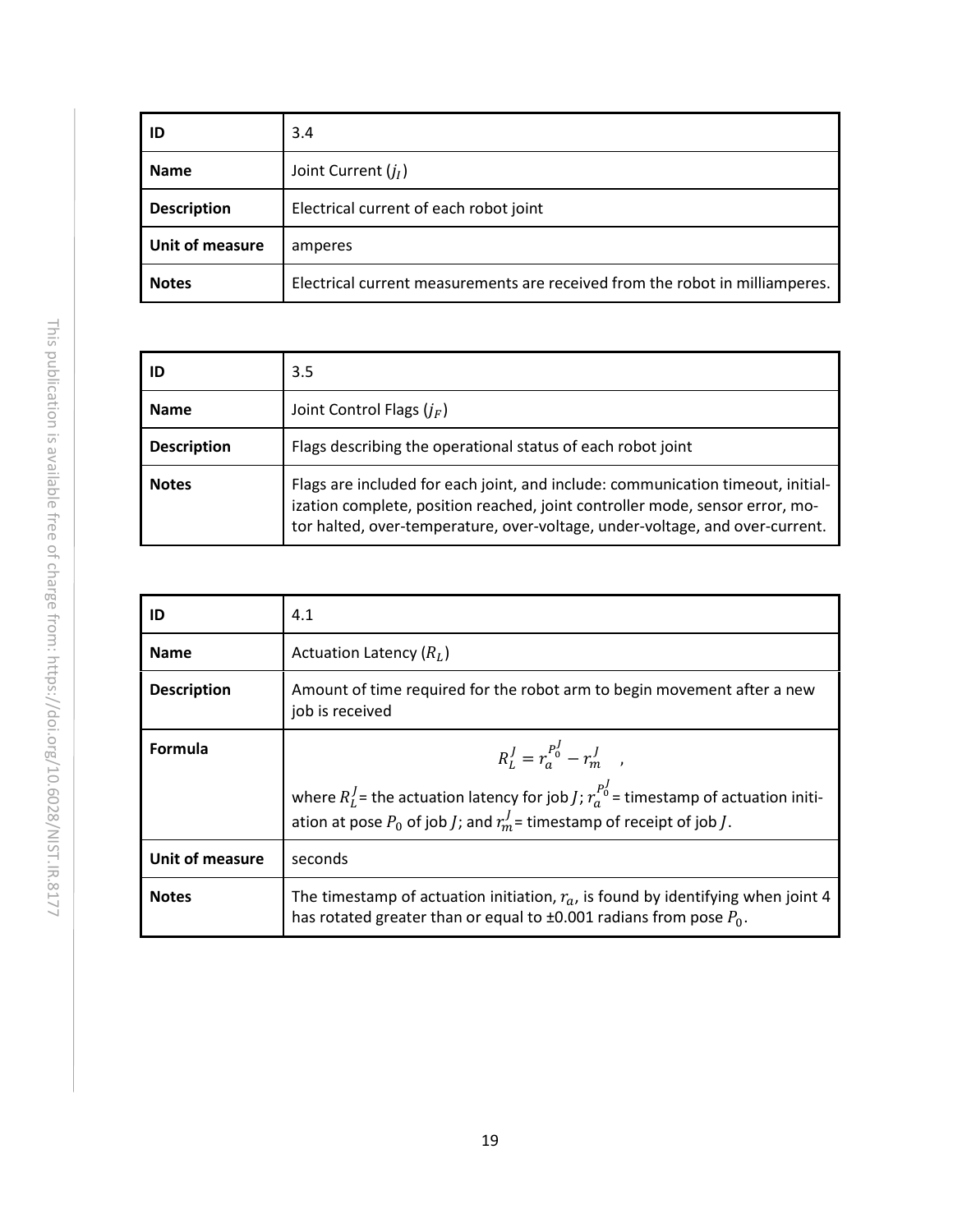| ID                 | 4.2                                                                                                                                                                                                                                                                                                                                                                                                                                                   |  |
|--------------------|-------------------------------------------------------------------------------------------------------------------------------------------------------------------------------------------------------------------------------------------------------------------------------------------------------------------------------------------------------------------------------------------------------------------------------------------------------|--|
| <b>Name</b>        | Pose Travel Time $(R_P)$                                                                                                                                                                                                                                                                                                                                                                                                                              |  |
| <b>Description</b> | Amount of time for the robot arm to move between two poses                                                                                                                                                                                                                                                                                                                                                                                            |  |
| <b>Formula</b>     | $R_P^{P_{i\rightarrow j}} = \begin{cases} r_b^{F_j} - r_m^j & \text{if } P_i = P_0 \\ r_a^{P_j} - r_a^{P_i} & \text{otherwise.} \end{cases}$<br>where $R_p^{P_{i\rightarrow j}}$ travel time required to move between pose $P_i$ and the next<br>pose $P_i$ ; $r_h^{P_j}$ = timestamp of actuation completion at pose $P_i$ ; $r_m^j$ = timestamp<br>of receipt of job <i>J</i> ; and $r_a^{P_i}$ = timestamp of actuation initiation at pose $P_i$ . |  |
| Unit of measure    | seconds                                                                                                                                                                                                                                                                                                                                                                                                                                               |  |
| <b>Notes</b>       | For the initial actuation timestamp of any job $(r_a^{P_0})$ , the timestamp used is<br>the job receipt time $(r_m^J)$ . For all other cases, the timestamp of actuation initi-<br>ation $(r_a)$ is found by identifying when joint 4 has rotated greater than or<br>equal to $\pm 0.001$ radians from pose $P_0$ .                                                                                                                                   |  |

| ID                 | 4.3                                                                                                                                                                                                                                                                                                                                                                                                                                                       |
|--------------------|-----------------------------------------------------------------------------------------------------------------------------------------------------------------------------------------------------------------------------------------------------------------------------------------------------------------------------------------------------------------------------------------------------------------------------------------------------------|
| <b>Name</b>        | Position Accuracy $(R_A)$                                                                                                                                                                                                                                                                                                                                                                                                                                 |
| <b>Description</b> | Deviation between the commanded position and the measured position                                                                                                                                                                                                                                                                                                                                                                                        |
| <b>Formula</b>     | $R_A = \sqrt{(\overline{x} - x_c)^2 + (\overline{y} - y_c)^2 + (\overline{z} - z_c)^2}$ ,<br>where<br>$\overline{x} = \frac{1}{n} \sum_{k=1}^{n} x_k$ , $\overline{y} = \frac{1}{n} \sum_{k=1}^{n} y_k$ , $\overline{z} = \frac{1}{n} \sum_{k=1}^{n} z_k$ ,<br>where $x_c$ , $y_c$ , and $z_c$ = coordinates of the commanded pose; $x_k$ , $y_k$ , and $z_k$ =<br>coordinates of the $k$ -th attained pose; and $n=$ number of measurement sam-<br>ples. |
| Unit of measure    | millimeters                                                                                                                                                                                                                                                                                                                                                                                                                                               |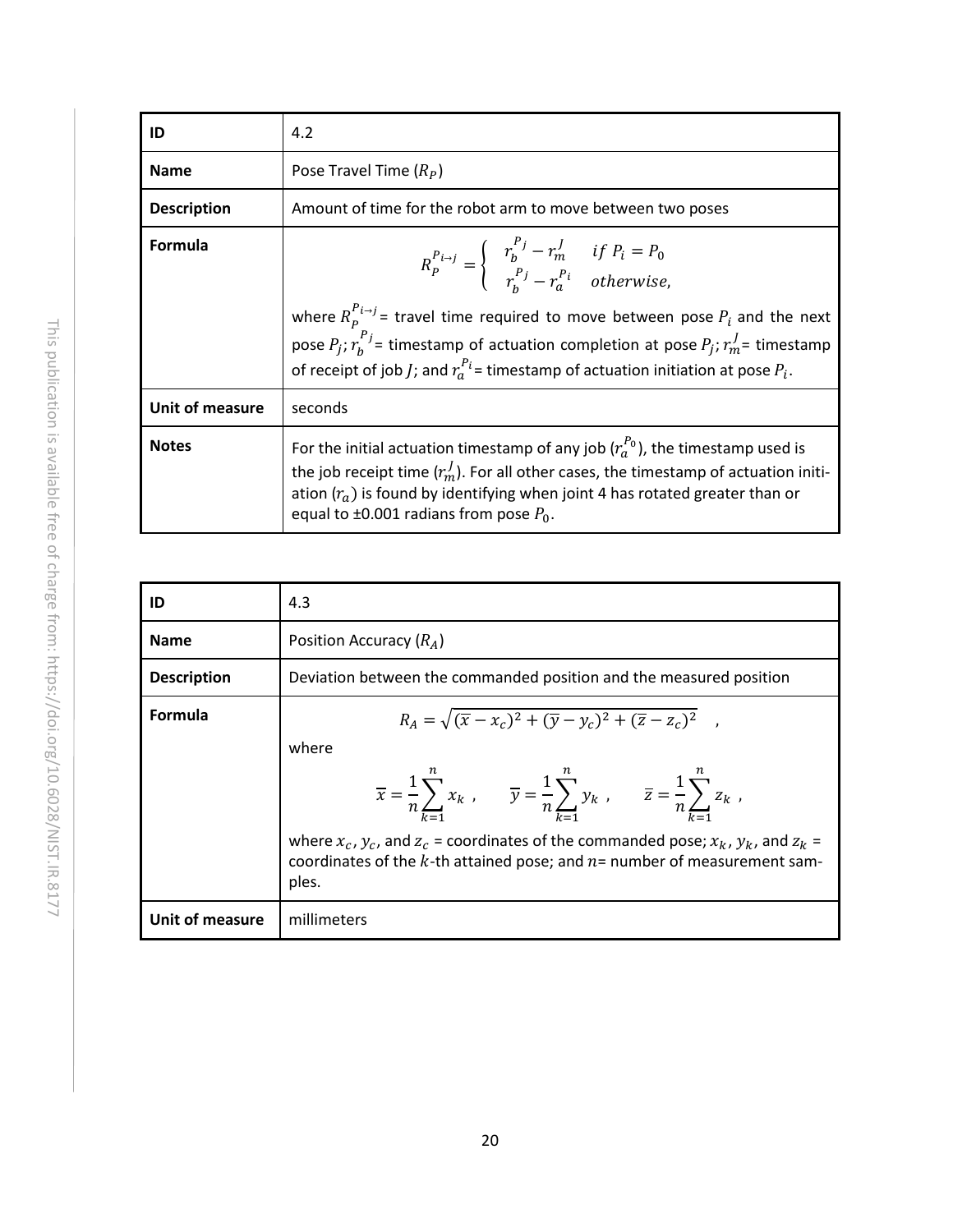| ID                 | 4.4                                                                                                                                                                                                                                                                                                                         |
|--------------------|-----------------------------------------------------------------------------------------------------------------------------------------------------------------------------------------------------------------------------------------------------------------------------------------------------------------------------|
| <b>Name</b>        | Position Repeatability $(R_R)$                                                                                                                                                                                                                                                                                              |
| <b>Description</b> | Closeness of agreement between the measured position after n repeat visits<br>to the same commanded position                                                                                                                                                                                                                |
| Formula            | $R_R = \overline{l} + 3S_l$ ,<br>where<br>$\overline{l} = \frac{1}{n} \sum_{k=1}^{n} l_k$<br>$l_k = \sqrt{(x_k - \overline{x})^2 + (y_k - \overline{y})^2 + (z_k - \overline{z})^2}$<br>with x, y, z and $x_k$ , $y_k$ , $z_k$ as defined in 4.3; and<br>$S_l = \sqrt{\frac{\sum_{k=1}^{n} (l_k - \overline{l})^2}{n-1}}$ . |
| Unit of measure    | millimeters                                                                                                                                                                                                                                                                                                                 |

| ID                 | 4.5                                                                                                                                                                                                                                                                                                                                                                                  |
|--------------------|--------------------------------------------------------------------------------------------------------------------------------------------------------------------------------------------------------------------------------------------------------------------------------------------------------------------------------------------------------------------------------------|
| <b>Name</b>        | Energy Consumption $(R_E)$                                                                                                                                                                                                                                                                                                                                                           |
| <b>Description</b> | Estimation of the amount of power consumed by the robot joint motors                                                                                                                                                                                                                                                                                                                 |
| Formula            | $R_E^T = \sum_{l=1}^{\infty} \int_{t_0}^{t_l} j_l^h(t)^2 \Omega_h dt$<br>with<br>$T = t_0 \le t < t_i$ ,<br>where $R_E^T$ = energy consumption during the timespan T; H = total number of<br>joints; $t_0$ = initial sample time; $t_i$ = final sample time; $j_l^h(t)^2$ = square of the<br>current at joint h at time t; $\Omega_h$ = resistance of the motor terminal at joint h. |
| Unit of measure    | joules                                                                                                                                                                                                                                                                                                                                                                               |
| <b>Notes</b>       | Terminal resistance $\Omega_i$ of the joint motors 1 through 5 are defined for each<br>joint as: 0.978 $\Omega$ , 0.978 $\Omega$ , 0.978 $\Omega$ , 4.48 $\Omega$ , 13.7 $\Omega$ , respectively.                                                                                                                                                                                    |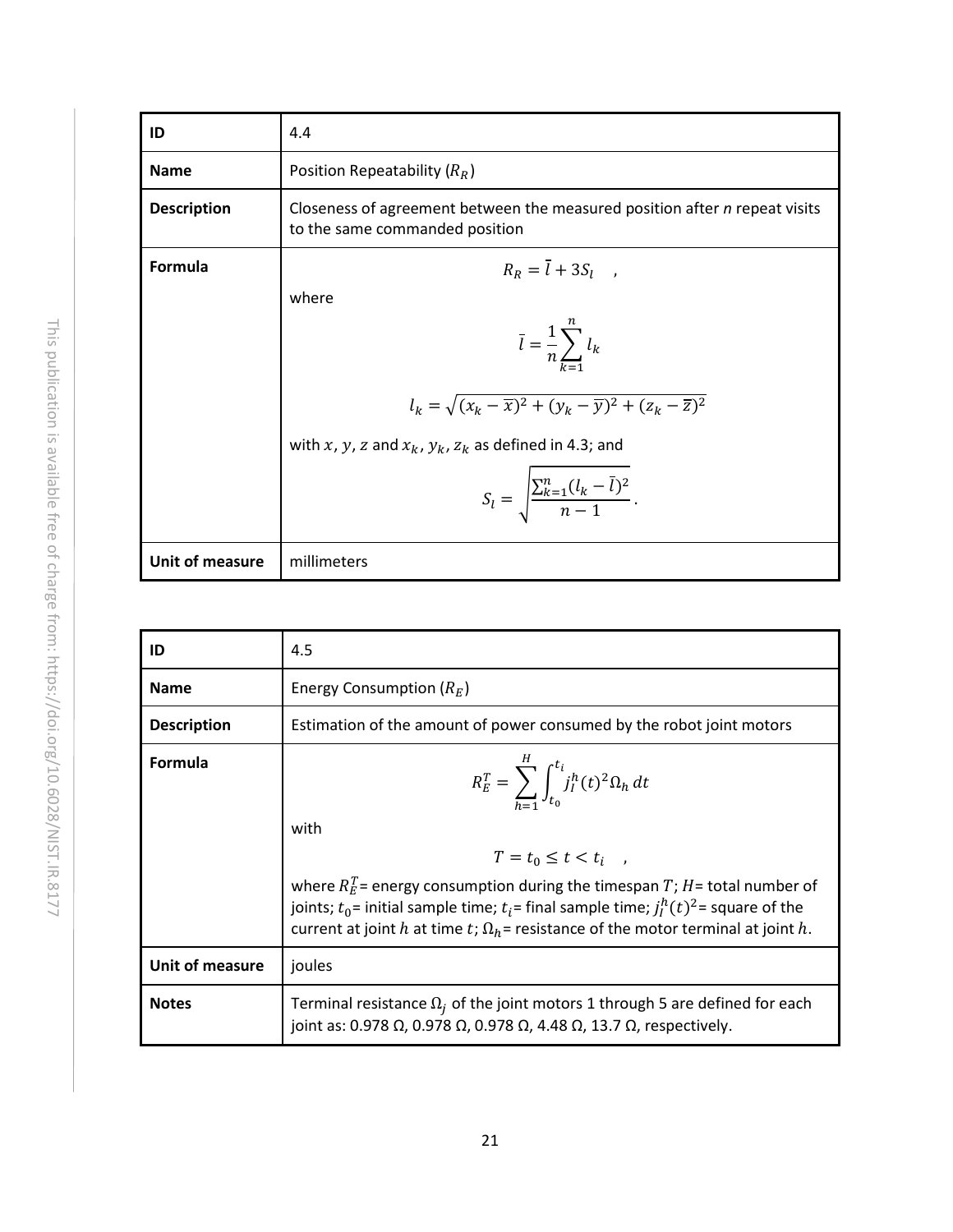| ID                 | 4.6                                                                                                                                                                                                                                                    |
|--------------------|--------------------------------------------------------------------------------------------------------------------------------------------------------------------------------------------------------------------------------------------------------|
| <b>Name</b>        | Job Execution Time $(R_T)$                                                                                                                                                                                                                             |
| <b>Description</b> | Amount of time required for a robot to complete a job                                                                                                                                                                                                  |
| Formula            | $R_T^{\,J} = r_h^{\,P_{final}^{\,J}} - r_m^{\,J}$ ,<br>where $R_T^J$ = the execution time for job <i>J</i> ; $r_h^{P_{final}}$ = timestamp of actuation<br>completion of the final pose P of job J; and $r_m^J$ = timestamp of receipt of<br>job $I$ . |
| Unit of measure    | seconds                                                                                                                                                                                                                                                |

| ID                 | 5.1                                                                             |
|--------------------|---------------------------------------------------------------------------------|
| <b>Name</b>        | Packet Headers $(n_H)$                                                          |
| <b>Description</b> | Header data of a captured packet                                                |
| <b>Notes</b>       | Headers may include appended data from the tools used to capture the<br>packet. |

| ID                 | 5.2                                                                                                                                       |
|--------------------|-------------------------------------------------------------------------------------------------------------------------------------------|
| <b>Name</b>        | Packet Data $(n_D)$                                                                                                                       |
| <b>Description</b> | Application layer payload of a captured packet                                                                                            |
| <b>Notes</b>       | Allows monitoring of multiple subsystems within the enclave, and enables in-<br>spection of the enclave operations across multiple nodes. |

| ID                 | 5.3                                                                                                                                |
|--------------------|------------------------------------------------------------------------------------------------------------------------------------|
| <b>Name</b>        | Packet Protocol Type $(n_K)$                                                                                                       |
| <b>Description</b> | Protocol type of a captured packet                                                                                                 |
| <b>Notes</b>       | Protocol types of captured packets may change based on the applied cyber-<br>security technologies for each individual experiment. |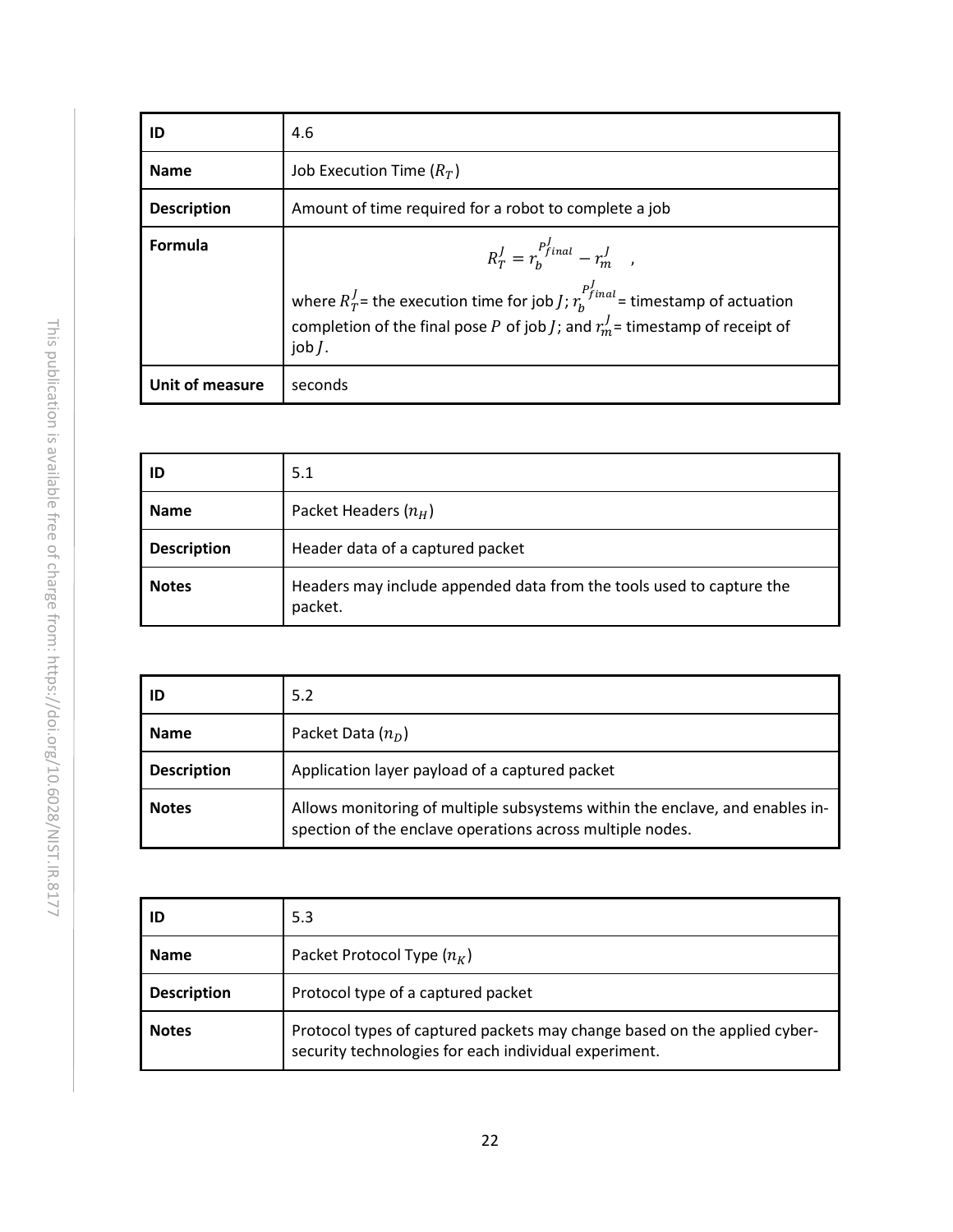| ID                     | 5.4                                                                                                                                                                                           |
|------------------------|-----------------------------------------------------------------------------------------------------------------------------------------------------------------------------------------------|
| <b>Name</b>            | Packet Timestamp $(n_T)$                                                                                                                                                                      |
| <b>Description</b>     | Timestamp of a captured packet                                                                                                                                                                |
| <b>Unit of measure</b> | seconds                                                                                                                                                                                       |
| <b>Notes</b>           | Post-processed timestamps have their epoch converted to the start time of<br>the experiment. Raw data timestamps from an enclave experiment are meas-<br>ured relatively from the Unix epoch. |

| ID                 | 5.5                       |       |
|--------------------|---------------------------|-------|
| <b>Name</b>        | Packet Size $(n_S)$       |       |
| <b>Description</b> | Size of a packet in bytes |       |
| Unit of measure    | bytes                     |       |
| Range              | <b>Minimum</b>            | 0     |
|                    | <b>Maximum</b>            | 65535 |

| ID                 | 5.6                                                   |
|--------------------|-------------------------------------------------------|
| <b>Name</b>        | Packet Errors Counter $(n_E)$                         |
| <b>Description</b> | Number of packets transmitted or received with errors |

| ID                 | 5.7                                      |
|--------------------|------------------------------------------|
| <b>Name</b>        | Dropped Packets Counter $(n_D)$          |
| <b>Description</b> | Number of packets dropped by the network |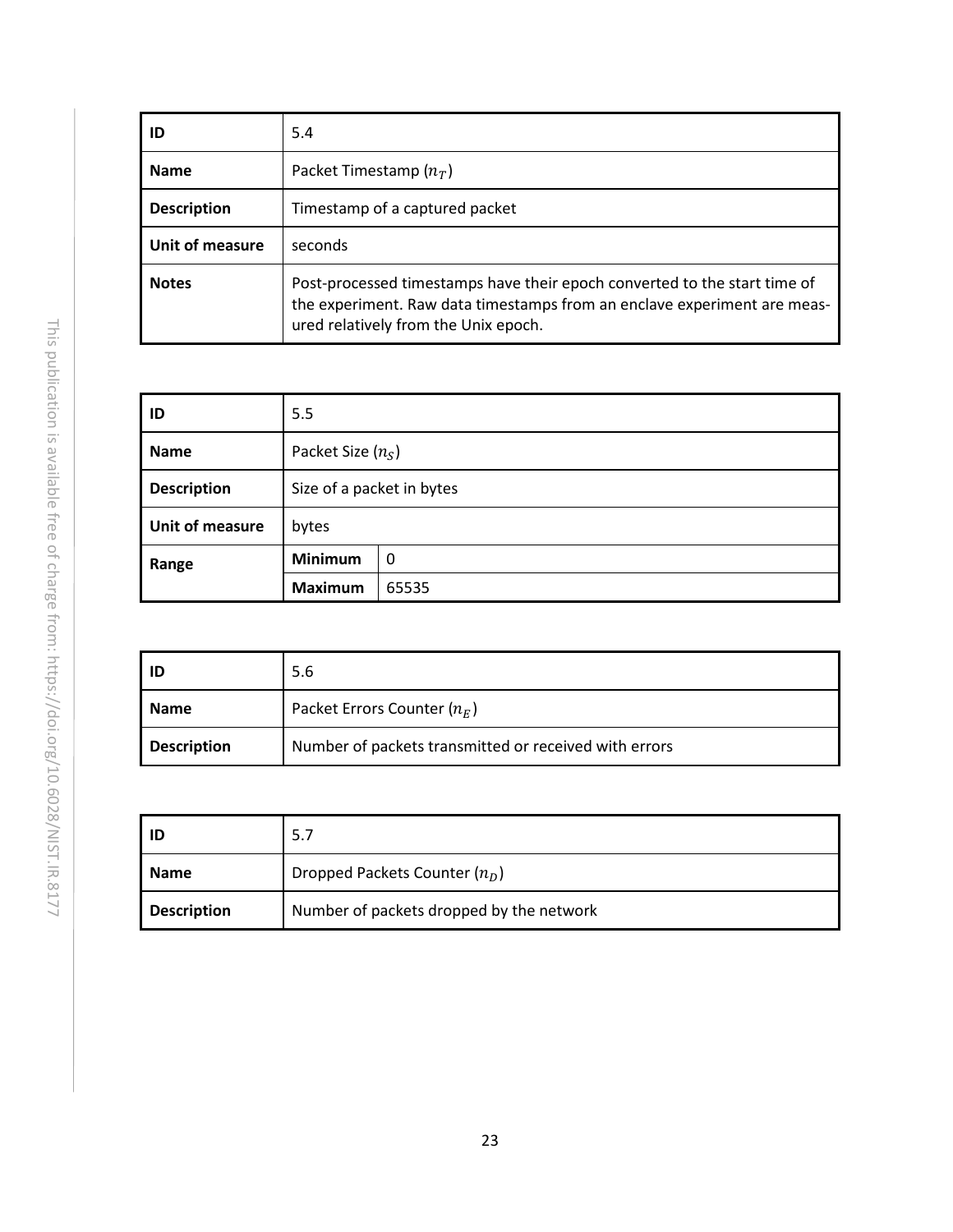| ID                 | 5.8                                                                                     |
|--------------------|-----------------------------------------------------------------------------------------|
| <b>Name</b>        | Packet Counter $(nc)$                                                                   |
| <b>Description</b> | Number of packets transmitted and received                                              |
| <b>Notes</b>       | Measurement may be in reference to enclave, between nodes, or to/from a<br>single node. |

| ID                 | 6.1                                                                                                                                                                                                                                                                                   |
|--------------------|---------------------------------------------------------------------------------------------------------------------------------------------------------------------------------------------------------------------------------------------------------------------------------------|
| <b>Name</b>        | Packet Path Delay $(N_D)$                                                                                                                                                                                                                                                             |
| <b>Description</b> | Time delay along the path from transmitter to receiver                                                                                                                                                                                                                                |
| <b>Formula</b>     | $N_{D}^{p,a\to b} = n_{T}^{p,b} - n_{T}^{p,a}$ ,<br>where $N_D^{p,i\rightarrow j}$ = path delay for packet p from node <i>i</i> to <i>j</i> ; $n_T^{p,b}$ = timestamp of<br>packet p when received at node b; $n_T^{p,j}$ = timestamp of packet p when trans-<br>mitted at node $a$ . |
| Unit of measure    | seconds                                                                                                                                                                                                                                                                               |
| <b>Notes</b>       | Path delay calculations are especially useful when cybersecurity hardware is<br>added to the wire, allowing accurate measurement of any network perfor-<br>mance impacts.                                                                                                             |

| ID                 | 6.2                                                                                                                                                                                                               |
|--------------------|-------------------------------------------------------------------------------------------------------------------------------------------------------------------------------------------------------------------|
| <b>Name</b>        | Inter-packet Delay $(N_I)$                                                                                                                                                                                        |
| <b>Description</b> | Difference between the packet path delay of two packets                                                                                                                                                           |
| Formula            | $N_I^{p_i} = N_D^{p_i} - N_D^{p_{i-1}}$ ,                                                                                                                                                                         |
|                    | where $N_l^{p_i}$ = time delay between packet $p_i$ and the previous packet; $N_p^{p_i}$ =<br>packet path delay for packet $p_i$ ; and $N_p^{p_{i-1}}$ = packet path delay for packet<br>$p_{i-1}$ .              |
| Unit of measure    | seconds                                                                                                                                                                                                           |
| <b>Notes</b>       | When using this KPI to described the inter-packet delay variation for a series<br>of packets, the result is typically communicated by minimum and maximum<br>values, mean and standard deviation, or a histogram. |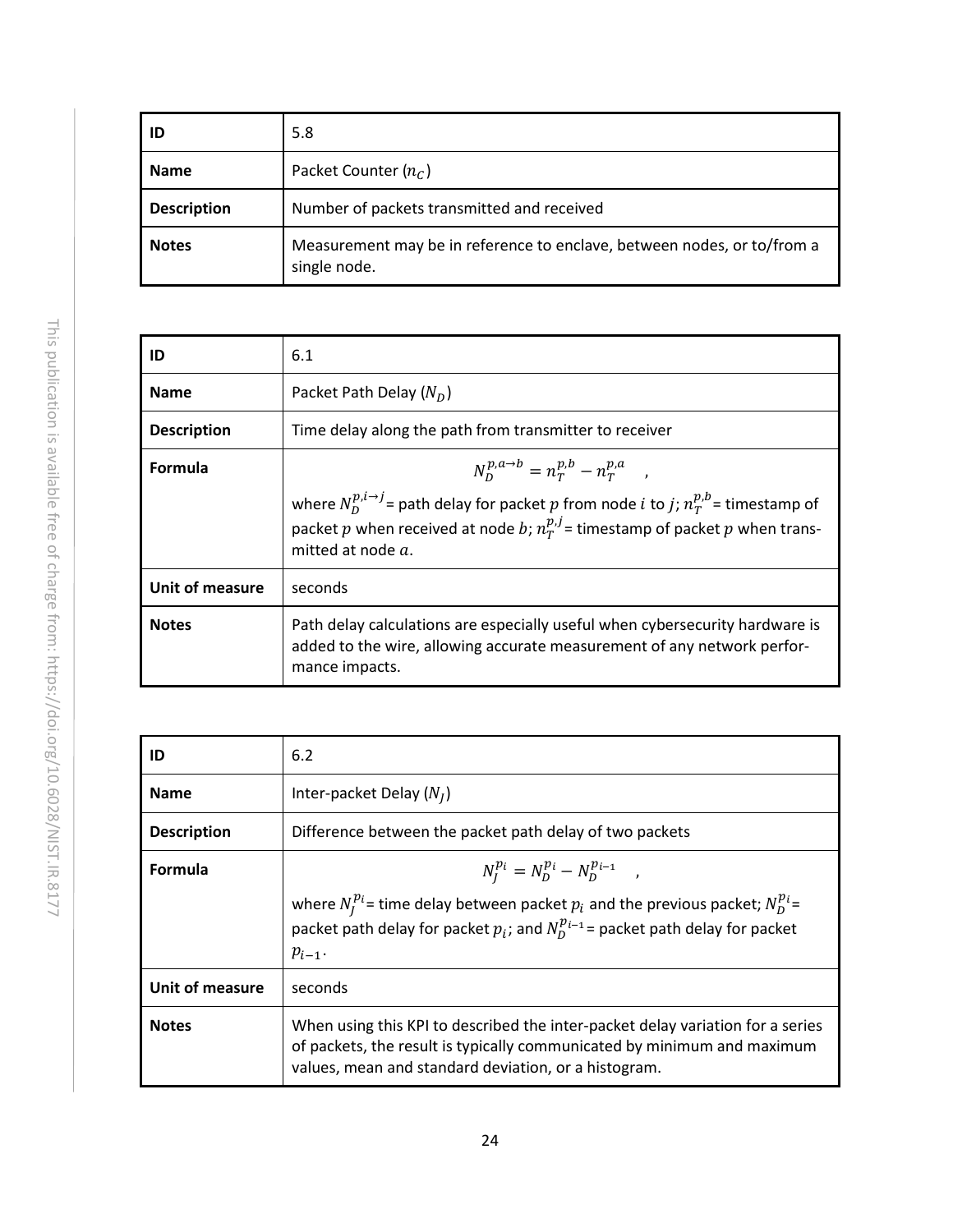| ID                 | 6.3                                                                                                                                            |
|--------------------|------------------------------------------------------------------------------------------------------------------------------------------------|
| <b>Name</b>        | TCP Packet Round Trip Time $(N_R)$                                                                                                             |
| <b>Description</b> | Amount of time for the source node of a packet to receive the acknowledge-<br>ment of receipt (ACK) from the destination node                  |
| Formula            | $N_R = n_T^a - n_T^p$ ,<br>where $n_T^p$ = timestamp of packet p when transmitted; and $n_T^a$ = timestamp of<br>received ACK for packet $p$ . |
| Unit of measure    | seconds                                                                                                                                        |
| <b>Notes</b>       | This KPI is also known as round-trip time (RTT).                                                                                               |

| ID                 | 6.4                                                                                                                         |                           |  |
|--------------------|-----------------------------------------------------------------------------------------------------------------------------|---------------------------|--|
| <b>Name</b>        |                                                                                                                             | Information Ratio $(N_I)$ |  |
| <b>Description</b> | Ratio of the quantity of process information packets to all packets                                                         |                           |  |
| Formula            | $N_I = \frac{n_I}{n_C}$ ,                                                                                                   |                           |  |
|                    | where $n_i$ = number of information packets.                                                                                |                           |  |
| Unit of measure    | %                                                                                                                           |                           |  |
| Range              | <b>Minimum</b><br>$\Omega$                                                                                                  |                           |  |
|                    | <b>Maximum</b>                                                                                                              | 100                       |  |
| <b>Notes</b>       | Information packets are defined as: any packet containing information that is<br>used to operate the manufacturing process. |                           |  |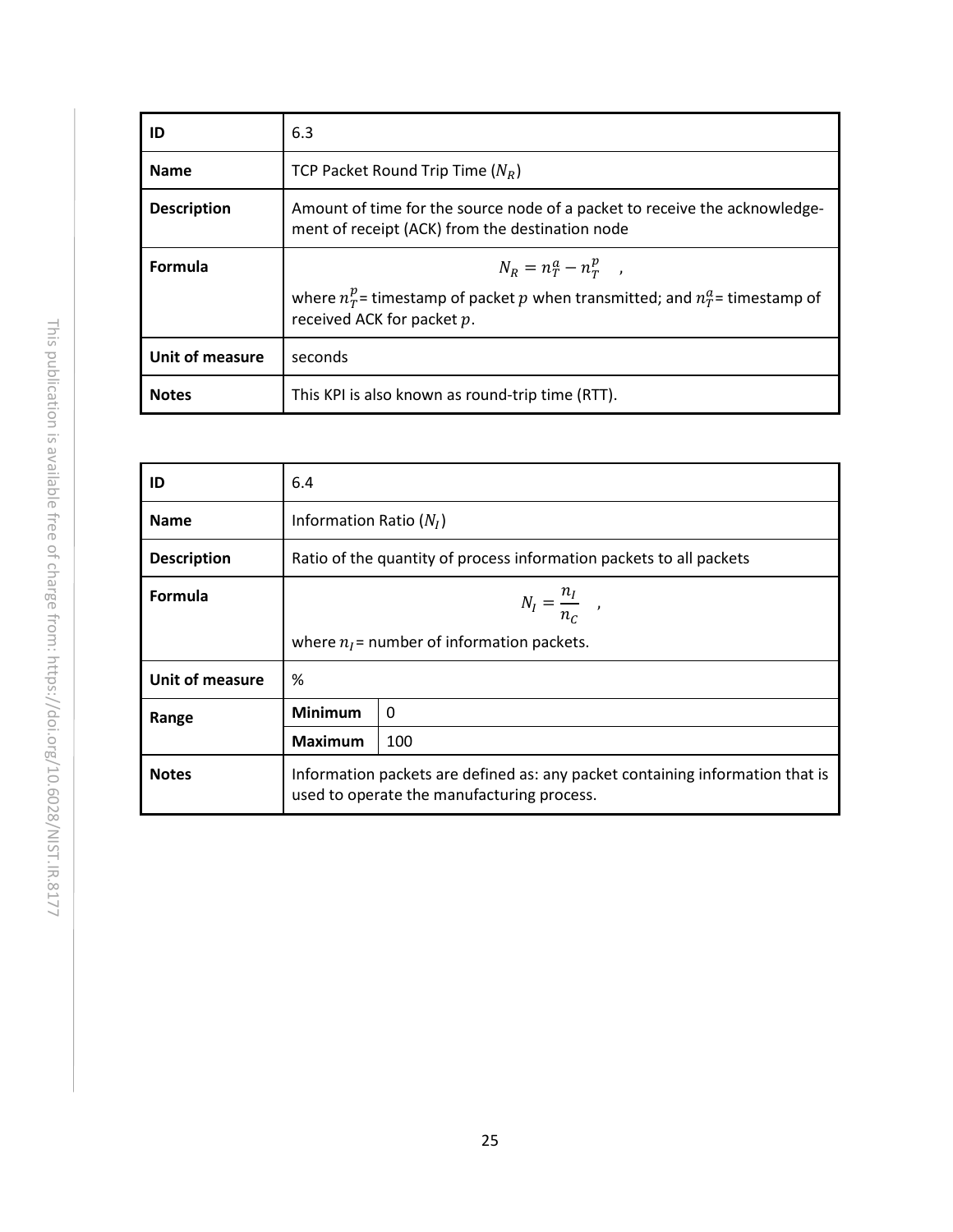| ID                 | 6.5                                                                                                                                                                                |  |  |
|--------------------|------------------------------------------------------------------------------------------------------------------------------------------------------------------------------------|--|--|
| <b>Name</b>        | Bit Rate $(N_B)$                                                                                                                                                                   |  |  |
| <b>Description</b> | Rate of bits transmitted or received over a specific timespan                                                                                                                      |  |  |
| <b>Formula</b>     | $\overline{N_B} = \frac{8}{t_i - t_0} \sum n_S^t$                                                                                                                                  |  |  |
|                    | with                                                                                                                                                                               |  |  |
|                    | $T = \{x \in \mathbb{S} : t_0 < x \le t_i\}$ ,                                                                                                                                     |  |  |
|                    | where $n_{\rm s}^t$ the size of the packet at time t in bytes; S= set of captured pack-<br>ets; and $t_0$ , $t_i$ = initial and final time, respectively, of the desired timespan. |  |  |
| Unit of measure    | bits / second                                                                                                                                                                      |  |  |
| <b>Notes</b>       | Specific derivatives of the KPI may be calculated as the average bits per sec-<br>ond over the total experiment time, or calculated over discrete intervals.                       |  |  |

| ID                 | 6.6                                                                                                                                                                                                                                                                                                                   |
|--------------------|-----------------------------------------------------------------------------------------------------------------------------------------------------------------------------------------------------------------------------------------------------------------------------------------------------------------------|
| <b>Name</b>        | Packet rate $(N_P)$                                                                                                                                                                                                                                                                                                   |
| <b>Description</b> | Rate of packets transmitted and received over a specific amount of time                                                                                                                                                                                                                                               |
| <b>Formula</b>     | $\overline{N_P} = \frac{n_C^{t_i} - n_C^{t_0}}{t_i - t_0}$ ,<br>where $n_c^{t_i}$ = number of packets sent or received at time $t_i$ ; $n_c^{t_0}$ = number of<br>packets sent or received at time $t_0$ ; $t_i$ = measurement period end time in sec-<br>onds; and $t_0$ = measurement period start time in seconds. |
| Unit of measure    | packets / second                                                                                                                                                                                                                                                                                                      |
| <b>Notes</b>       | Specific derivatives of the KPI may be calculated as the average packets per<br>second over the total experiment time, or calculated over discrete intervals.                                                                                                                                                         |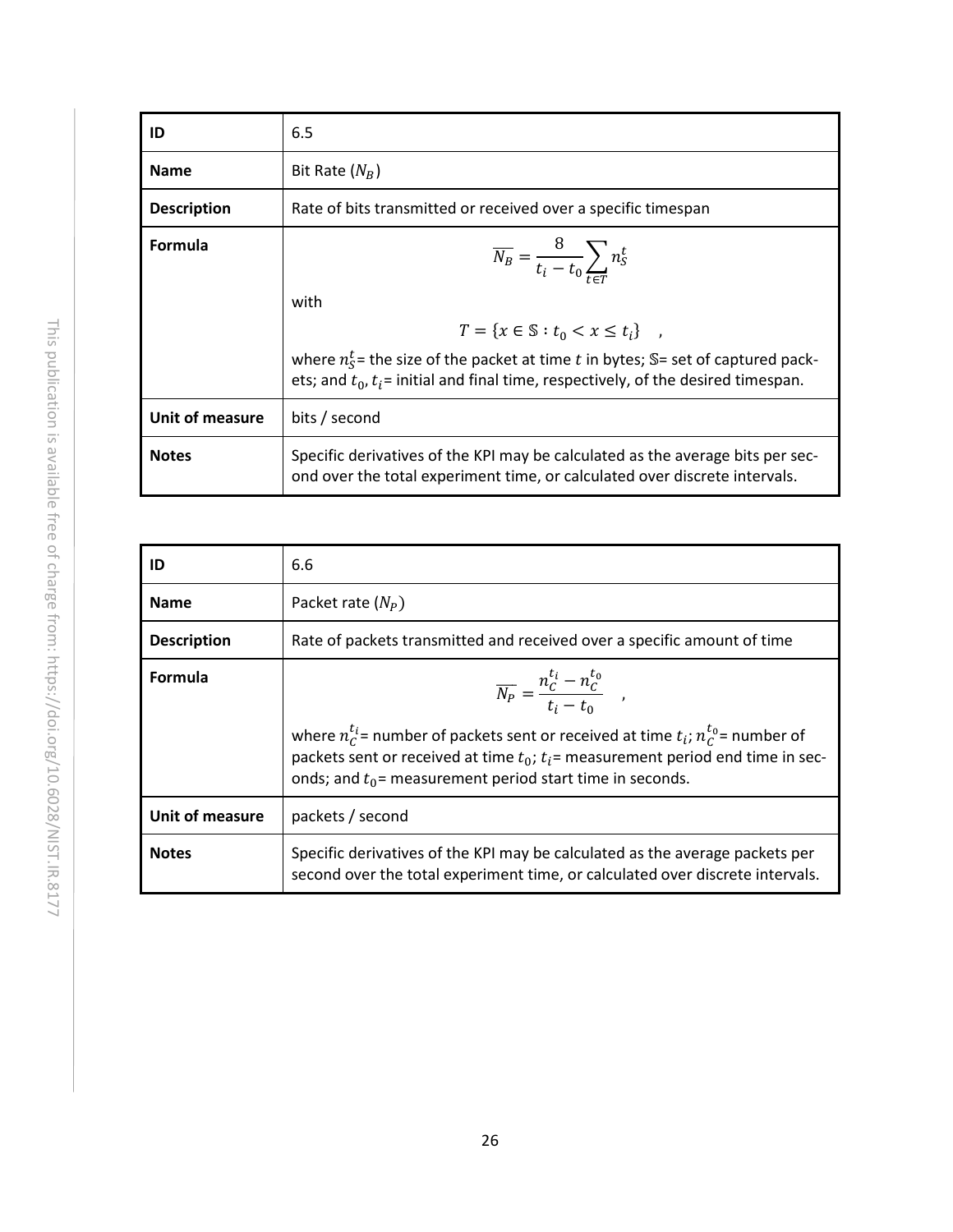| ID                     | 6.7                                                                                                                                                                                                                                                                                                                                              |  |
|------------------------|--------------------------------------------------------------------------------------------------------------------------------------------------------------------------------------------------------------------------------------------------------------------------------------------------------------------------------------------------|--|
| <b>Name</b>            | Packet Error Rate $(N_F)$                                                                                                                                                                                                                                                                                                                        |  |
| <b>Description</b>     | Rate of packets transmitted or received with errors over a specific amount of<br>time                                                                                                                                                                                                                                                            |  |
| Formula                | $\overline{N_E} = \frac{n_E^{t_i} - n_E^{t_0}}{t_i - t_0}$ ,<br>where $n_E^{t_i}$ = number of packets sent or received with errors at time $t_i$ ; $n_E^{t_0}$ =<br>number of packets sent or received with errors at time $t_0$ ; $t_i$ = measurement<br>period end time in seconds; and $t_0$ = measurement period start time in sec-<br>onds. |  |
| <b>Unit of measure</b> | packets / second                                                                                                                                                                                                                                                                                                                                 |  |
| <b>Notes</b>           | Specific derivatives of the KPI may be calculated as the average number of<br>packets with errors per second over the total experiment time, or calculated<br>over discrete intervals.                                                                                                                                                           |  |

| ID                 | 6.8                                                                                                                                               |          |
|--------------------|---------------------------------------------------------------------------------------------------------------------------------------------------|----------|
| <b>Name</b>        | Proportion of Protocol Type $(N_T)$                                                                                                               |          |
| <b>Description</b> | Numerical proportion of a unique packet protocol type observed                                                                                    |          |
| Unit of measure    | %                                                                                                                                                 |          |
| Range              | <b>Minimum</b>                                                                                                                                    | $\Omega$ |
|                    | <b>Maximum</b>                                                                                                                                    | 100      |
| <b>Notes</b>       | Captured packet protocol types included in this KPI may change based on the<br>applied cybersecurity technologies for each individual experiment. |          |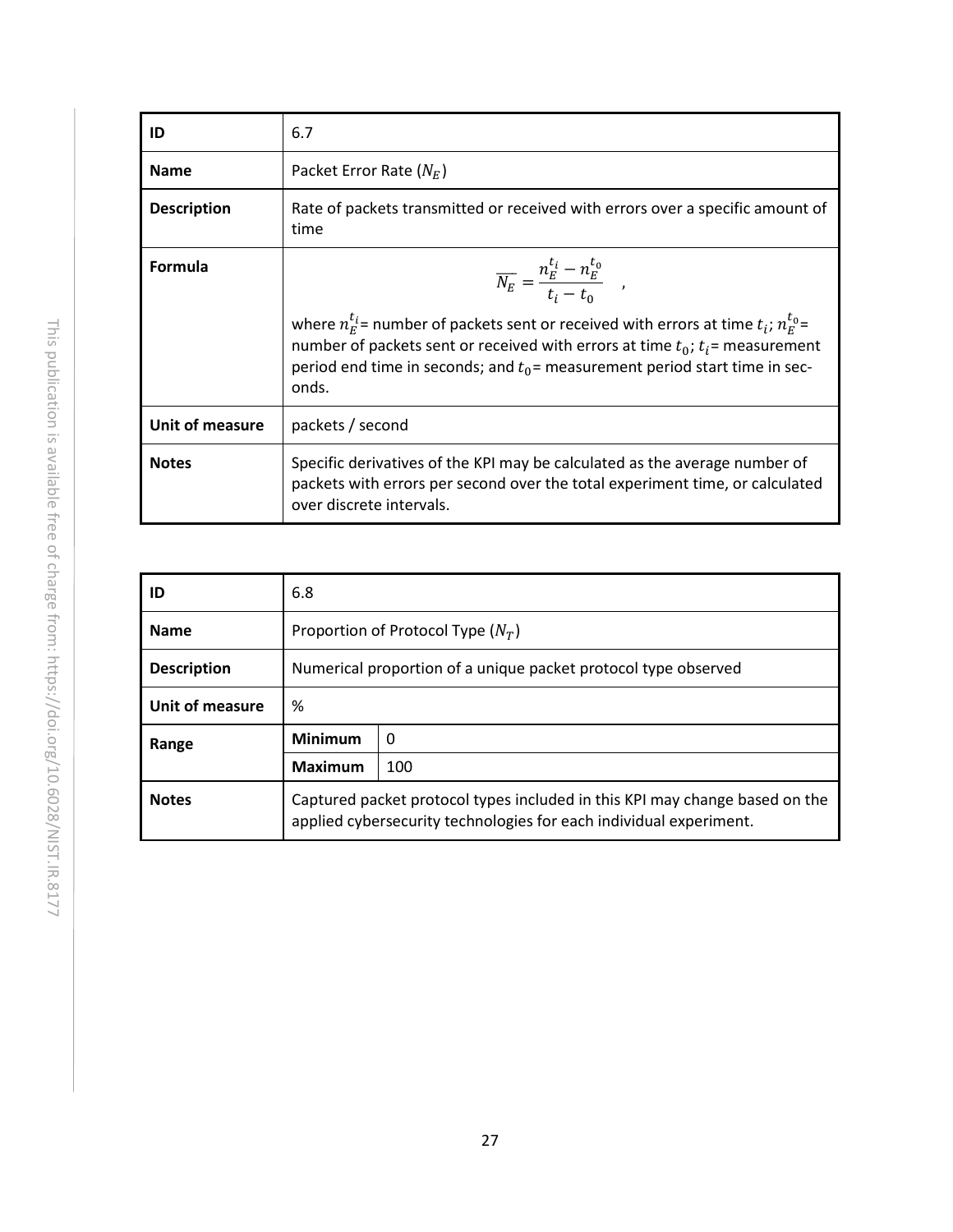| ID                 | 7.1                                                                                                                    |  |  |
|--------------------|------------------------------------------------------------------------------------------------------------------------|--|--|
| <b>Name</b>        | Task Execution Time $(m_F)$                                                                                            |  |  |
| <b>Description</b> | Time required to complete the PLC task                                                                                 |  |  |
| Unit of measure    | seconds                                                                                                                |  |  |
| <b>Notes</b>       | PLC task execution time data is recorded as the average task execution time<br>of each cycle over a one second period. |  |  |

| -ID                | 7.2                                                      |  |
|--------------------|----------------------------------------------------------|--|
| <b>Name</b>        | Minimum Task Execution Time $(m_F)$                      |  |
| <b>Description</b> | Minimum amount of time required to complete the PLC task |  |
| Unit of measure    | seconds                                                  |  |

| ID                 | 7.3                                                      |  |
|--------------------|----------------------------------------------------------|--|
| <b>Name</b>        | Maximum Task Execution Time $(m_G)$                      |  |
| <b>Description</b> | Maximum amount of time required to complete the PLC task |  |
| Unit of measure    | seconds                                                  |  |

| ID                 | 7.4                                                                     |     |
|--------------------|-------------------------------------------------------------------------|-----|
| <b>Name</b>        | CPU Utilization $(m_T)$                                                 |     |
| <b>Description</b> | Amount of PLC CPU usage                                                 |     |
| Unit of measure    | %                                                                       |     |
| Range              | <b>Minimum</b><br>$\Omega$                                              |     |
|                    | <b>Maximum</b>                                                          | 100 |
| <b>Notes</b>       | PLC CPU utilization data is recorded by the PLC every 100 milliseconds. |     |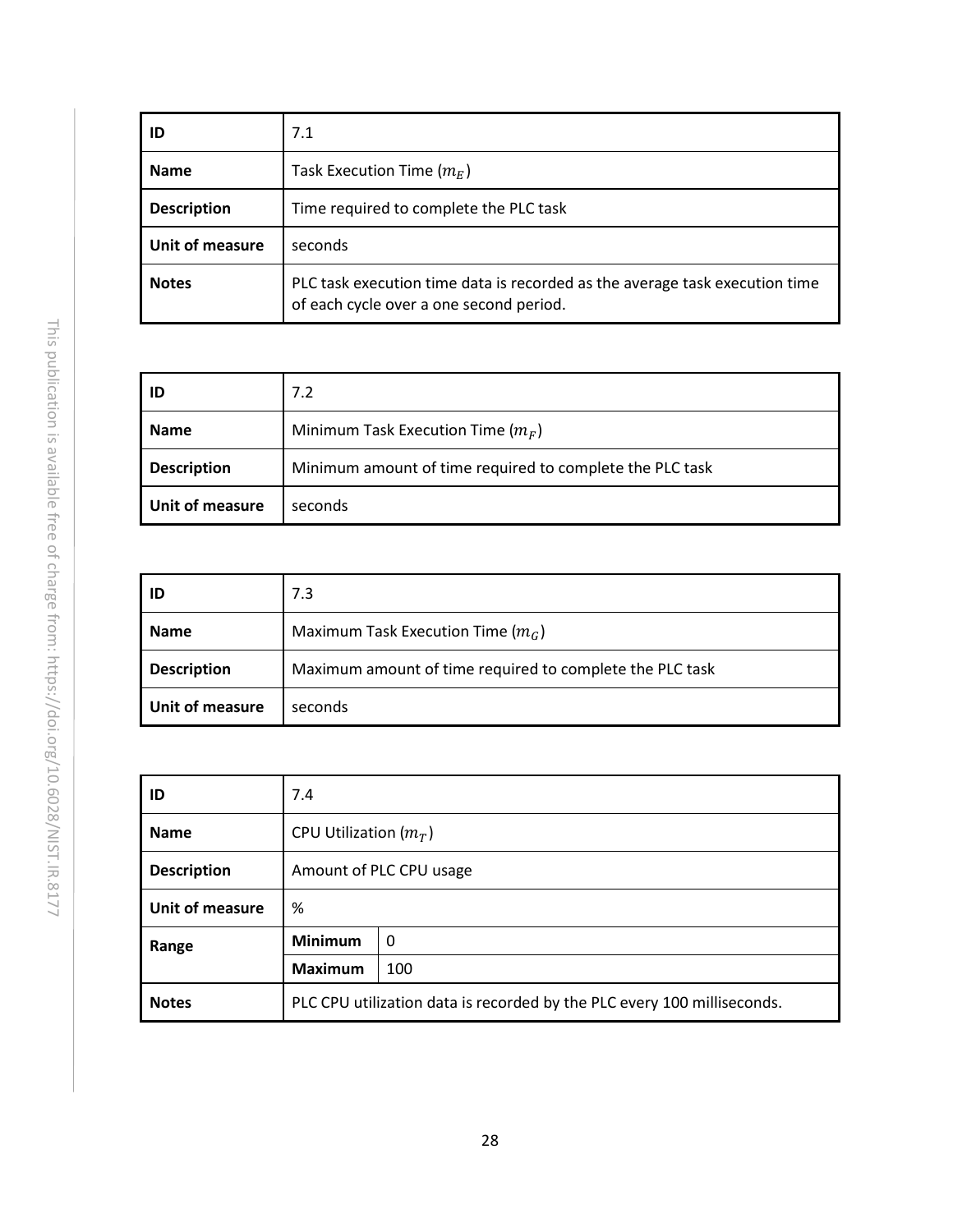| ID                 | 7.5                                                                     |          |
|--------------------|-------------------------------------------------------------------------|----------|
| <b>Name</b>        | Maximum CPU Utilization $(m_V)$                                         |          |
| <b>Description</b> | Maximum amount of PLC CPU usage                                         |          |
| Unit of measure    | %                                                                       |          |
| Range              | <b>Minimum</b>                                                          | $\Omega$ |
|                    | <b>Maximum</b>                                                          | 100      |
| <b>Notes</b>       | PLC CPU utilization data is recorded by the PLC every 100 milliseconds. |          |

| ID                 | 8.1                                                    |
|--------------------|--------------------------------------------------------|
| <b>Name</b>        | Task Execution Time Distribution ( $M_E$ )             |
| <b>Description</b> | Mean and standard deviation of PLC task execution time |
| Formula            | $M_E = \overline{m_E} \pm \sigma_{m_E}$                |
| Unit of measure    | Seconds                                                |

| ID                 | 8.2                                                |
|--------------------|----------------------------------------------------|
| <b>Name</b>        | CPU Utilization Distribution ( $M_T$ )             |
| <b>Description</b> | Mean and standard deviation of PLC CPU utilization |
| Formula            | $M_T = \overline{m_T} \pm \sigma_{m_T}$            |
| Unit of measure    | %                                                  |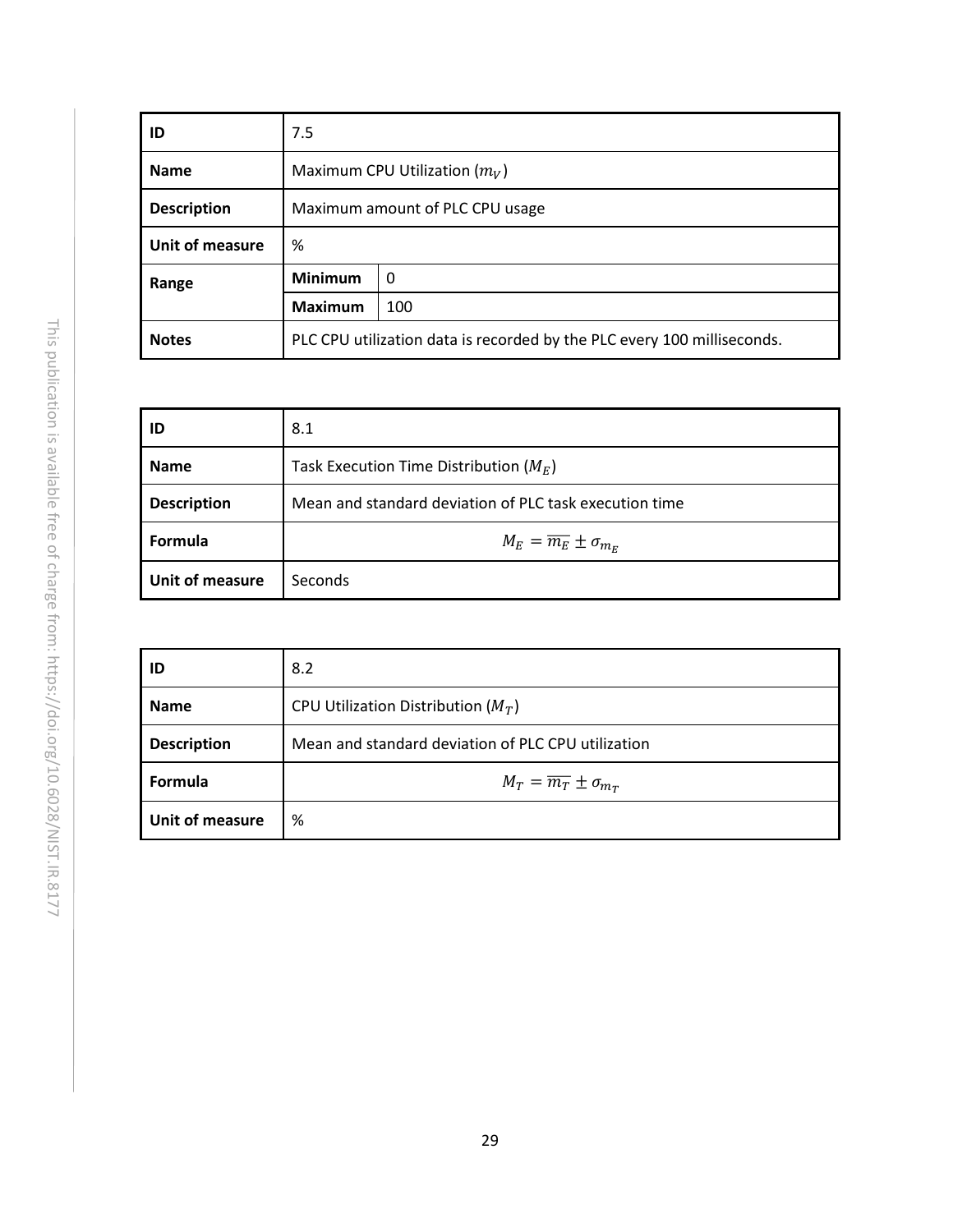| ID                 | 9.1                                                                                                                                                                                                                                                                                                                                                                                                                                                                                                                                                                                                                                                                                                                                                                                                                                                                                                                                                                                                                                                                                                                                                                                                                                                         |  |  |
|--------------------|-------------------------------------------------------------------------------------------------------------------------------------------------------------------------------------------------------------------------------------------------------------------------------------------------------------------------------------------------------------------------------------------------------------------------------------------------------------------------------------------------------------------------------------------------------------------------------------------------------------------------------------------------------------------------------------------------------------------------------------------------------------------------------------------------------------------------------------------------------------------------------------------------------------------------------------------------------------------------------------------------------------------------------------------------------------------------------------------------------------------------------------------------------------------------------------------------------------------------------------------------------------|--|--|
| <b>Name</b>        | CPU Utilization Timers $(c_{II})$                                                                                                                                                                                                                                                                                                                                                                                                                                                                                                                                                                                                                                                                                                                                                                                                                                                                                                                                                                                                                                                                                                                                                                                                                           |  |  |
| <b>Description</b> | Amount of server CPU utilization                                                                                                                                                                                                                                                                                                                                                                                                                                                                                                                                                                                                                                                                                                                                                                                                                                                                                                                                                                                                                                                                                                                                                                                                                            |  |  |
| Unit of measure    | seconds                                                                                                                                                                                                                                                                                                                                                                                                                                                                                                                                                                                                                                                                                                                                                                                                                                                                                                                                                                                                                                                                                                                                                                                                                                                     |  |  |
| <b>Notes</b>       | Metric is recorded as the total amount of utilization seconds across all CPUs<br>within the server [8], [9]. The CPU utilization modes recorded for the metric<br>are:<br>$user$ – amount of time the CPU was executing non-kernel processes<br>system – amount of time the CPU was executing kernel processes<br>$idle$ – amount of time the CPU had nothing to process<br><b>iowait</b> – amount of time the CPU was waiting for an I/O operation to<br>complete (e.g. hard drive read or write)<br>$irq$ – amount of time the CPU was servicing a hardware interrupt<br>softirg $-$ amount of time the CPU was servicing a software interrupt<br>steal – amount of time a virtualized CPU was waiting to use the CPU<br>guest – amount of time the CPU spent executing processes for a<br>hosted virtual machine<br>guest nice $-$ amount of time the CPU spent executing a niced pro-<br>$\bullet$<br>cess for a hosted virtual machine (see nice)<br>$nice$ – amount of time the CPU spent executing a process with a<br>modified execution priority (can be either a higher or lower priority)<br>The metric mode used in KPI equations will be denoted by a second sub-<br>script. For example, the system CPU time is denoted as $c_{U_{system}}$ . |  |  |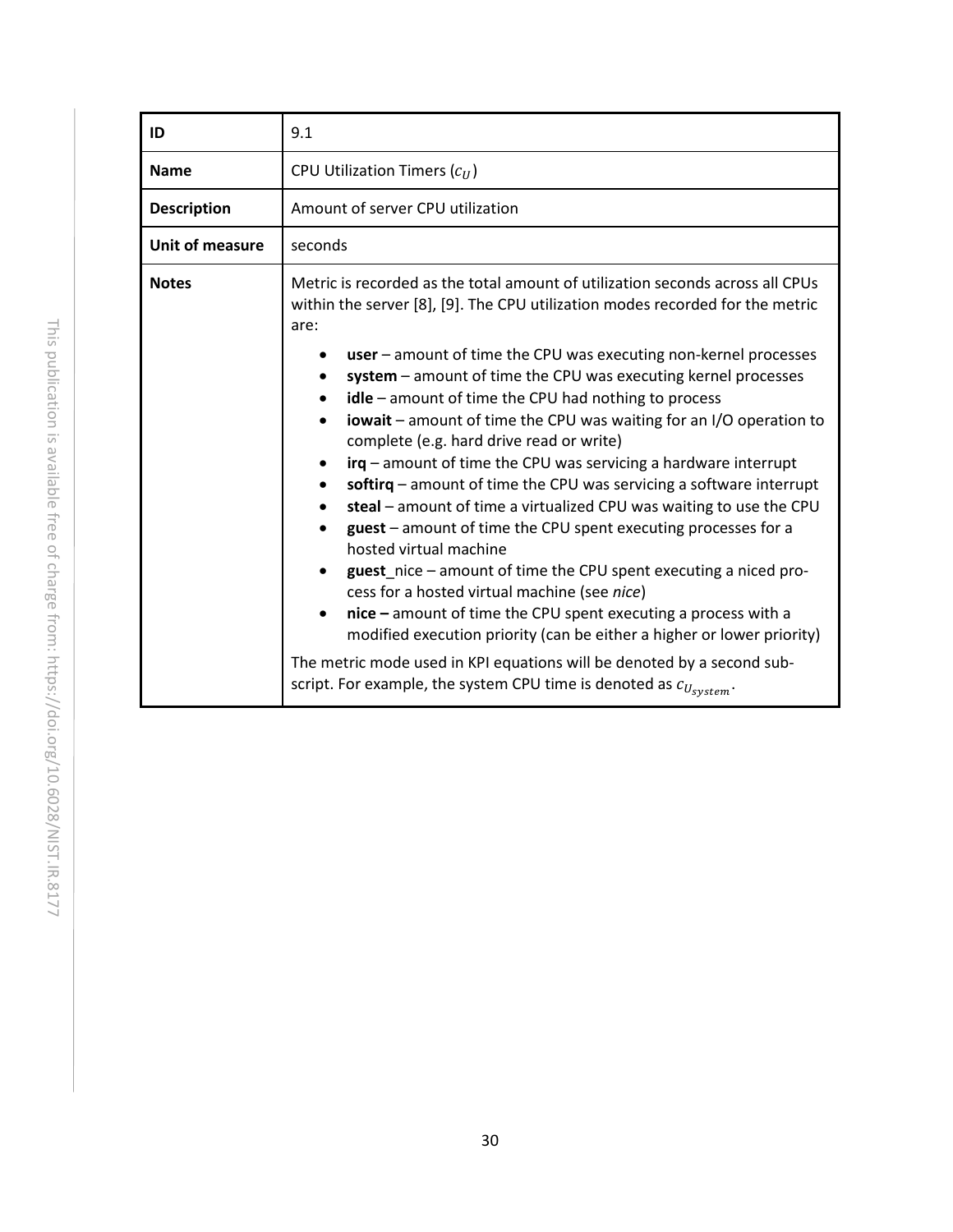| ID                 | 9.2                                             |  |  |
|--------------------|-------------------------------------------------|--|--|
| <b>Name</b>        | Available Memory $(c_A)$                        |  |  |
| <b>Description</b> | Amount of server memory available by the server |  |  |
| Unit of measure    | bytes                                           |  |  |

| ID                 | 9.3                                                              |  |  |
|--------------------|------------------------------------------------------------------|--|--|
| <b>Name</b>        | Total Memory $(c_M)$                                             |  |  |
| <b>Description</b> | Total amount of memory installed in the server                   |  |  |
| Unit of measure    | bytes                                                            |  |  |
| <b>Notes</b>       | This metric is measured once at the beginning of the experiment. |  |  |

| ID                     | 9.4                                                                                        |  |  |
|------------------------|--------------------------------------------------------------------------------------------|--|--|
| <b>Name</b>            | Disk I/O Byte Counters $(c_F)$                                                             |  |  |
| <b>Description</b>     | Number of bytes read and written to the server hard drive(s)                               |  |  |
| <b>Unit of measure</b> | bytes                                                                                      |  |  |
| <b>Notes</b>           | Each measurement has a read and write component:                                           |  |  |
|                        | $c_F = (c_{FR}, c_{FW})$ ,                                                                 |  |  |
|                        | where the subscript (R or W) defines whether the metric describes disk reads<br>or writes. |  |  |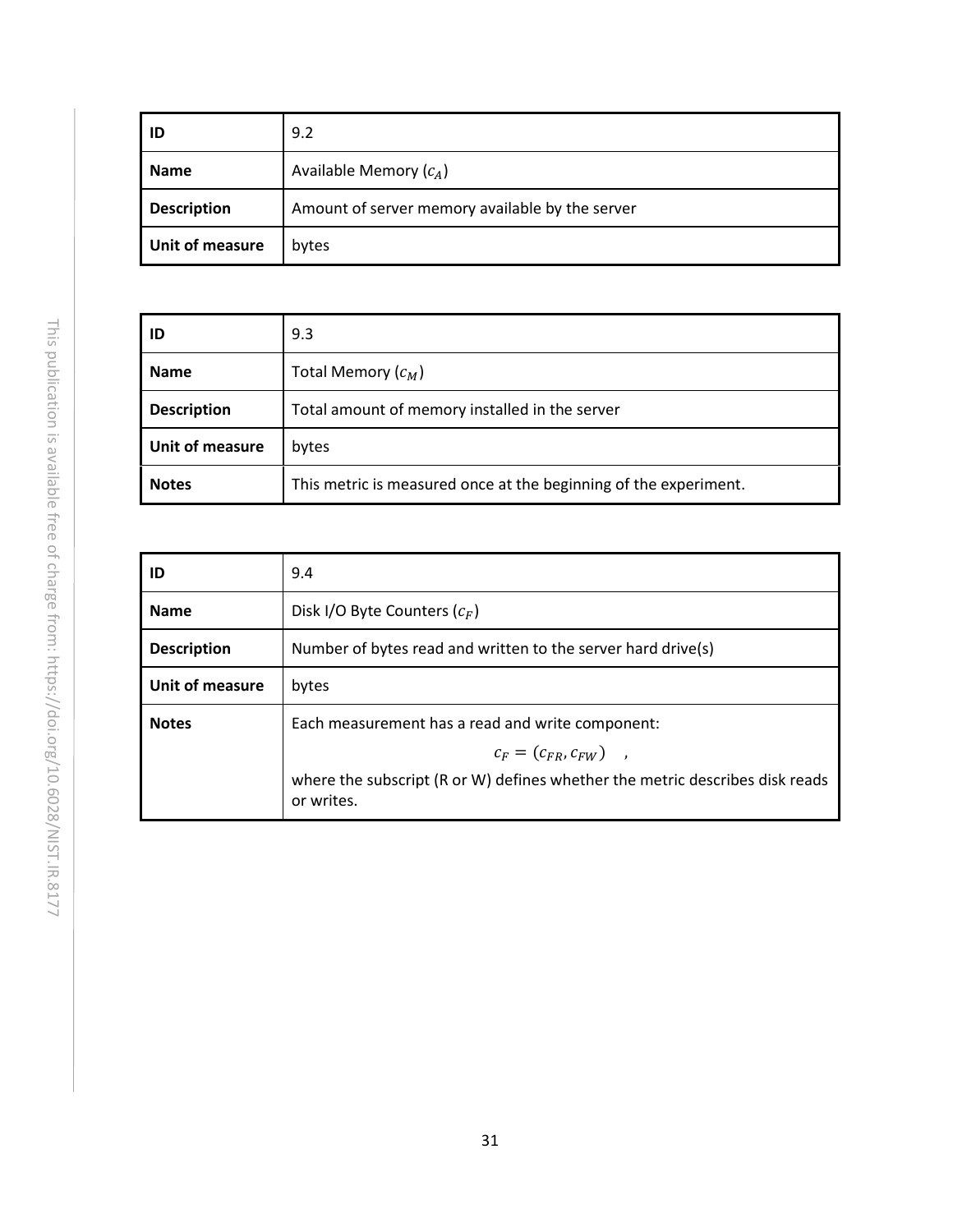| ID                 | 9.5                                                                                                                                                                          |  |
|--------------------|------------------------------------------------------------------------------------------------------------------------------------------------------------------------------|--|
| <b>Name</b>        | Disk I/O Counters $(c_G)$                                                                                                                                                    |  |
| <b>Description</b> | Number of discrete read and write operations to the server hard drive(s)<br>since the last sample                                                                            |  |
| <b>Notes</b>       | Each measurement has a read and write component:<br>$c_G = (c_{GR}, c_{GW})$ ,<br>where the subscript (R or W) defines whether the metric describes disk reads<br>or writes. |  |

| ID                 | 9.6                                                                                                                                                        |  |  |
|--------------------|------------------------------------------------------------------------------------------------------------------------------------------------------------|--|--|
| <b>Name</b>        | Disk I/O Access Time $(c_H)$                                                                                                                               |  |  |
| <b>Description</b> | Amount of time used to read and write to the server hard drive(s) since the<br>last sample                                                                 |  |  |
| Unit of measure    | seconds                                                                                                                                                    |  |  |
| <b>Notes</b>       | Each measurement has a read and write component:<br>$c_H = (c_{HR}, c_{HW})$ ,<br>where the subscript (R or W) defines disk reads or writes, respectively. |  |  |

| ID                 | 9.7                                                                                      |  |  |
|--------------------|------------------------------------------------------------------------------------------|--|--|
| <b>Name</b>        | Network Byte Counters $(c_R)$                                                            |  |  |
| <b>Description</b> | Number of bytes transmitted and received by the server                                   |  |  |
| Unit of measure    | bytes                                                                                    |  |  |
| <b>Notes</b>       | Each measurement has a transmit and receive component:                                   |  |  |
|                    | $c_B = (c_{BT}, c_{BR})$ ,                                                               |  |  |
|                    | where the subscript (T or R) defines network transmission or receipt, respec-<br>tively. |  |  |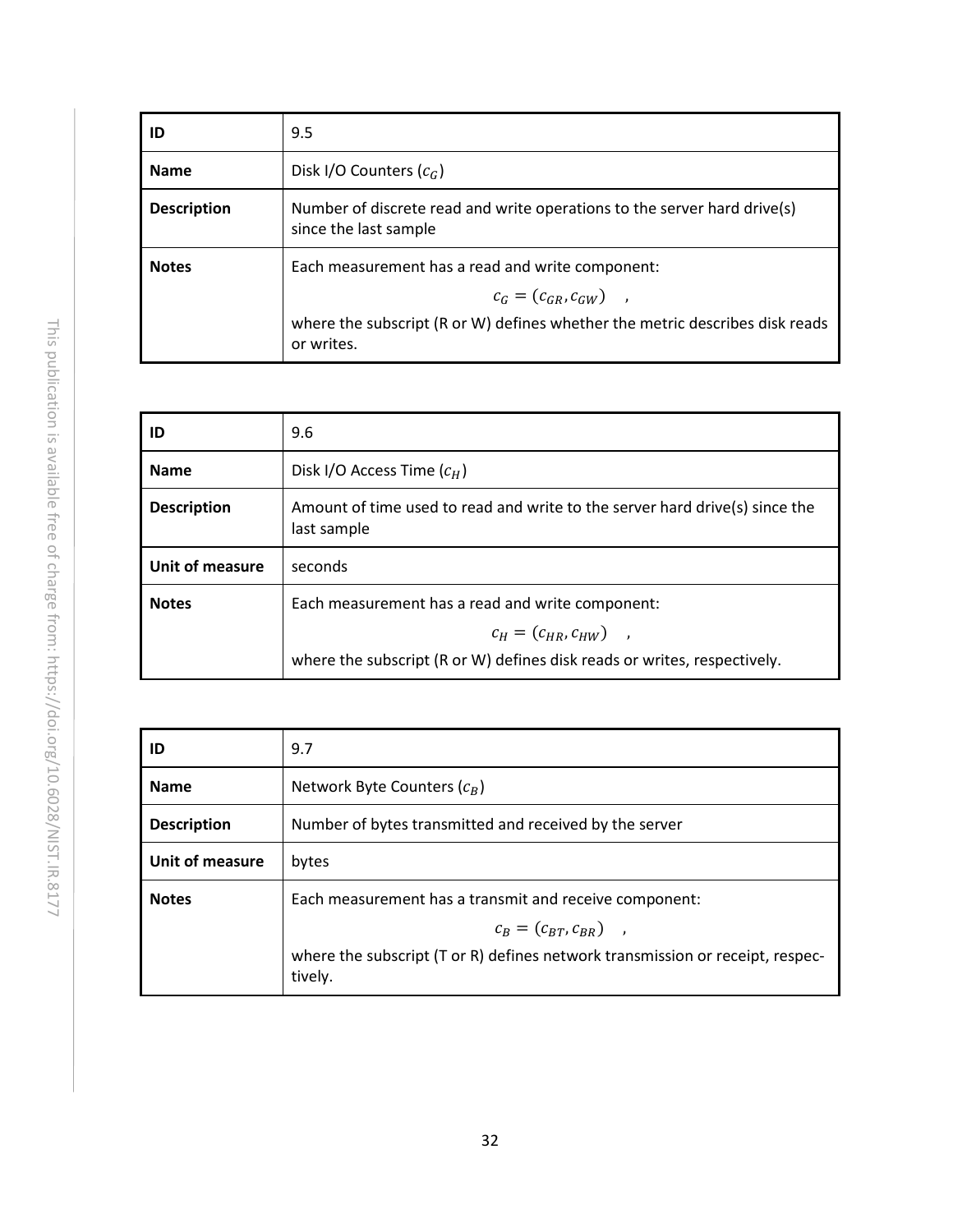| ID                     | 9.8                                                                                      |  |  |
|------------------------|------------------------------------------------------------------------------------------|--|--|
| <b>Name</b>            | Network Packet Counters $(c_p)$                                                          |  |  |
| <b>Description</b>     | Number of packets transmitted and received by the server                                 |  |  |
| <b>Unit of measure</b> | bytes                                                                                    |  |  |
| <b>Notes</b>           | Each measurement has a transmit and receive component:                                   |  |  |
|                        | $c_P = (c_{PT}, c_{PR})$ ,                                                               |  |  |
|                        | where the subscript (T or R) defines network transmission or receipt, respec-<br>tively. |  |  |

| ID                 | 9.9                                                                                      |  |  |
|--------------------|------------------------------------------------------------------------------------------|--|--|
| <b>Name</b>        | Network Packet Errors $(c_F)$                                                            |  |  |
| <b>Description</b> | Number of packets with errors transmitted and received by the server                     |  |  |
| <b>Notes</b>       | Each measurement has a transmit and receive component:                                   |  |  |
|                    | $c_F = (c_{ET}, c_{FR})$ ,                                                               |  |  |
|                    | where the subscript (T or R) defines network transmission or receipt, respec-<br>tively. |  |  |

| ID                 | 9.10                                                                                     |  |  |
|--------------------|------------------------------------------------------------------------------------------|--|--|
| <b>Name</b>        | Network Dropped Packets $(c_x)$                                                          |  |  |
| <b>Description</b> | Number of incoming or outgoing packets dropped by the server                             |  |  |
| <b>Notes</b>       | Each measurement has a transmit and receive component:                                   |  |  |
|                    | $c_X = (c_{XT}, c_{XR})$ ,                                                               |  |  |
|                    | where the subscript (T or R) defines network transmission or receipt, respec-<br>tively. |  |  |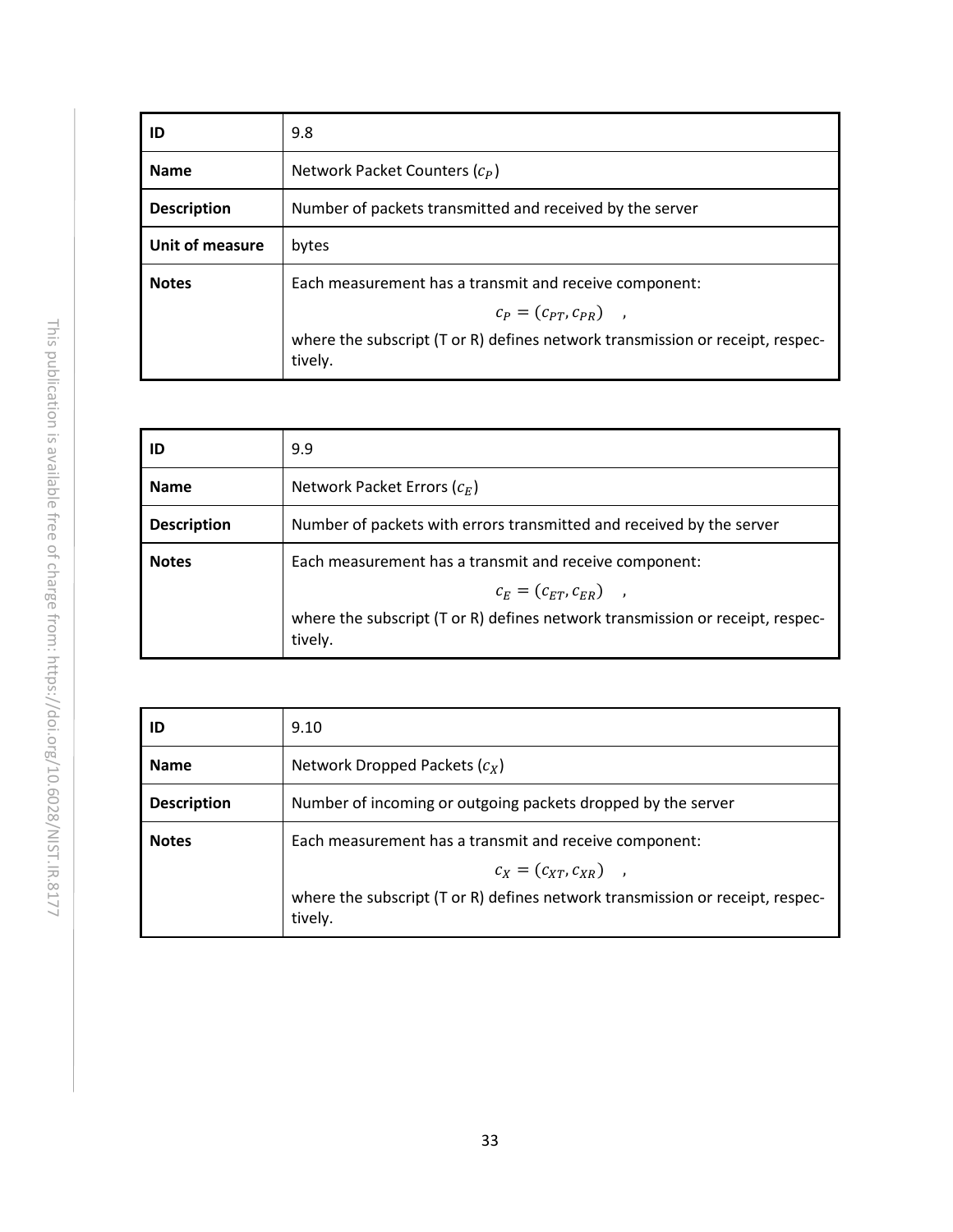| ID                     | 10.1                                                                                                                                                                                                                                                                                                                                     |                                                          |  |  |  |
|------------------------|------------------------------------------------------------------------------------------------------------------------------------------------------------------------------------------------------------------------------------------------------------------------------------------------------------------------------------------|----------------------------------------------------------|--|--|--|
| <b>Name</b>            | CPU Utilization $(C_{II})$                                                                                                                                                                                                                                                                                                               |                                                          |  |  |  |
| <b>Description</b>     | Mean and standard deviation of server CPU utilization                                                                                                                                                                                                                                                                                    |                                                          |  |  |  |
| Formula                | $C_{II}^T = \overline{C_{II}^T} \pm \sigma_{II}^T$ ,                                                                                                                                                                                                                                                                                     |                                                          |  |  |  |
|                        | where                                                                                                                                                                                                                                                                                                                                    |                                                          |  |  |  |
|                        | $\overline{c_U^T} = \frac{1}{ T } \sum_{t \in T} c_{U_x}^t$                                                                                                                                                                                                                                                                              |                                                          |  |  |  |
|                        | $\sigma_U^T = \sqrt{\frac{1}{ T -1} \sum_{t \in T} \left( c_{U_x}^t - \overline{c_U^T} \right)^2} \quad ,$                                                                                                                                                                                                                               |                                                          |  |  |  |
|                        | where                                                                                                                                                                                                                                                                                                                                    |                                                          |  |  |  |
|                        |                                                                                                                                                                                                                                                                                                                                          | $c_{U_x} = c_{U_{user}} + c_{U_{system}}$                |  |  |  |
|                        |                                                                                                                                                                                                                                                                                                                                          |                                                          |  |  |  |
|                        |                                                                                                                                                                                                                                                                                                                                          | $T = \{x \in \mathbb{S} : (t_0 + \delta) < x \leq t_i\}$ |  |  |  |
|                        | where $c_{U_{user}}$ = measured amount of user CPU utilization; $c_{U_{system}}t$ = meas-<br>ured amount of system CPU utilization; $ T $ = cardinality of the set T; S= set of<br>server performance measurement timestamps; $\delta$ = sample period of the log-                                                                       |                                                          |  |  |  |
|                        | ger in seconds; and $t_0$ , $t_i$ = initial and final time, respectively, of the desired<br>timespan.                                                                                                                                                                                                                                    |                                                          |  |  |  |
| <b>Unit of measure</b> | ℅                                                                                                                                                                                                                                                                                                                                        |                                                          |  |  |  |
| Range                  | <b>Minimum</b>                                                                                                                                                                                                                                                                                                                           | $\mathbf{0}$                                             |  |  |  |
|                        | <b>Maximum</b>                                                                                                                                                                                                                                                                                                                           | 100                                                      |  |  |  |
| <b>Notes</b>           | Specific derivatives of the KPI may be calculated over the total experiment<br>time, or calculated between specific time intervals.                                                                                                                                                                                                      |                                                          |  |  |  |
|                        | The set T does not include the nearest sample $t_0$ because the resulting calcu-<br>lation would include data that are outside of the desired timespan. To ac-<br>count for this, the sample period of the logger $(\delta)$ is used to coerce the set to<br>only include samples that have measured data within the specified timespan. |                                                          |  |  |  |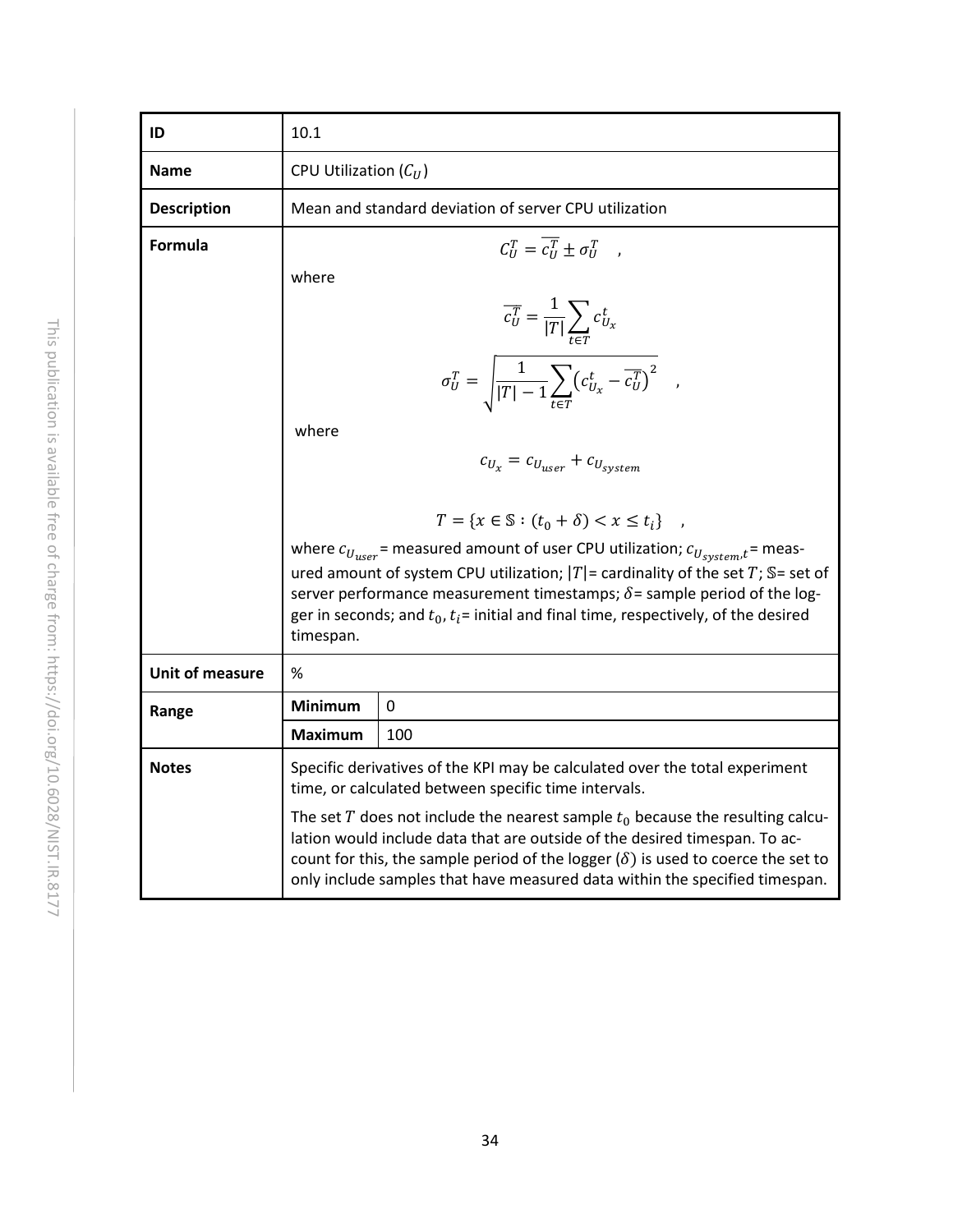| ID                     | 10.2                                                                                                                                                                                                                                                                                                                                                           |                                                                   |  |  |
|------------------------|----------------------------------------------------------------------------------------------------------------------------------------------------------------------------------------------------------------------------------------------------------------------------------------------------------------------------------------------------------------|-------------------------------------------------------------------|--|--|
| <b>Name</b>            | Memory Utilization $(C_X)$                                                                                                                                                                                                                                                                                                                                     |                                                                   |  |  |
| <b>Description</b>     | Mean and standard deviation of server memory utilization                                                                                                                                                                                                                                                                                                       |                                                                   |  |  |
| Formula                | $C_x^T = \overline{c_x^T} \pm \sigma_x^T$ ,                                                                                                                                                                                                                                                                                                                    |                                                                   |  |  |
|                        | where                                                                                                                                                                                                                                                                                                                                                          |                                                                   |  |  |
|                        |                                                                                                                                                                                                                                                                                                                                                                | $\overline{c_X^T} = \frac{1}{ T } \sum_{t \in \mathcal{T}} c_X^t$ |  |  |
|                        | $\sigma_X^T = \sqrt{\frac{1}{ T  - 1} \sum_{t \in T} (c_X^t - \overline{c_X^T})^2}$ ,                                                                                                                                                                                                                                                                          |                                                                   |  |  |
|                        | where<br>$c_X^t = \left(\frac{c_M - c_A^t}{c_M}\right)$                                                                                                                                                                                                                                                                                                        |                                                                   |  |  |
|                        | $T = \{x \in \mathbb{S} : t_0 \le x \le t_i\}$                                                                                                                                                                                                                                                                                                                 |                                                                   |  |  |
|                        | where $c_{X,t}$ = amount of utilized server memory at time t; $c_M$ = total amount of<br>server memory; $c_{A,t}$ = total amount of available memory at time t;  T  = cardi-<br>nality of the set $T$ ; $\mathbb{S}$ = set of server performance measurement timestamps;<br>and $t_0$ , $t_i$ = initial and final time, respectively, of the desired timespan. |                                                                   |  |  |
| <b>Unit of measure</b> | %                                                                                                                                                                                                                                                                                                                                                              |                                                                   |  |  |
| Range                  | <b>Minimum</b>                                                                                                                                                                                                                                                                                                                                                 | $\mathbf 0$                                                       |  |  |
|                        | <b>Maximum</b>                                                                                                                                                                                                                                                                                                                                                 | 100                                                               |  |  |
| <b>Notes</b>           | Specific derivatives of the KPI may be calculated over the total experiment<br>time, or calculated between specific time intervals.                                                                                                                                                                                                                            |                                                                   |  |  |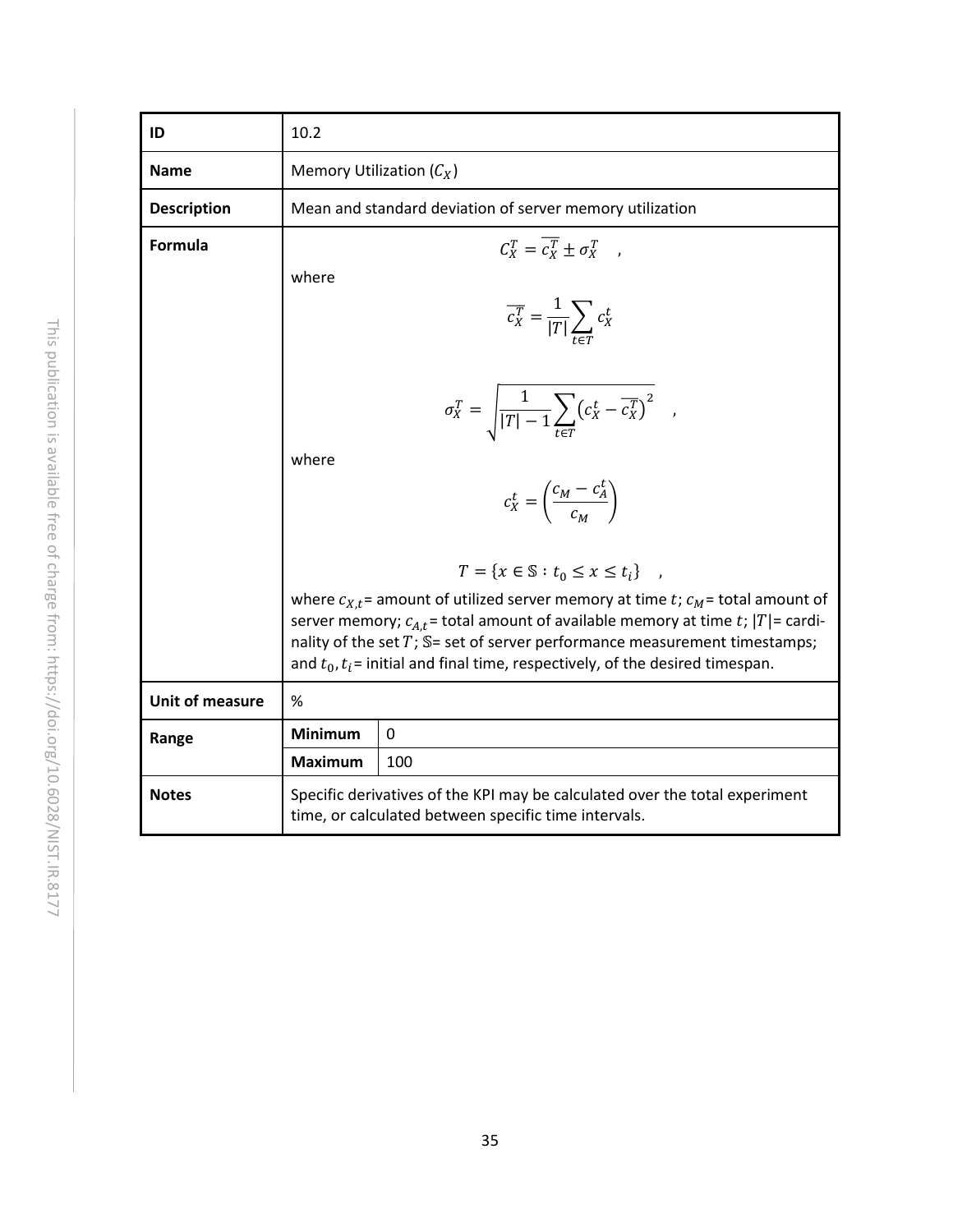| ID                     | 10.3                                                                                                                                                                                                                                                                                                                                                                                |
|------------------------|-------------------------------------------------------------------------------------------------------------------------------------------------------------------------------------------------------------------------------------------------------------------------------------------------------------------------------------------------------------------------------------|
| <b>Name</b>            | Disk I/O Throughput $(C_F)$                                                                                                                                                                                                                                                                                                                                                         |
| <b>Description</b>     | Mean rate and standard deviation of data read and written to the server hard<br>drive(s)                                                                                                                                                                                                                                                                                            |
| <b>Formula</b>         | $C_F^T = \overline{c_F^T} \pm \sigma_F^T$ ,<br>where<br>$\overline{c_F^T} = \frac{1}{ T } \sum_{\Delta t} \frac{\Delta c_F^L}{\Delta t}$<br>$\sigma_F^T = \sqrt{\frac{1}{ T -1} \sum_{t=1}^{T} \left(\frac{\Delta c_F^t}{\Delta t} - \overline{c_F^T}\right)^2} \quad ,$<br>where<br>$\Delta c_F^t = c_F^t - c_F^{t-1}$<br>$T = \{x \in \mathbb{S} : (t_0 + \delta) < x \leq t_i\}$ |
|                        | where $\Delta c_{F,t}$ = change in disk I/O at time t from the previous sample; $\Delta t$ =<br>change in time $t$ from the previous sample; $\mathbb{S}$ = set of server performance<br>measurement timestamps; $\delta$ = sample period of the logger in seconds; and<br>$t_0$ , $t_i$ = initial and final time, respectively, of the desired timespan.                           |
| <b>Unit of measure</b> | bytes / second                                                                                                                                                                                                                                                                                                                                                                      |
| <b>Notes</b>           | Specific derivatives of the KPI may be calculated over the total experiment<br>time, or calculated between specific time intervals.                                                                                                                                                                                                                                                 |
|                        | The set T does not include the nearest sample $t_0$ because the resulting calcu-<br>lation would include data that are outside of the desired timespan. To ac-<br>count for this, the sample period of the logger $(\delta)$ is used to coerce the set to<br>only include samples that have measured data within the specified timespan.                                            |
|                        | Per definition 9.4 (Disk I/O Byte Counters), each measurement includes a<br>read and write component:                                                                                                                                                                                                                                                                               |
|                        | $c_F = \{(c_{FR}, c_{FW})\}$ : $C_F = (C_{FR}, C_{FW})$ .                                                                                                                                                                                                                                                                                                                           |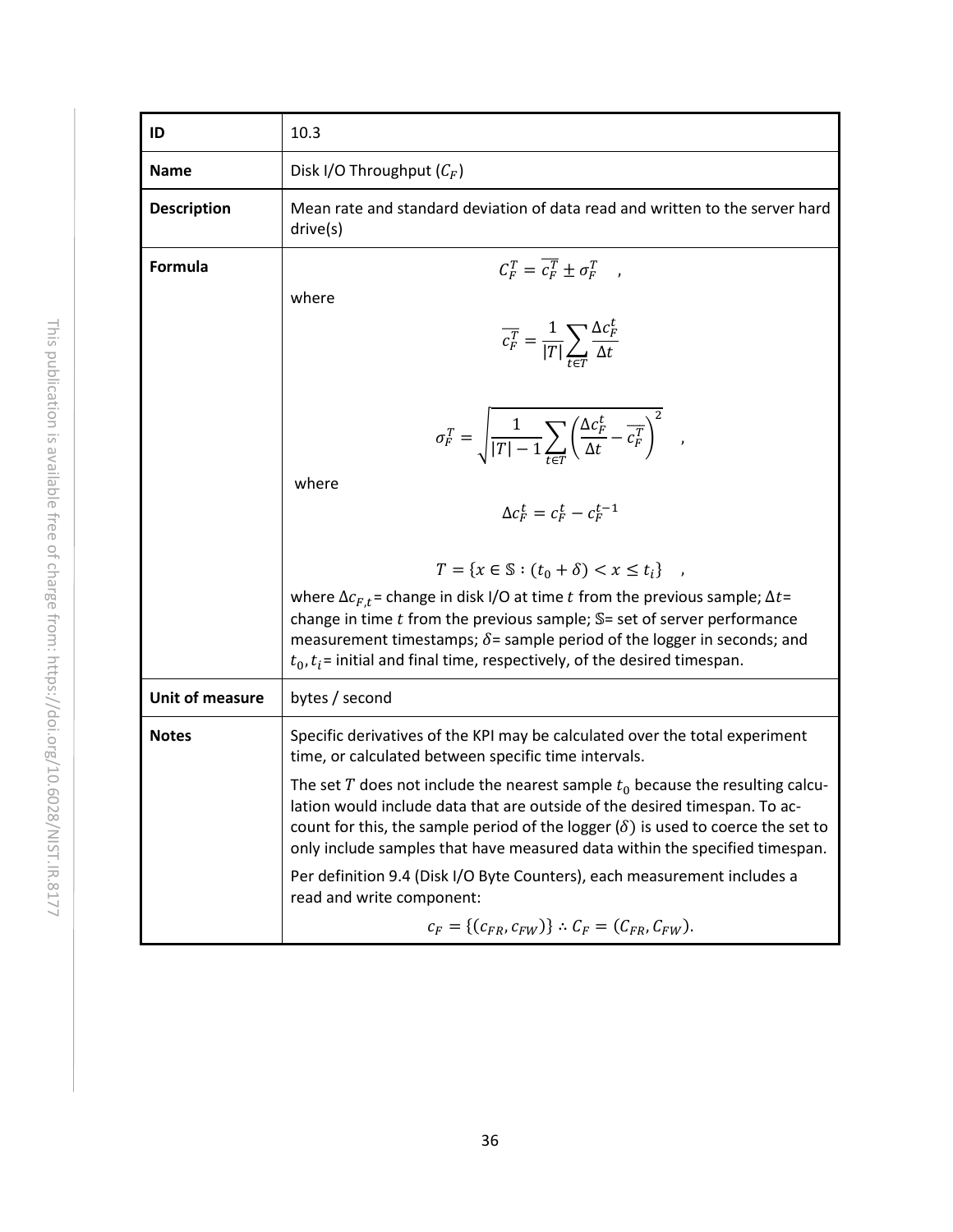| ID                 | 10.4                                                                                                                                                                                                                                                                                                                                                                                                          |
|--------------------|---------------------------------------------------------------------------------------------------------------------------------------------------------------------------------------------------------------------------------------------------------------------------------------------------------------------------------------------------------------------------------------------------------------|
| <b>Name</b>        | Network Bitrate $(C_B)$                                                                                                                                                                                                                                                                                                                                                                                       |
| <b>Description</b> | Mean rate and standard deviation of bits transmitted and received by the<br>server                                                                                                                                                                                                                                                                                                                            |
| <b>Formula</b>     | $C_R^T = \overline{c_R^T} \pm \sigma_R^T$ ,<br>where<br>$\overline{c_B^T} = \frac{8}{ T } \sum_{t \in T} \frac{\Delta c_B^t}{\Delta t}$<br>$\sigma_B^T = \sqrt{\frac{1}{ T -1} \sum_{t \in T} (c_B^t - \overline{c_B^T})^2} \quad ,$<br>where<br>$\Delta c_R^t = c_R^t - c_R^{t-1}$                                                                                                                           |
|                    | $T = \{x \in \mathbb{S} : (t_0 + \delta) < x \leq t_i\}$<br>where $\Delta c_{B,t}$ = change in network bytes at time t from the previous sample;<br>$\Delta t$ = change in time t from the previous sample; S = set of server performance<br>measurement timestamps; $\delta$ = sample period of the logger in seconds; and<br>$t_0$ , $t_i$ = initial and final time, respectively, of the desired timespan. |
| Unit of measure    | bits / second                                                                                                                                                                                                                                                                                                                                                                                                 |
| <b>Notes</b>       | Specific derivatives of the KPI may be calculated over the total experiment<br>time, or calculated between specific time intervals.                                                                                                                                                                                                                                                                           |
|                    | The set T does not include the nearest sample $t_0$ because the resulting calcu-<br>lation would include data that are outside of the desired timespan. To ac-<br>count for this, the sample period of the logger $(\delta)$ is used to coerce the set to<br>only include samples that have measured data within the specified timespan.                                                                      |
|                    | Per definition 9.7 (Network Byte Counters), each measurement includes a<br>transmit and receive component:                                                                                                                                                                                                                                                                                                    |
|                    | $c_B = \{(c_{BT}, c_{BR})\}$ : $C_B = (C_{BT}, C_{BR})$ .                                                                                                                                                                                                                                                                                                                                                     |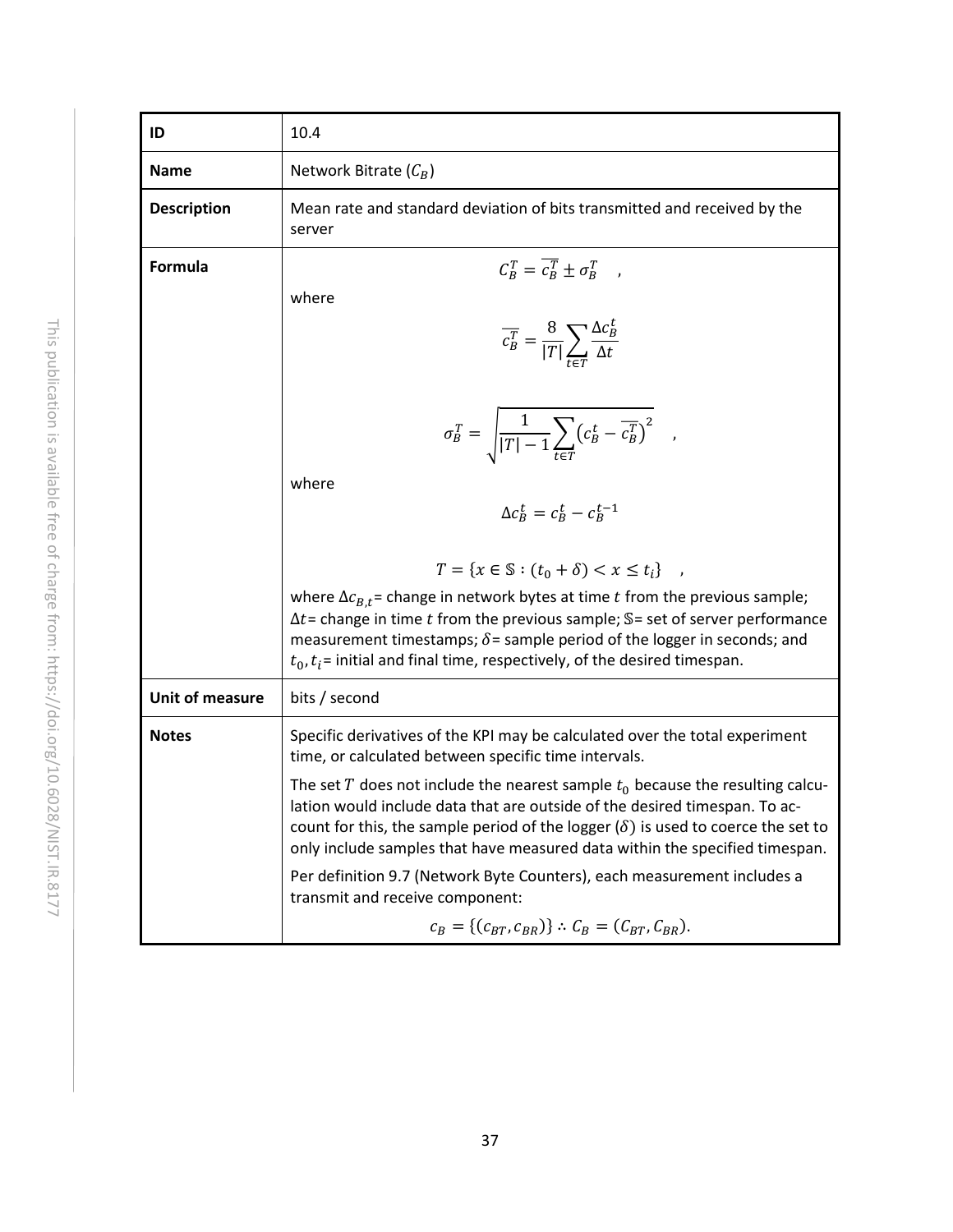| ID                     | 10.5                                                                                                                                                                                                                                                                                                                                                                                                                                                                                                                                         |
|------------------------|----------------------------------------------------------------------------------------------------------------------------------------------------------------------------------------------------------------------------------------------------------------------------------------------------------------------------------------------------------------------------------------------------------------------------------------------------------------------------------------------------------------------------------------------|
| <b>Name</b>            | Network Packet Rate $(C_P)$                                                                                                                                                                                                                                                                                                                                                                                                                                                                                                                  |
| <b>Description</b>     | Mean rate and standard deviation of packets transmitted and received by the<br>server                                                                                                                                                                                                                                                                                                                                                                                                                                                        |
| Formula                | $C_P^T = \overline{c_P^T} \pm \sigma_P^T$ ,<br>where<br>$\overline{c_P^T} = \frac{1}{ T } \sum_{t \in T} \frac{\Delta c_P^t}{\Delta t}$<br>$\sigma_P^T = \sqrt{\frac{1}{ T -1} \sum_{t \in T} (c_P^t - \overline{c_P^T})^2} \quad ,$<br>where<br>$\Delta c_P^t = c_P^t - c_P^{t-1}$<br>$T = \{x \in \mathbb{S} : (t_0 + \delta) < x \leq t_i\}$<br>where $\Delta c_{P,t}$ change in network packet quantity at time t from the previous<br>sample; $\Delta t$ = change in time t from the previous sample; $\mathbb{S}$ = set of server per- |
|                        | formance measurement timestamps; $\delta$ = sample period of the logger in sec-<br>onds; and $t_0, t_i$ = initial and final time, respectively, of the desired timespan.                                                                                                                                                                                                                                                                                                                                                                     |
| <b>Unit of measure</b> | packets / second                                                                                                                                                                                                                                                                                                                                                                                                                                                                                                                             |
| <b>Notes</b>           | Specific derivatives of the KPI may be calculated over the total experiment<br>time, or calculated between specific time intervals.                                                                                                                                                                                                                                                                                                                                                                                                          |
|                        | The set T does not include the nearest sample $t_0$ because the resulting calcu-<br>lation would include data that are outside of the desired timespan. To ac-<br>count for this, the sample period of the logger $(\delta)$ is used to coerce the set to<br>only include samples that have measured data within the specified timespan.                                                                                                                                                                                                     |
|                        | Per definition 9.8 (Network Packet Counters), each measurement includes a<br>transmit and receive component:                                                                                                                                                                                                                                                                                                                                                                                                                                 |
|                        | $c_P = \{(c_{PT}, c_{PR})\}$ : $C_P = (C_{PT}, C_{PR})$ .                                                                                                                                                                                                                                                                                                                                                                                                                                                                                    |